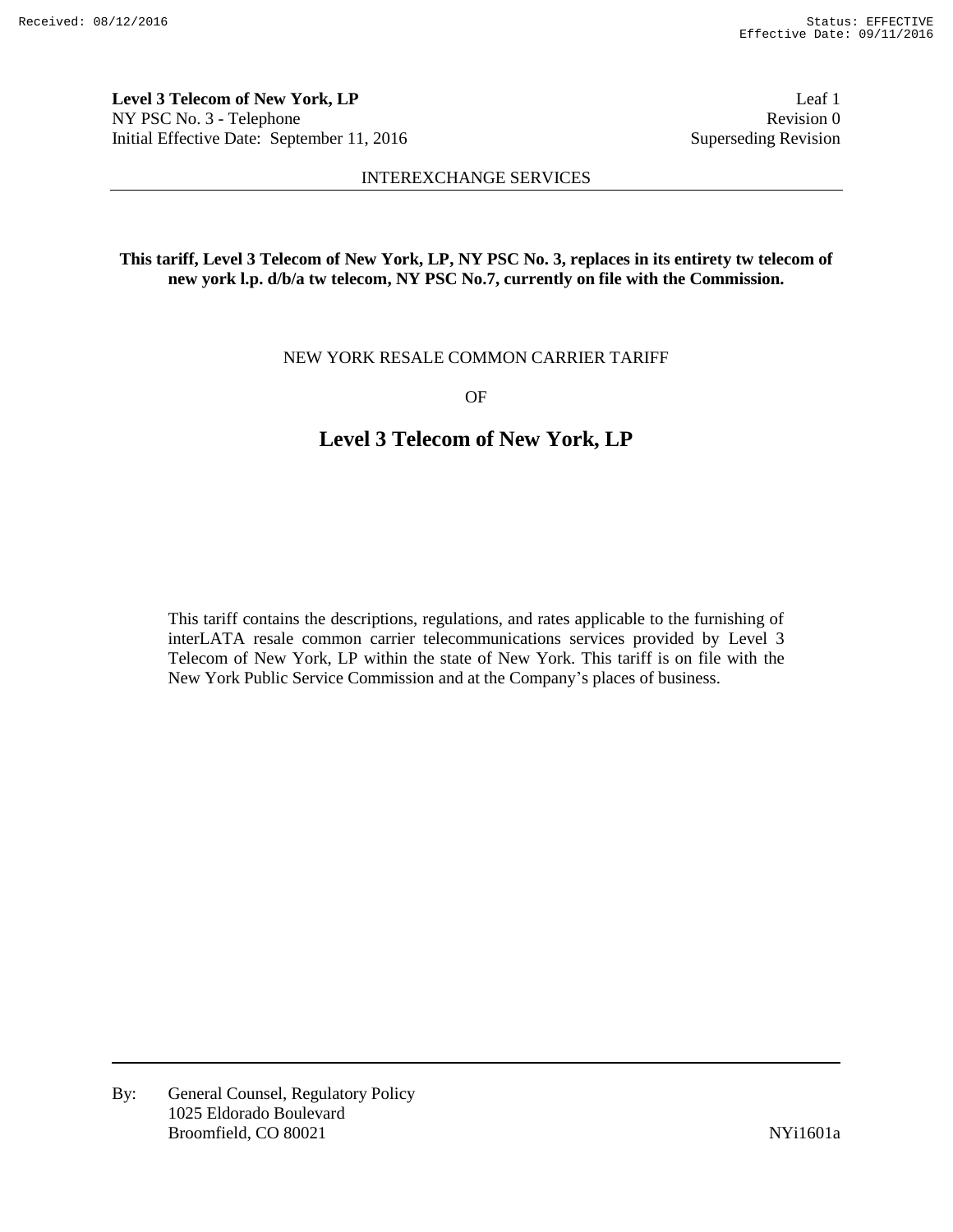**Level 3 Telecom of New York, LP** Leaf 2 NY PSC No. 3 - Telephone Revision 1 Initial Effective Date: October 24, 2016 Superseding Revision 0

#### INTEREXCHANGE SERVICES

#### CHECK SHEET

Pages of this tariff, as indicated below, are effective as of the date shown at the top of the respective pages. Original and revised pages, as named below, comprise all changes from the original tariff and are currently in effect as of the date on the top of this page.

| <b>PAGE</b>    | <b>REVISION</b>         |   | <b>PAGE</b>                       | <b>REVISION</b>                                       | <b>PAGE</b>    | <b>REVISION</b>       |
|----------------|-------------------------|---|-----------------------------------|-------------------------------------------------------|----------------|-----------------------|
| $\mathbf{1}$   | Original                |   | 29                                | Original                                              | 57             | Original              |
| $\overline{2}$ | 1 <sup>st</sup> Revised | ∗ | 30                                | Original                                              | 58             | Original              |
| 3              | Original                |   | 31                                | Original                                              | 59             | Original              |
| $\overline{4}$ | Original                |   | 32                                | Original                                              | 60             | Original              |
| 5              | Original                |   | 33                                | Original                                              | 61             | Original              |
| 6              | Original                |   | 34                                | Original                                              | 62             | Original              |
| $\overline{7}$ | Original                |   | 35                                | Original                                              | 63             | Original              |
| $8\,$          | Original                |   | 36                                | Original                                              | 64             | Original              |
| 9              | Original                |   | 37                                | Original                                              | 65             | Original              |
| 10             | Original                |   | 38                                | Original                                              |                |                       |
| 11             | Original                |   | 39                                | Original                                              |                |                       |
| 12             | Original                |   | 40                                | Original                                              |                |                       |
| 13             | 1 <sup>st</sup> Revised | ∗ | 41                                | Original                                              |                |                       |
| 14             | Original                |   | 42                                | Original                                              |                |                       |
| 15             | Original                |   | 43                                | Original                                              |                |                       |
| 16             | Original                |   | 44                                | Original                                              |                |                       |
| 17             | Original                |   | 45                                | Original                                              |                | Addendum - Price List |
| 18             | Original                |   | 46                                | Original                                              | $\mathbf{1}$   | Original              |
| 19             | Original                |   | 47                                | Original                                              | $\overline{c}$ | Original              |
| 20             | Original                |   | 48                                | Original                                              | 3              | Original              |
| 21             | Original                |   | 49                                | Original                                              | 4              | Original              |
| 22             | Original                |   | 50                                | Original                                              | 5              | Original              |
| 23             | Original                |   | 51                                | Original                                              | 6              | Original              |
| 24             | Original                |   | 52                                | Original                                              | 7              | Original              |
| 25             | Original                |   | 53                                | Original                                              | 8              | Original              |
| 26             | Original                |   | 54                                | Original                                              | 9              | Original              |
| 27             | Original                |   | 55                                | Original                                              | 10             | Original              |
| 28             | Original                |   | 56                                | Original                                              | 11             | Original              |
|                | ske i                   |   | المجاهد والفاجه والمحالة والمستلة | وباللثاء والملوط والتاريخ الموالية والمواردة والموارد |                |                       |

\* - indicates those pages included with this filing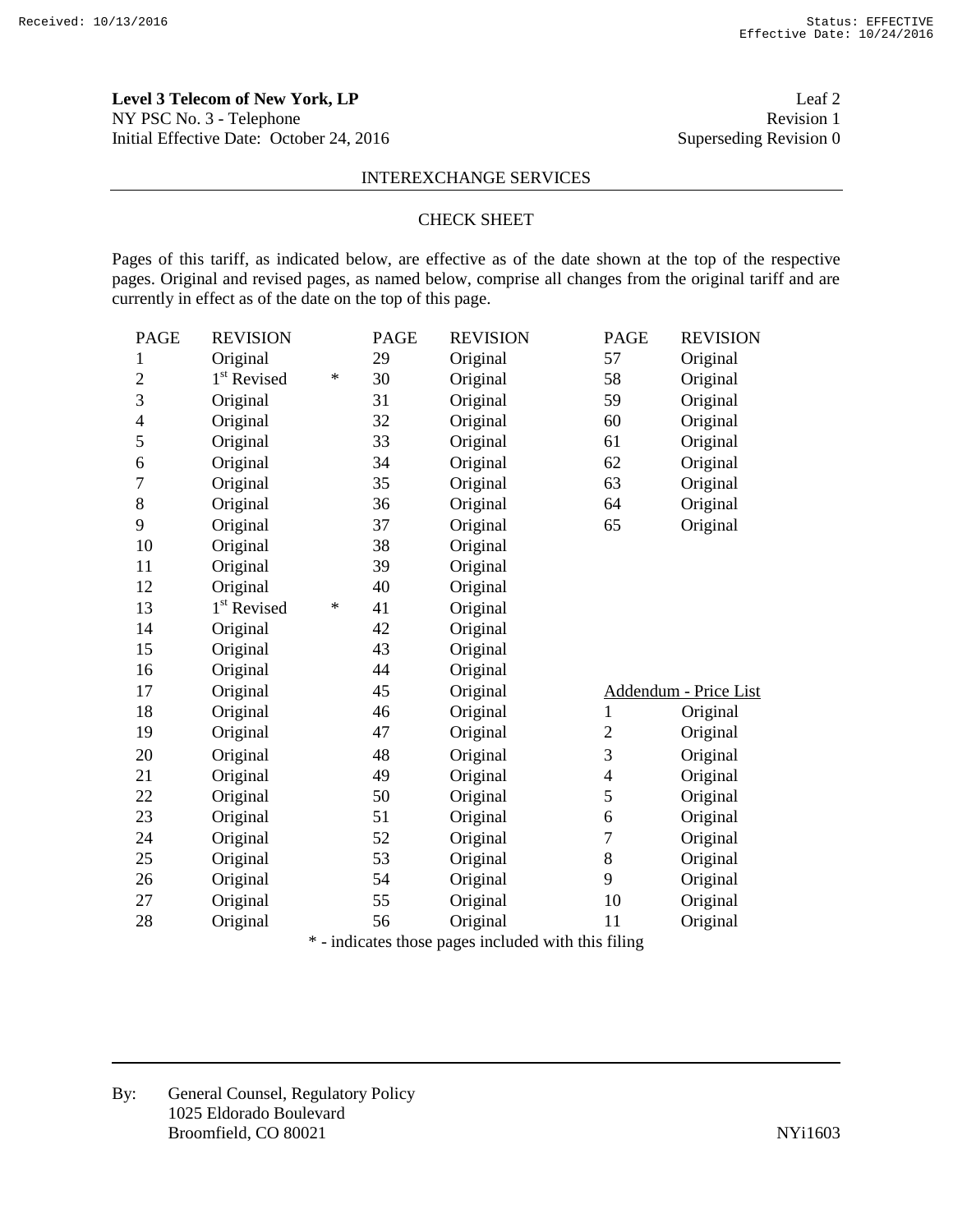**Level 3 Telecom of New York, LP** Leaf 3<br>
NY PSC No. 3 - Telephone Revision 0 NY PSC No. 3 - Telephone Revision 0<br>
Initial Effective Date: September 11, 2016 Superseding Revision 0 Initial Effective Date: September 11, 2016

# INTEREXCHANGE SERVICES

# TABLE OF CONTENTS

|                                                  | Page           |
|--------------------------------------------------|----------------|
| <b>CHECK SHEET</b>                               | 2              |
| <b>TABLE OF CONTENTS</b>                         | 3              |
| <b>EXPLANATION OF SYMBOLS</b>                    | $\overline{4}$ |
| TARIFF FORMAT                                    | 5              |
| SECTION 1 - TECHNICAL TERMS AND ABBREVIATIONS    | 6              |
| <b>SECTION 2 - RULES AND REGULATIONS</b>         | 9              |
| <b>SECTION 3 - SERVICE AND RATE DESCRIPTIONS</b> | 37             |
| <b>SECTION 4 - GRANDFATHERED SERVICES</b>        | 53             |
| <b>ADDENDUM - PRICE LIST</b>                     |                |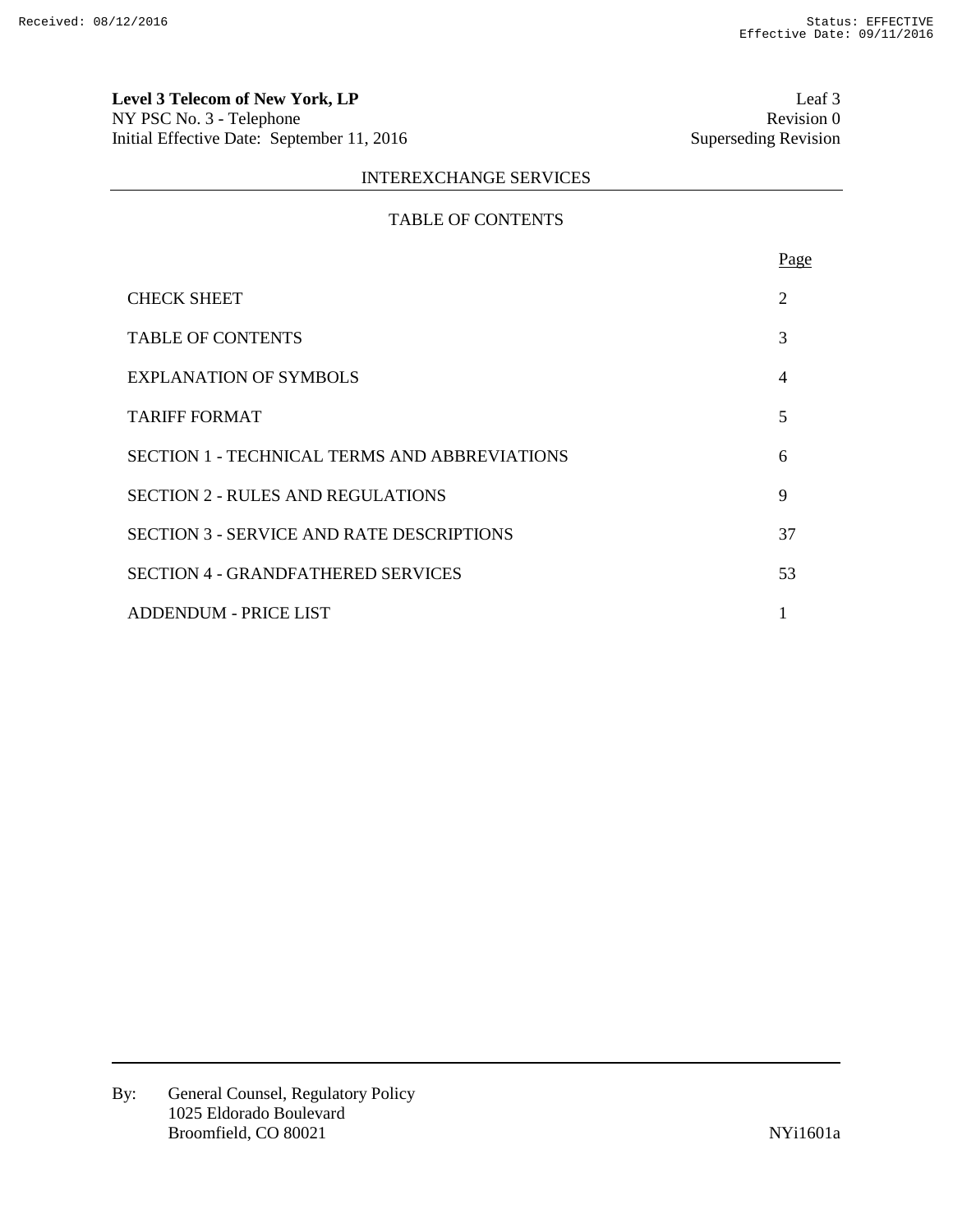**Level 3 Telecom of New York, LP** Leaf 4 NY PSC No. 3 - Telephone Revision 0 Initial Effective Date: September 11, 2016 Superseding Revision

# INTEREXCHANGE SERVICES

# EXPLANATION OF SYMBOLS

The following symbols shall be used in this tariff for the purpose indicated below:

- C To signify changed regulation.
- D To signify discontinued rate or regulation.
- I To signify increased rate.
- M To signify a move in the location of text.
- N To signify new rate or regulation.
- R To signify reduced rate.
- S To signify reissued rate or regulation.
- T To signify a change in text but not change in rate or regulation.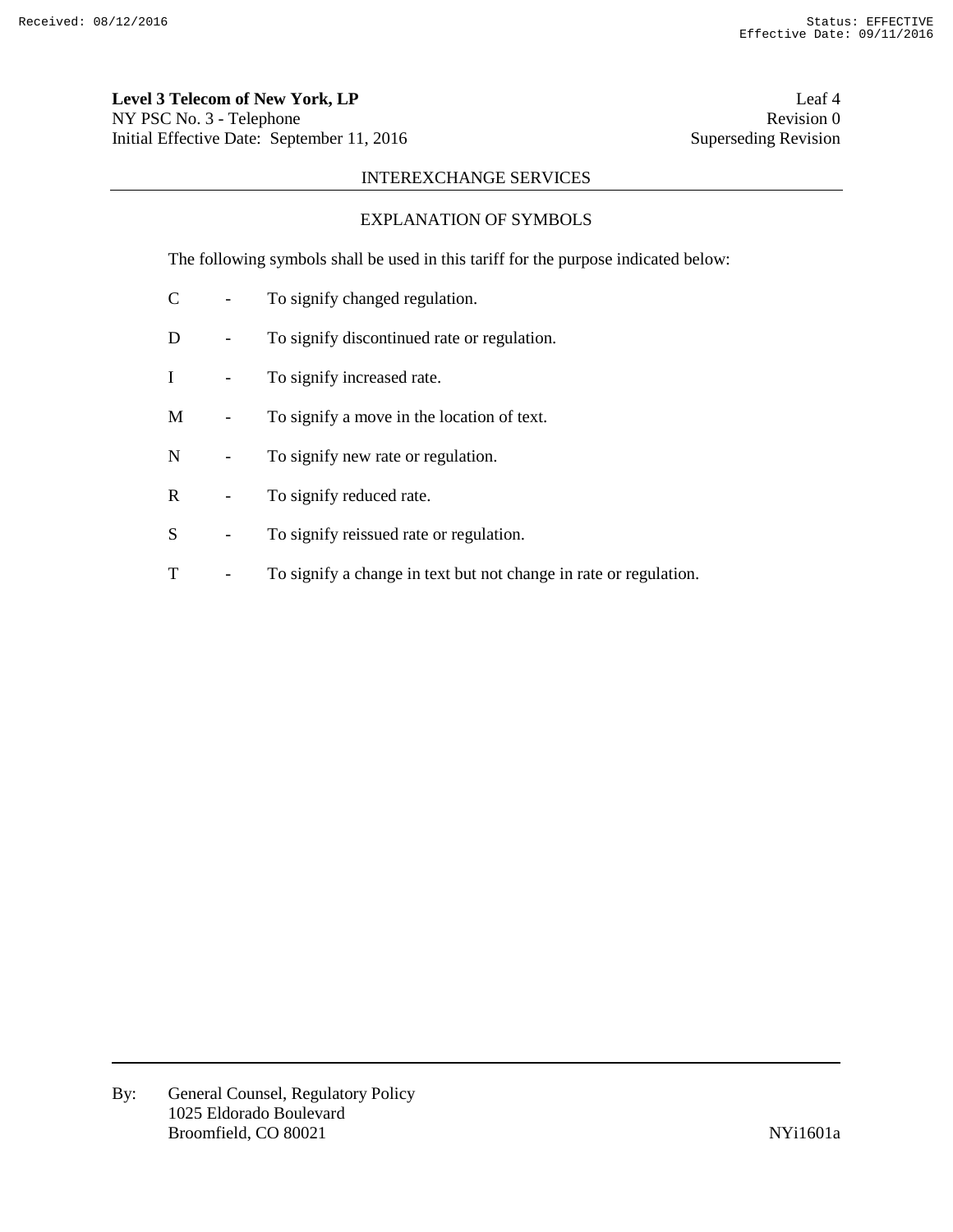**Level 3 Telecom of New York, LP** Leaf 5 NY PSC No. 3 - Telephone Revision 0 Initial Effective Date: September 11, 2016 Superseding Revision

#### INTEREXCHANGE SERVICES

#### TARIFF FORMAT

- A. Page Numbering Page numbers appear in the upper right corner of the page. Pages are numbered sequentially. When a new page is added between pages already in effect, a decimal is added. For example, a new page added between pages 14 and 15 would be 14.1.
- B. Page Revision Numbers Revision numbers also appear in the upper right corner of each page. These numbers are used to determine the most current page version on file with the New York Public Service Commission. For example, the 4th revised Page 14 cancels the 3rd revised Page 14. Consult the Check Page for the page currently in effect.
- C. Paragraph Numbering Sequence There are nine levels of paragraph coding. Each level of coding is subservient to its next higher level:

2. 2.1. 2.1.1. 2.1.1.A. 2.1.1.A.1. 2.1.1.A.1.(a). 2.1.1.A.1.(a).I. 2.1.1.A.1.(a).I.(i).  $2.1.1.A.1.(a).I.(i).(1).$ 

D. Check Sheets - When a tariff filing is made with the New York Public Service Commission, an updated Check Sheet accompanies the tariff filing. The Check Sheet lists the pages contained in the tariff, with a cross reference to the current revision number. When new pages are added, the Check Sheet is changed to reflect the revision. All revisions made in a given filing are designated by an asterisk (\*). There will be no other symbols used on this page if these are the only changes made to it (i.e., the format, etc. remain the same, just revised revision levels on some pages.)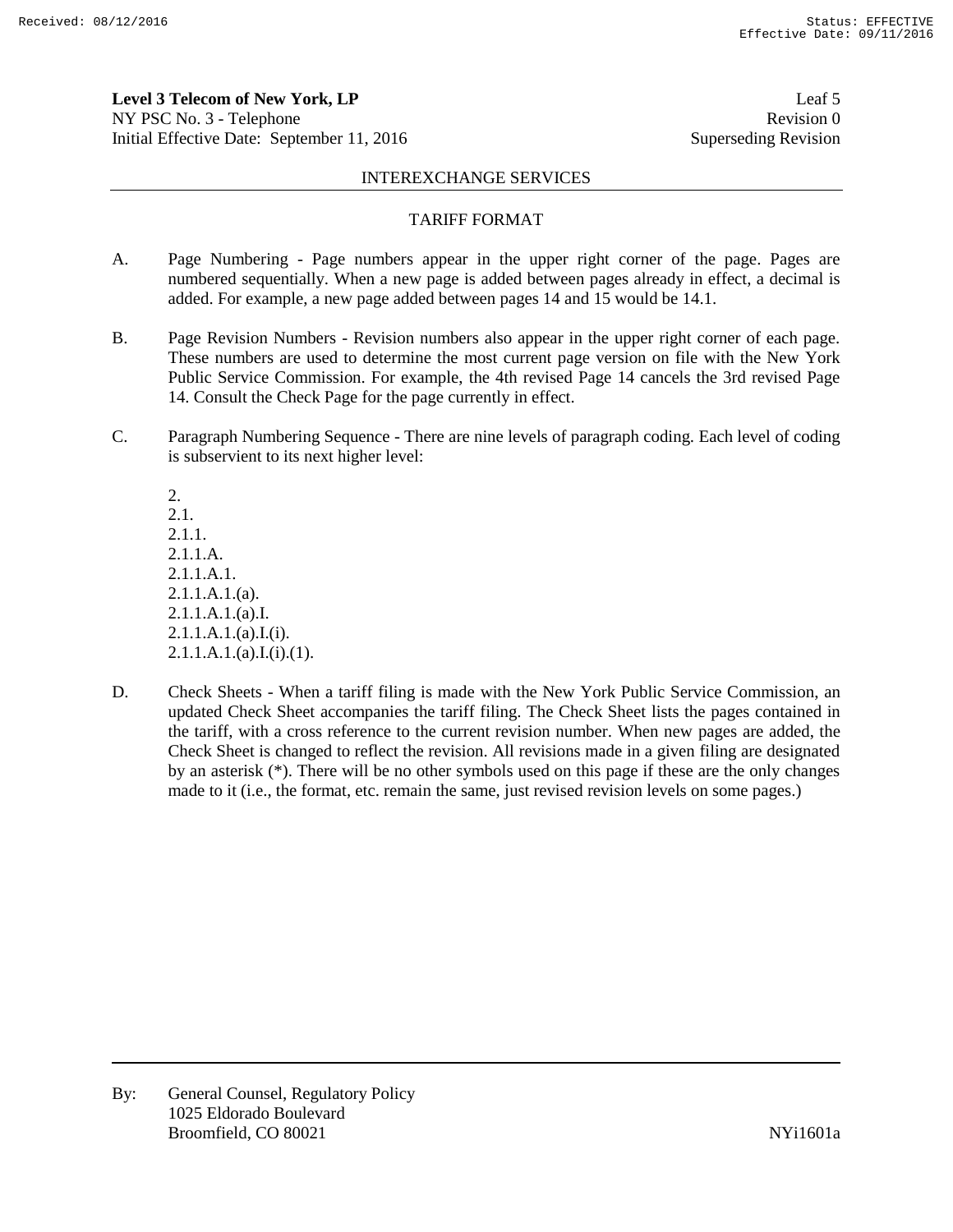**Level 3 Telecom of New York, LP** Leaf 6 NY PSC No. 3 - Telephone Revision 0 Initial Effective Date: September 11, 2016 Superseding Revision

## INTEREXCHANGE SERVICES

# SECTION 1 - TECHNICAL TERMS AND ABBREVIATIONS

Access Line - An arrangement which connects the Customer's location to a Company switching center or point of presence.

Account Codes - Optional, Customer-defined digits that allow the Customer to identify the individual user, department or client associated with a call. Account Codes appear on the Customer bill.

Authorized User - A person, firm, corporation, or any other entity authorized by the Customer to communicate utilizing the Carrier's service.

Automatic Number Identification ("ANI") - A system whereby the calling party's telephone number is identified and sent forward with the call record for routing and billing purposes. E911 Service makes use of this system.

Commission - New York Public Service Commission.

Company or Carrier - Level 3 Telecom of New York, LP, unless otherwise clearly indicated by the context.

Customer - The person, firm, corporation or other entity which orders, cancels, amends or uses service and is responsible for payment of charges and compliance with the Company's tariff.

Customer Premises Equipment (CPE) - Equipment provided by the Customer for use with the Company's services. CPE can include a station set, facsimile machine, key system, PBX, or other communication system.

Dedicated Access - See Special Access.

Dedicated Long Distance - The direct dial service over the Company's carrier's digital network via a DS1 connection between the Company's switch and the carrier's nearest hub.

Digital - A method of storing, processing and transmitting information through the use of distinct electronic or optical pulses that represent the binary digits (bits) 0 and 1. Digital transmission/switching technologies employ a sequence of discrete, individually distinct pulses to represent information, as opposed to the continuously variable signal of analog technologies.

End User - Any person, firm, corporation, partnership or other entity which uses the services of the Carrier under the provisions and regulations of this tariff. The End User is responsible for payment unless the charges for the services utilized are accepted and paid by another Customer.

By: General Counsel, Regulatory Policy 1025 Eldorado Boulevard Broomfield, CO 80021 and the state of the state of the SNYi1601a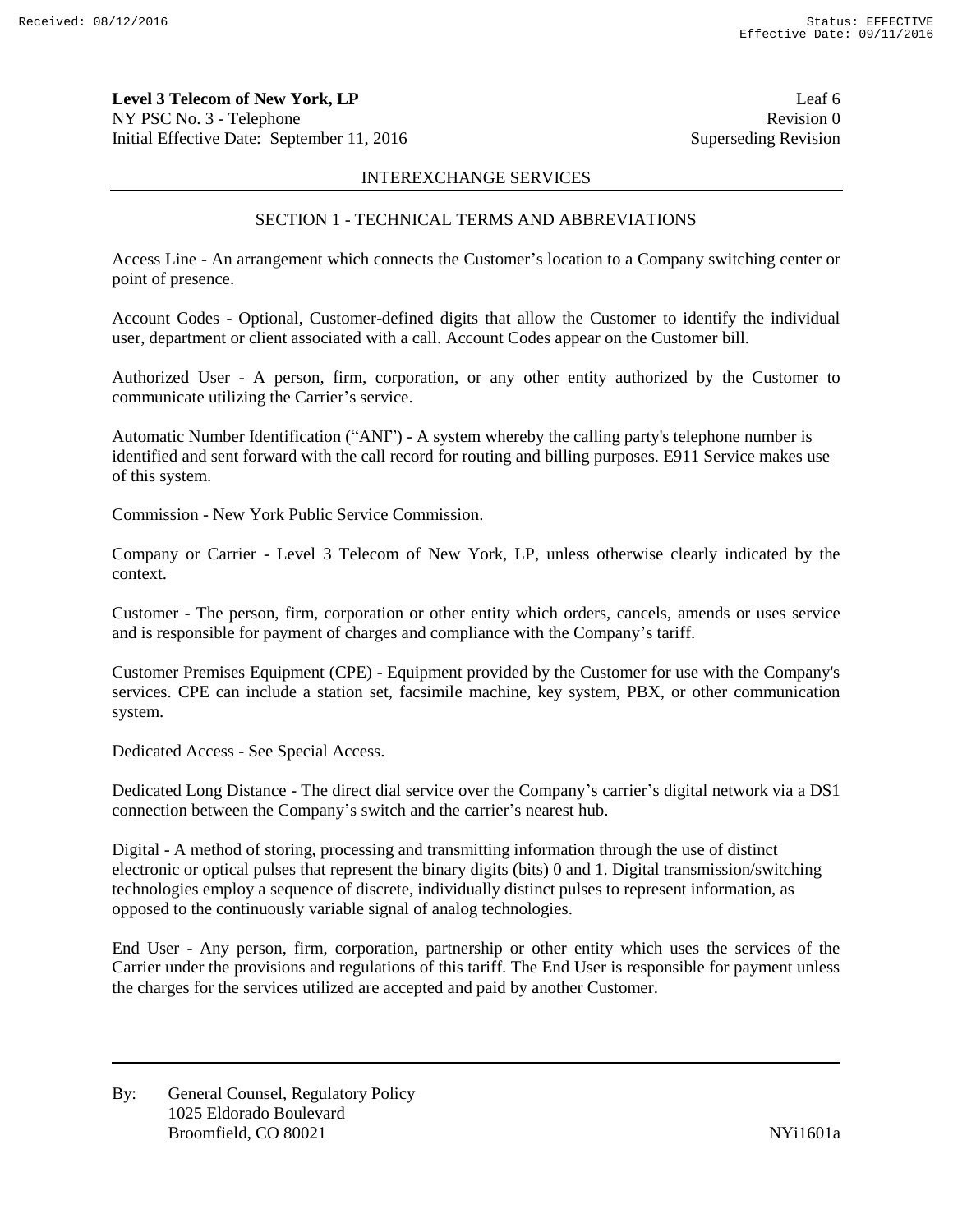**Level 3 Telecom of New York, LP** Leaf 7 NY PSC No. 3 - Telephone Revision 0 Initial Effective Date: September 11, 2016 Superseding Revision

#### INTEREXCHANGE SERVICES

# SECTION 1 - TECHNICAL TERMS AND ABBREVIATIONS, (CONT'D.)

Equal Access - The ability of the Company to serve End Users on a presubscribed basis rather than through the use of dial access codes.

Hearing Impaired - Those persons with communication impairments, including those hearing impaired, deaf, deaf/blind, and speech impaired persons who have an impairment that prevents them from communicating over the telephone without the aid of a telecommunications device for the deaf.

Holidays - Holidays observed by the Carrier as specified in this tariff.

LATA - A Local Access and Transport Area established pursuant to the Modification of Final Judgment entered by the United States District Court for the District of Columbia in Civil Action No. 82-0192; or any other geographic area designated as a LATA in the National Exchange Carrier Association, Inc. Tariff F.C.C. No. 4.

LEC - Local Exchange Company

NYPSC - New York Public Service Commission.

Monthly Recurring Charges ("MRC") - The monthly charges to the Customer for services, facilities and equipment, which continue for the agreed upon duration of the service.

Network - Those telecommunication facilities operated by the Company, and excludes any telecommunication facilities that are operated by other telecommunication providers.

Nonrecurring Charge ("NRC") - The initial charge, usually assessed on a one-time basis, to initiate and establish service.

NPA - Numbering plan area or area code.

Off-Net - A means for carrying traffic to or from the Customer's premises, where the Company leases other company's facilities to deliver traffic to Customer location. Off-Net traffic consists of all traffic that is not considered to be On-Net traffic.

On-Net - A means for carrying traffic to or from the Customer's premises, where the Company connects to the point of presence in a Customer building or on a Customer's premises using only Company-owned fiber. On-Net traffic is delivered to Customer exclusively over facilities of the Company.

By: General Counsel, Regulatory Policy 1025 Eldorado Boulevard Broomfield, CO 80021 and the state of the state of the SNYi1601a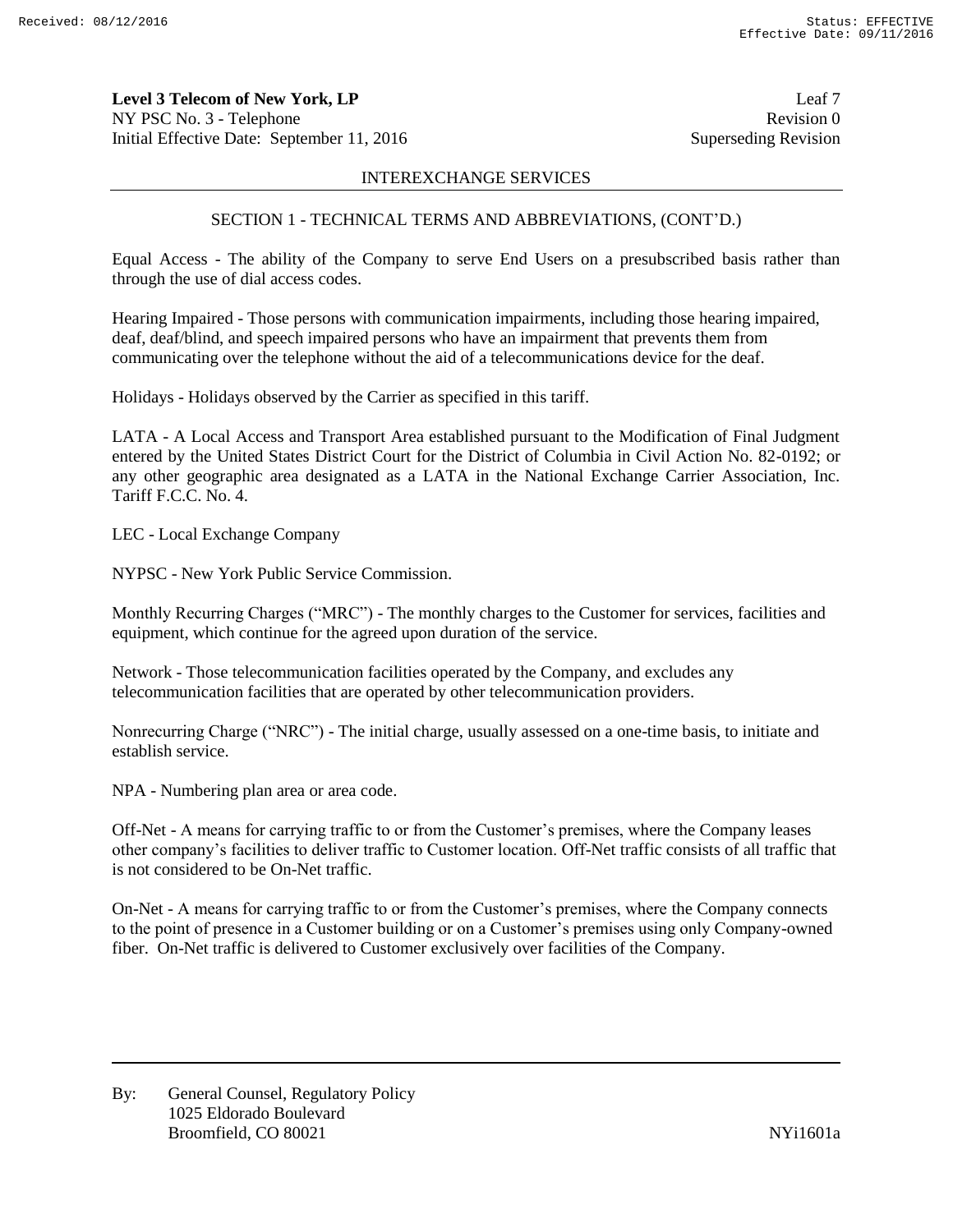**Level 3 Telecom of New York, LP** Leaf 8 NY PSC No. 3 - Telephone Revision 0 Initial Effective Date: September 11, 2016 Superseding Revision

### INTEREXCHANGE SERVICES

### SECTION 1 - TECHNICAL TERMS AND ABBREVIATIONS, (CONT'D.)

PBX - Private Branch Exchange.

Premises - A building on contiguous property not separated by a public right-of-way. The contiguous property may be divided by the private right-of-way or easement, such as a railroad right-of-way.

Special Access Origination/Termination - Where originating or terminating access between the Customer and the interexchange carrier is provided on dedicated circuits. The cost of these dedicated circuits is billed by the access provider directly to the Customer.

Special Construction - Service configurations specifically designed and constructed at a Customer's request.

Subscriber - The person, firm, Customer, corporation or other entity that arranges for the Carrier to provide, discontinue or rearrange telecommunications services on behalf of itself or others under the provisions and terms of this tariff.

Switched Services - Services provided to Customers that utilize the Company's switching equipment or Access Service for the origination of interLATA toll calls.

Switchless Services - Services provided to Customers that utilize another carrier's switching equipment or Access Service for the origination of interLATA toll calls.

VersiPak - Service offered by the Company that allows the grouping of rate components to meet a Customer's specific needs.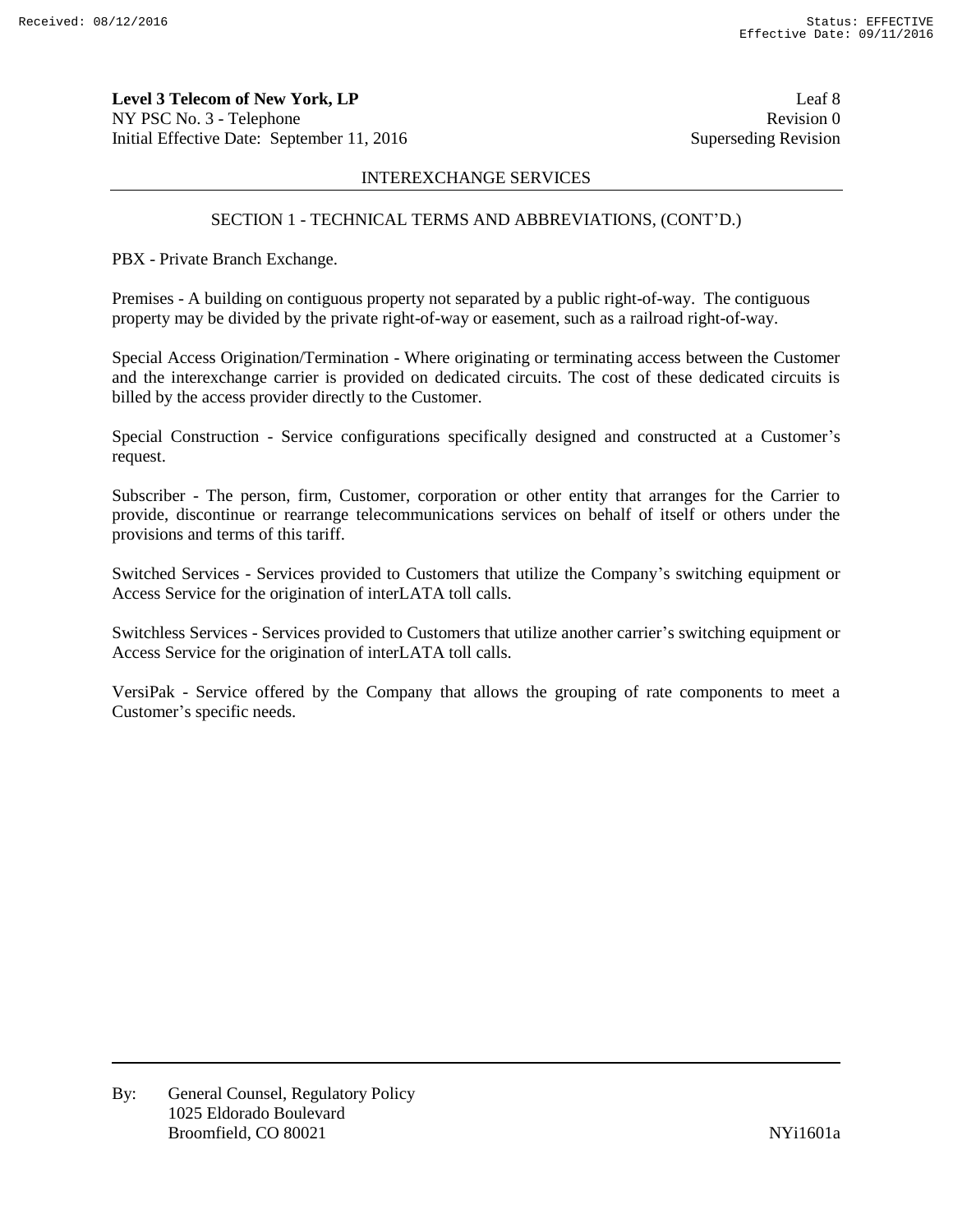**Level 3 Telecom of New York, LP** Leaf 9 NY PSC No. 3 - Telephone Revision 0 Initial Effective Date: September 11, 2016 Superseding Revision

#### INTEREXCHANGE SERVICES

# SECTION 2 - RULES AND REGULATIONS

#### 2.1 Undertaking of the Company

The Company is a resale common carrier providing interLATA long distance service within the State of New York. The service would either be provided via a switched or switchless environment.

Service is provided twenty-four (24) hours per day, seven (7) days a week.

### 2.2 Limitations

- 2.2.1 Presubscribed Service is offered in Equal Access areas only.
- 2.2.2 Service is offered subject to the availability of the necessary facilities and equipment, and subject to the provisions of this tariff.
- 2.2.3 The Company reserves the right to discontinue or limit service when necessitated by conditions beyond its control, or when the Customer is using service in violation of provisions of this tariff, or in violation of the law.
- 2.2.4 The Company will not be liable for errors in transmission or for failure to establish connections.
- 2.2.5 This tariff is governed by the laws of the State of New York, without regard to its choice of law provisions.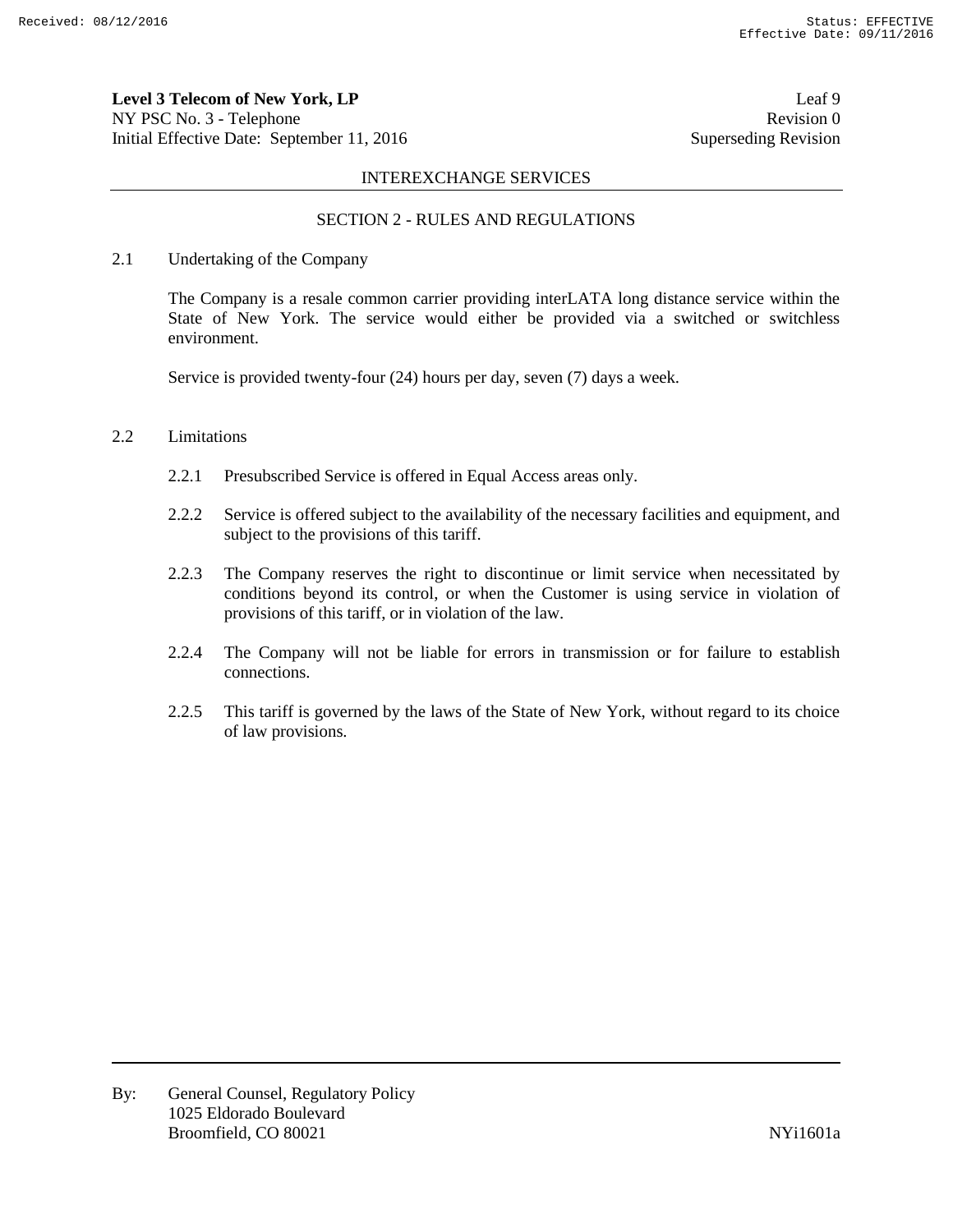**Level 3 Telecom of New York, LP** Leaf 10 NY PSC No. 3 - Telephone Revision 0 Initial Effective Date: September 11, 2016 Superseding Revision

#### INTEREXCHANGE SERVICES

### SECTION 2 - RULES AND REGULATIONS, (CONT'D.)

2.3 Use

Services provided under this tariff may be used for any lawful purpose for which the service is technically suited.

- 2.4 Liabilities of the Company
	- 2.4.1 No liability of any nature whatsoever shall attach to the Company or any other common carrier that furnishes any portion of the Company's service for damages arising from errors, mistakes, omissions, interruptions, or delays of the Company, or its agents or employees in the course of establishing, furnishing, rearranging, moving, terminating, or changing service or facilities (including the obtaining or furnishing of information in respect thereof or with respect to the Customers of the service or facilities).

In no event shall the Company, or any other common carrier that furnished any portion of the service that the Company provides to end users, be liable for any incidental, indirect, special or consequential damages (including lost revenue or profits) of any kind whatsoever regardless of the cause or foresee ability thereof.

2.4.2 When the services or facilities of other companies are used separately or in conjunction with the Company's facilities or equipment in establishing connection to points not reached by the Company's facilities or equipment, the Company shall not be liable for any act or omission of such other companies or their agents or employees. This includes the provision of a signaling system database by another company.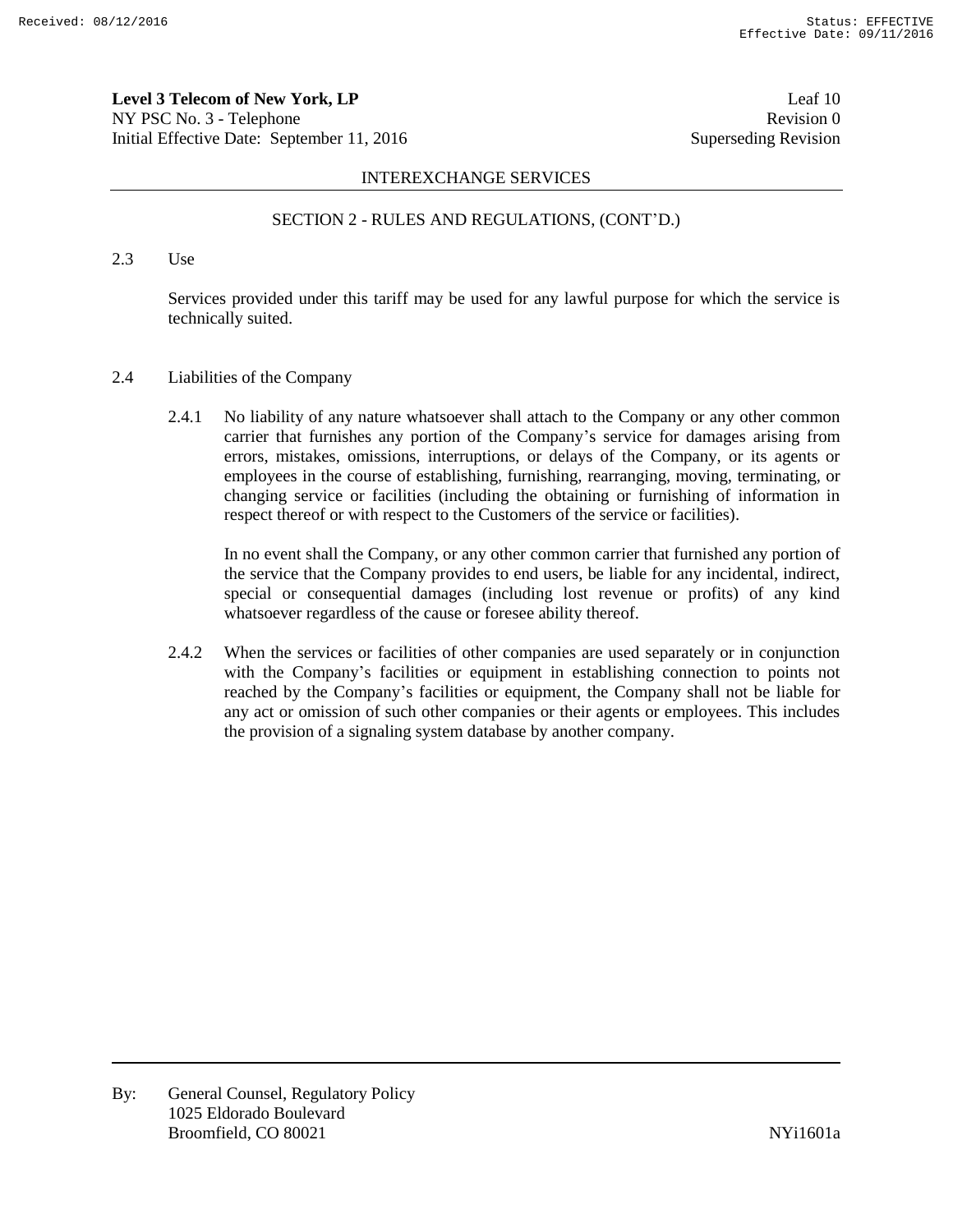**Level 3 Telecom of New York, LP** Leaf 11 NY PSC No. 3 - Telephone Revision 0 Initial Effective Date: September 11, 2016 Superseding Revision

#### INTEREXCHANGE SERVICES

### SECTION 2 - RULES AND REGULATIONS, (CONT'D.)

- 2.4 Liabilities of the Company, (Cont'd.)
	- 2.4.3 The Company shall not be liable for any failure of performance hereunder if such failure is due to any cause or causes beyond the reasonable control of the Company. Such causes shall include, acts of God, fire, explosion, vandalism, cable cut, storm or other similar occurrence, any law, order, regulation, direction, action or request of the United States government or of any other government or of any civil or military authority, national emergencies, insurrections, riots, wars, strikes, lockouts or work stoppages or other labor difficulties, supplier failures, shortages, breaches or delays, or preemption of existing service to restore service in compliance with the Commission's Rules and Regulations.
	- 2.4.4 The Company shall not be liable for any interruptions, delays, errors, or defects in transmission, or for any injury whatsoever, caused by the Customer, or the Customer's agents, end users, or Customers, or by facilities or equipment provided by the Customer.
	- 2.4.5 The Company shall be indemnified and held harmless by the Customer against:
		- 1. Claims for libel, slander, infringement of copyright or unauthorized use of any trade mark, trade name or service mark arising out of the material, data, information, or other content transmitted by the Customer over the Company's facilities;
		- 2. Claims for patent infringement arising from combining or connecting the Company's facilities with apparatus and systems of the Customer; and
		- 3. All other claims arising out of any act or omission of the Customer in connection with any service provided by the Company.
	- 2.4.6 The Company will make no refund of over-payments by a Customer unless the claim is submitted as specified in Section 2.7.1 below: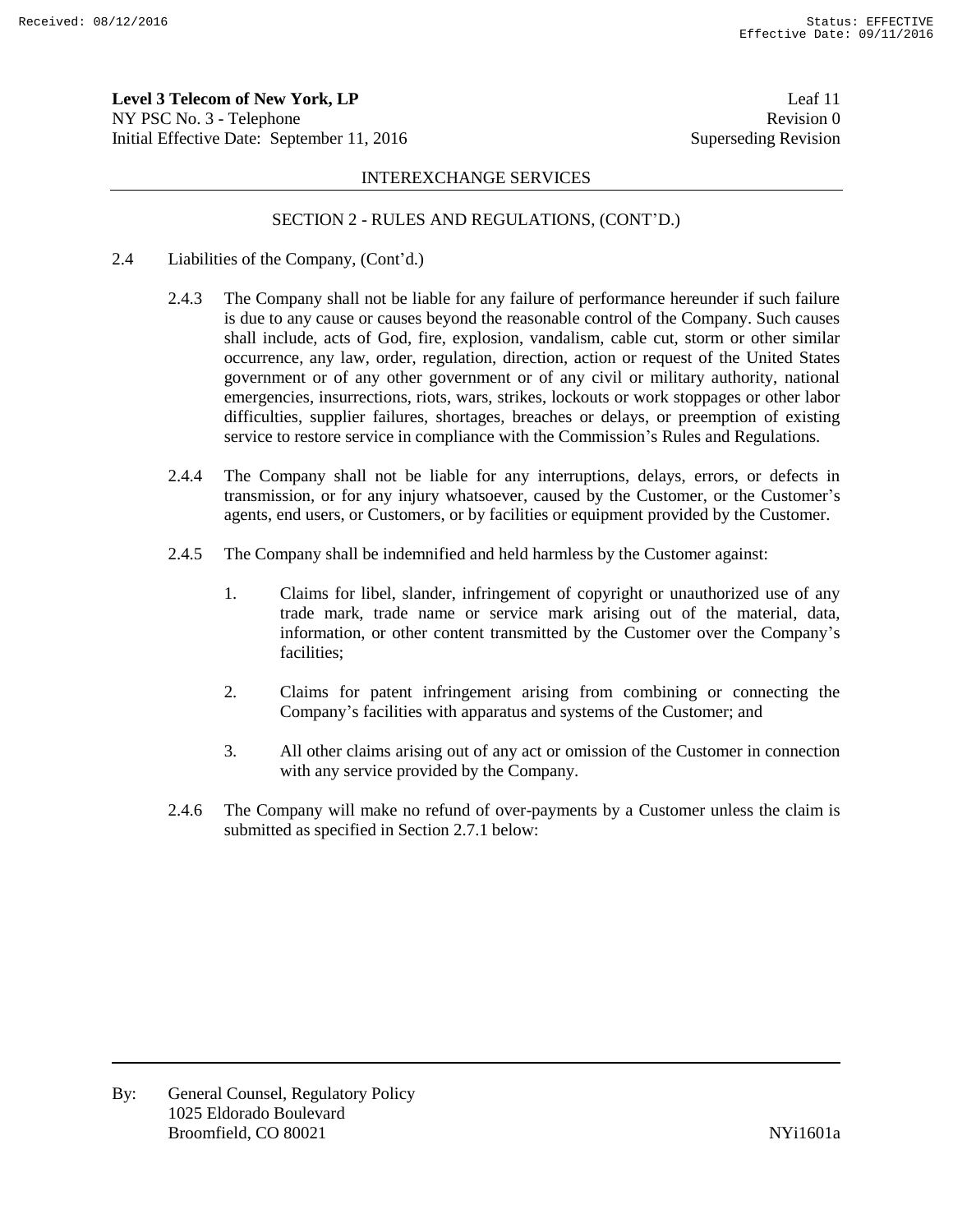**Level 3 Telecom of New York, LP** Leaf 12 NY PSC No. 3 - Telephone Revision 0 Initial Effective Date: September 11, 2016 Superseding Revision

### INTEREXCHANGE SERVICES

# SECTION 2 - RULES AND REGULATIONS, (CONT'D.)

# 2.5 Terminal Equipment

The Company's facilities and service must be used with or terminated in Customer-provided terminal equipment or Customer-provided communications systems, such as a telephone set, PBX or key system. Such terminal equipment shall be furnished and maintained at the expense of the Customer, except as otherwise provided. The Customer is responsible for all costs at his or her premises, including personnel, wiring, electrical power, and the like, incurred in the use of the Company's service. When such terminal equipment is used, the equipment shall comply with the generally accepted minimum protective criteria standards of the telecommunications industry as endorsed by the Federal Communications Commission.

# 2.6 Installation and Termination

Service is installed upon mutual agreement between the Customer and the Company. The service agreement does not alter rates specified in this tariff.

By: General Counsel, Regulatory Policy 1025 Eldorado Boulevard Broomfield, CO 80021 NYi1601a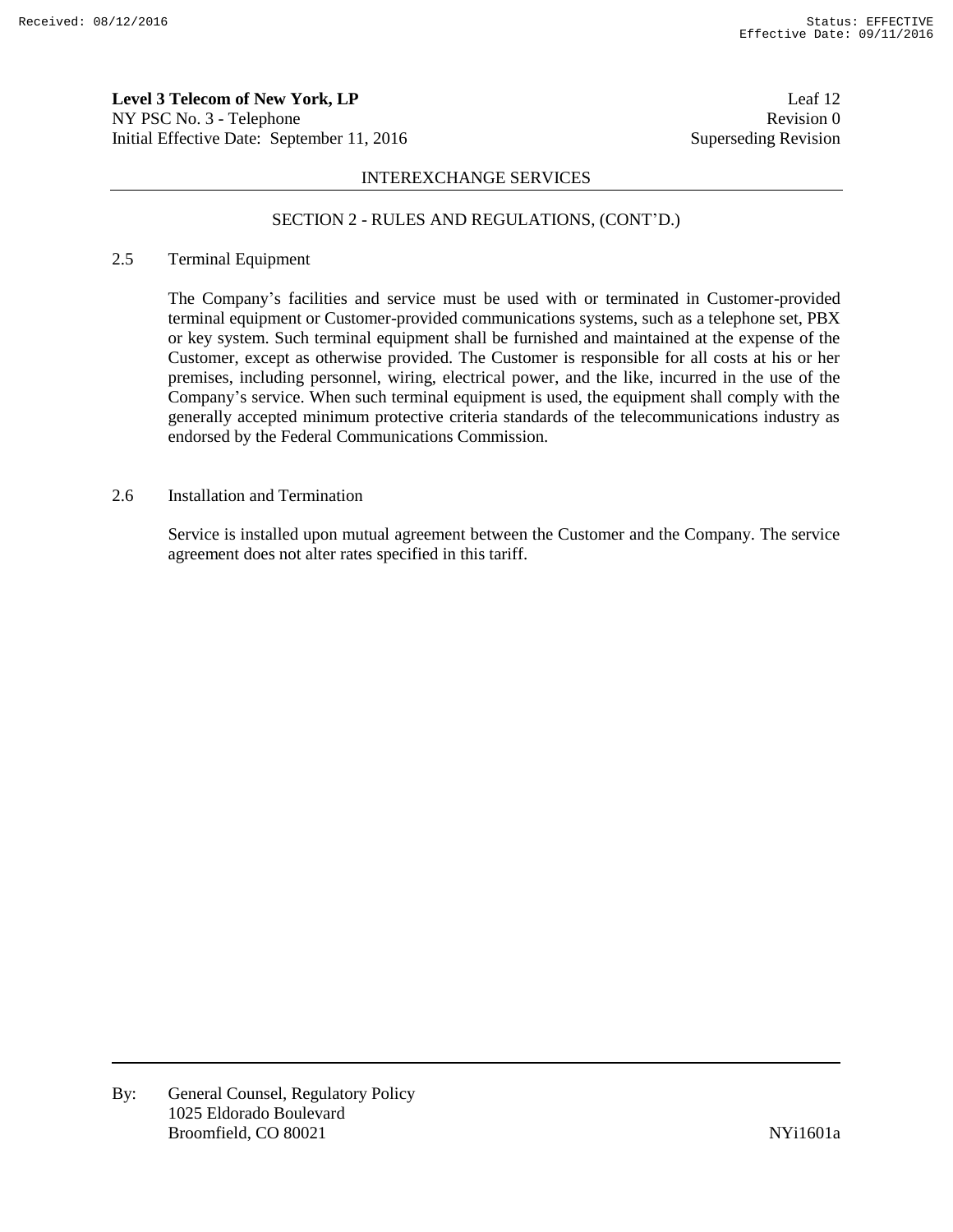**Level 3 Telecom of New York, LP** Leaf 13 NY PSC No. 3 - Telephone Revision 1 Initial Effective Date: October 24, 2016 Superseding Revision 0

#### INTEREXCHANGE SERVICES

#### SECTION 2 - RULES AND REGULATIONS, (CONT'D.)

## 2.7 Payment and Credit Regulations

#### 2.7.1 Payment Arrangements

The Customer is responsible for payment of all charges for services furnished to the Customer for transmission of calls via the Company. The Customer agrees to pay to the Company any cost(s) incurred as a result of any delegation of authority resulting in the use of his or her communications equipment and/or network services which result in the placement of calls via the Company. The Customer agrees to pay the Company or its authorized agent any and all cost(s) incurred as a result of the use of the service arrangement, including calls which the Customer did not individually authorize.

Objections to billed charges must be reported to the Company within 120 days of receipt of billing. Any claim not filed within this time period shall be deemed waived. Claims must include all supporting documentation and may be submitted online at https://mylevel3.com/ or by telephone at 1-877-453-8353. The Company shall make adjustments to the Customer's invoice to the extent that circumstances existing which reasonably indicate that such changes are appropriate.

Charges for installations, service connections, moves, and rearrangements, where applicable, are payable upon demand by the Company or its authorized agent. The billing thereafter will include recurring charges and actual usage as defined in this tariff.

The Customer shall be responsible for all calls placed by or through Customer's equipment by any person. In particular and without limitation to the foregoing, the Customer is responsible for any calls placed by or through the Customer's equipment via any remote access features. The Customer is responsible for all calls placed via their authorization code as a result of the Customer's intentional or negligent disclosure of the authorization code.

(T)

By: General Counsel, Regulatory Policy 1025 Eldorado Boulevard Broomfield, CO 80021 NYi1603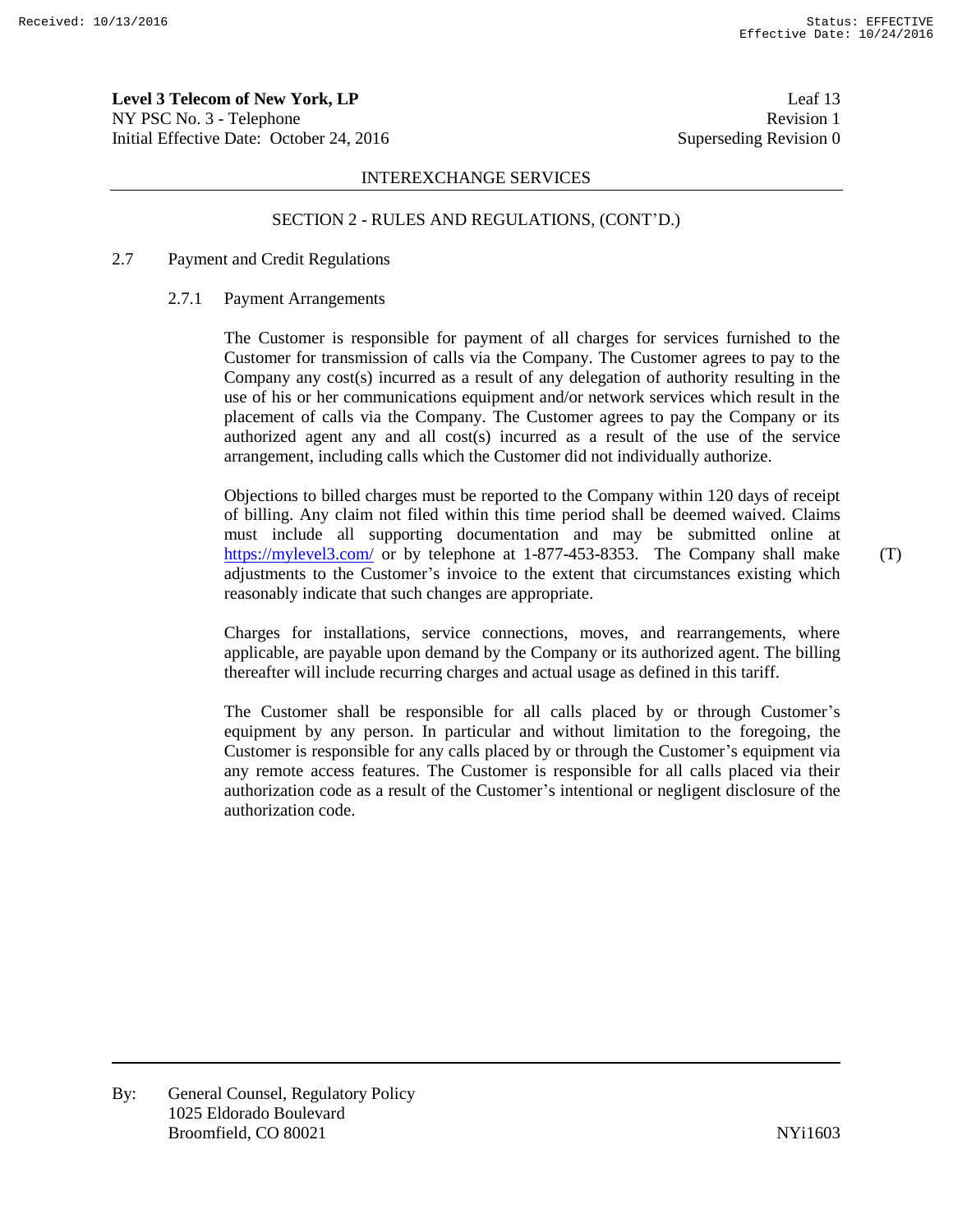**Level 3 Telecom of New York, LP** Leaf 14 NY PSC No. 3 - Telephone Revision 0 Initial Effective Date: September 11, 2016 Superseding Revision

### INTEREXCHANGE SERVICES

# SECTION 2 - RULES AND REGULATIONS, (CONT'D.)

# 2.7 Payment and Credit Regulations, (Cont'd.)

### 2.7.2 Deposits

The Company, to safeguard its interests, will require a Customer to make a cash deposit, or to post a bond, prior to the provision of long distance service, to be held by the Company as guarantee for payment of future charges.

Deposits will not be requested based on race, sex, creed, national origin, marital status, age, number of dependents, condition of physical handicap, source of income, or geographical area of business.

A cash deposit may not exceed the estimated charges applicable to a two month period of service. The payment of a cash deposit in no way relieves the Customer from complying with the Company's requirement for the prompt payment of bills.

After the Customer has established a twelve-month prompt payment record, the cash deposit will be refunded or credited to the Customer's account at the Customer's written request. Should the Customer's service be terminated prior to the completion of the term of the contract, the amount of the cash deposit will be forfeited.

The Company retains the right to assess additional cash deposit amounts should the Customer's billing history prove to be greater than originally estimated. Should a Customer fail to pay the additional amount, service could be terminated at the discretion of the Company.

The Company, when a Customer is terminating service before completion of the contract term, may apply the deposit to the satisfaction of overdue charges.

During the full contract period when the cash deposit is held, if required by the State Commission, simple annual interest will be added to the cash deposit amount collected. The rate of interest accrued will be based on identified Commission guidelines. Interest will be paid until the cash deposit is credited to the Customer's account or is refunded by the Company.

By: General Counsel, Regulatory Policy 1025 Eldorado Boulevard Broomfield, CO 80021 and the state of the state of the NYi1601a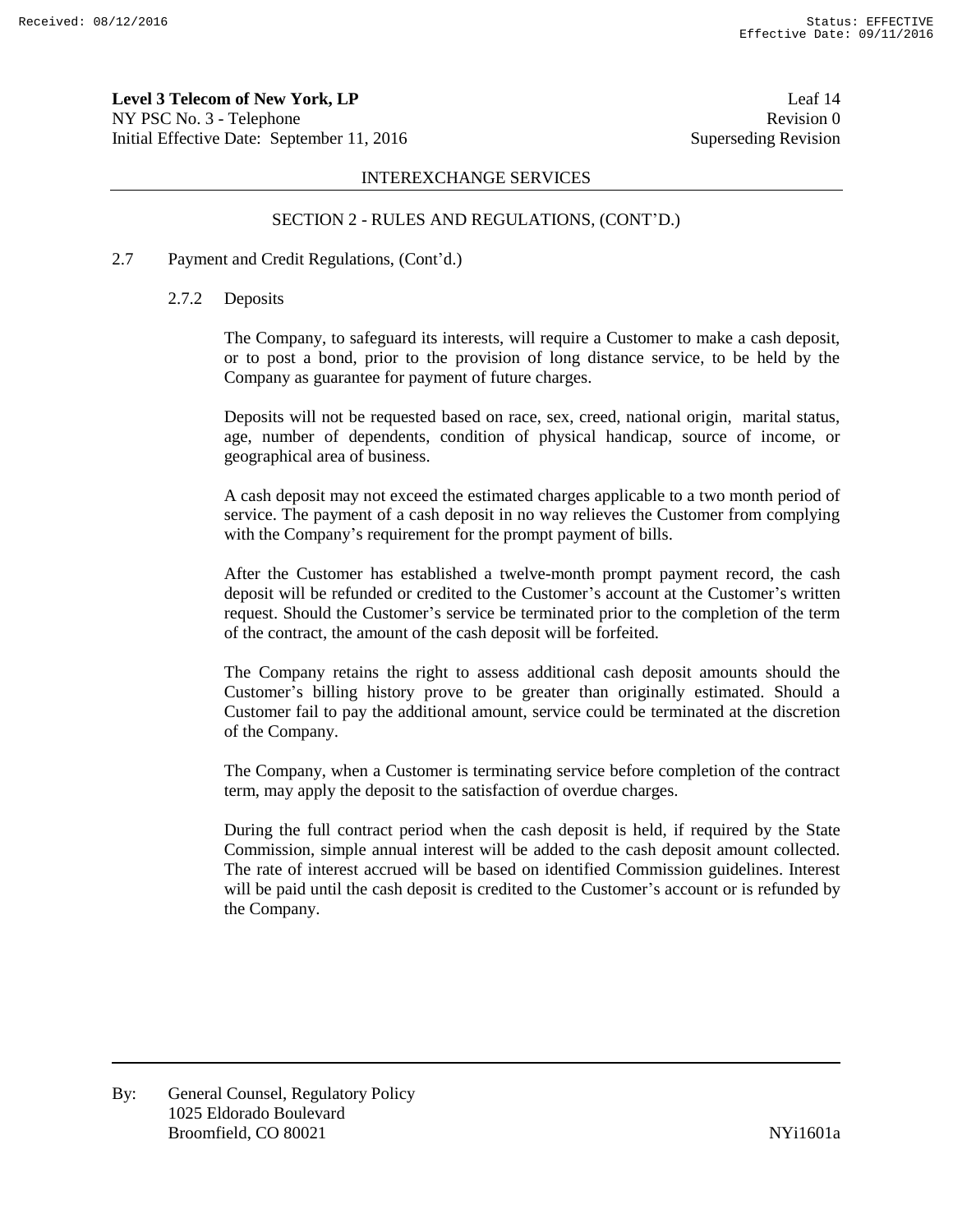**Level 3 Telecom of New York, LP** Leaf 15 NY PSC No. 3 - Telephone Revision 0 Initial Effective Date: September 11, 2016 Superseding Revision

### INTEREXCHANGE SERVICES

# SECTION 2 - RULES AND REGULATIONS, (CONT'D.)

- 2.7 Payment and Credit Regulations, (Cont'd.)
	- 2.7.3 Advance Payments

No advance payment is required.

- 2.7.4 Late Payment Charge and Cost of Collection
	- A. Customer bills for telephone service are due on the due date specified on the bill. A Customer is in default unless payment is made on or before the due date specified on the bill. If payment is not received by the Customer's next billing date, a late payment charge of 1.5% will be applied to all amounts previously billed under this tariff, including arrears and unpaid late payment charges.
	- B. Late payment charges do not apply to those portions (and only those portions) of unpaid balances that are associated with disputed amounts. Undisputed amounts on the same bill are subject to late payment charges if unpaid and carried forward to the next bill.
	- C. Late payment charges do not apply to final accounts.
	- D. Late payment charges do not apply to government agencies of the State of New York. These agencies are required to make payment in accordance with the provisions of Article XI-A of the State Finance Law (Chapter 153 of the Laws of 1984).
- 2.7.5 Returned Item Charge

A charge of \$20.00 will be assessed for any check or other form of payment returned by the drawee bank or other financial institution for insufficient or uncollected funds, closed account, apparent tampering, missing signature or endorsement, or any other insufficiency or discrepancy necessitating return of the instrument at the discretion of the drawee bank of financial institution. This charge will be assessed in addition to any charges assessed by the drawee bank or any other financial institution.

By: General Counsel, Regulatory Policy 1025 Eldorado Boulevard Broomfield, CO 80021 and the state of the state of the NYi1601a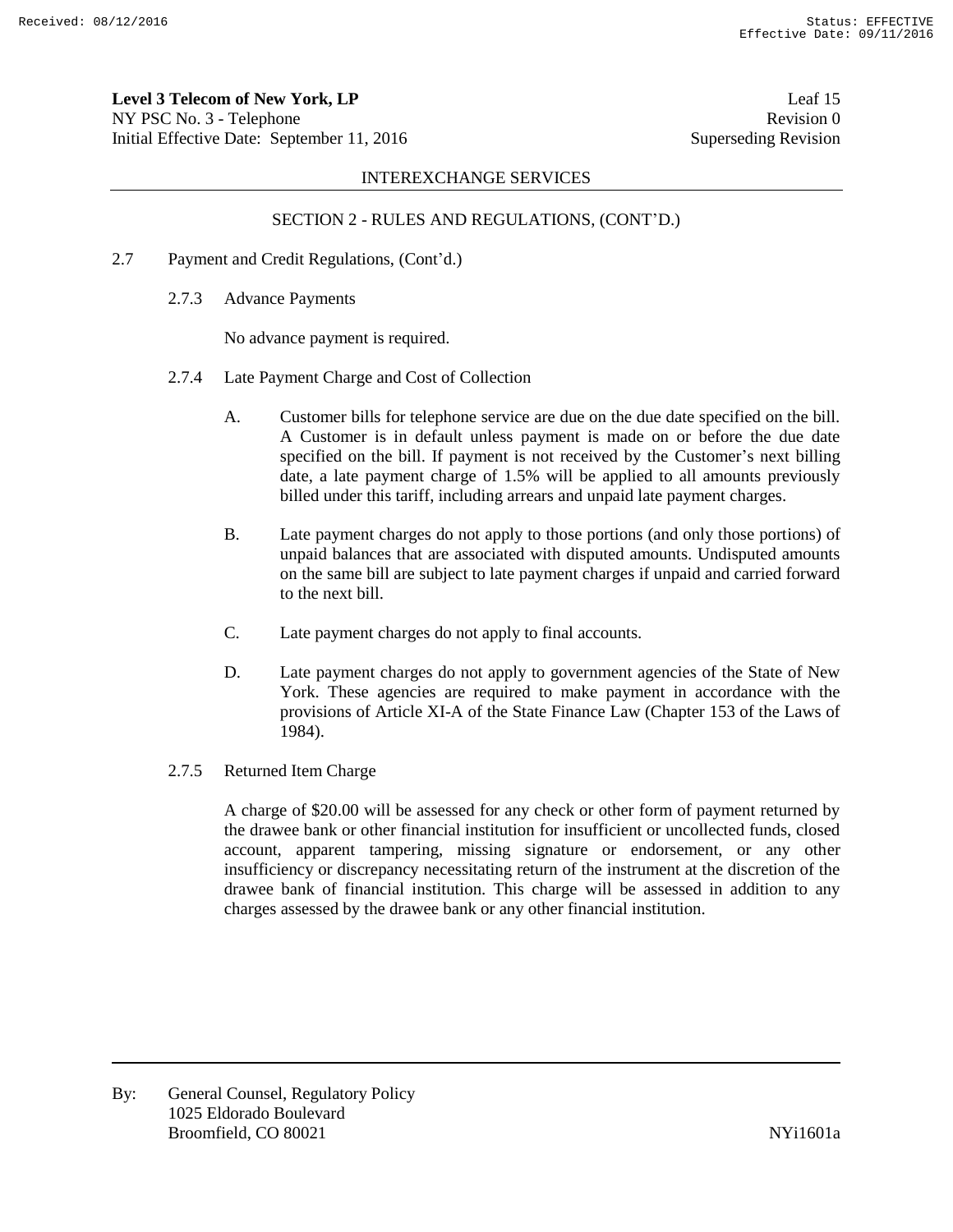**Level 3 Telecom of New York, LP** Leaf 16 NY PSC No. 3 - Telephone Revision 0 Initial Effective Date: September 11, 2016 Superseding Revision

### INTEREXCHANGE SERVICES

#### SECTION 2 - RULES AND REGULATIONS, (CONT'D.)

## 2.8 Cancellation by Customer

Customer may cancel service by providing 30 days written notice to the Company. If the Customer terminates service prior to completion of the term, the Customer will be liable for charges for the balance of the term based on an average of all previous month's usage. Upon termination of service, all outstanding amounts, including termination charges, shall become immediately due and payable. If the Customer's service is terminated prior to the completion of the term shown above, the amount of the cash deposit for long distance service will be applied to termination charges.

## 2.9 Interconnection

Service furnished by the Company may be connected with the services or facilities of other carriers. Such service or facilities, if used, are provided under the terms, rates and conditions of the other carrier. The Customer is responsible for all charges billed by other carriers for use in connection with the Company's service. Any special interface equipment or facilities necessary to achieve compatibility between carriers is the responsibility of the Customer.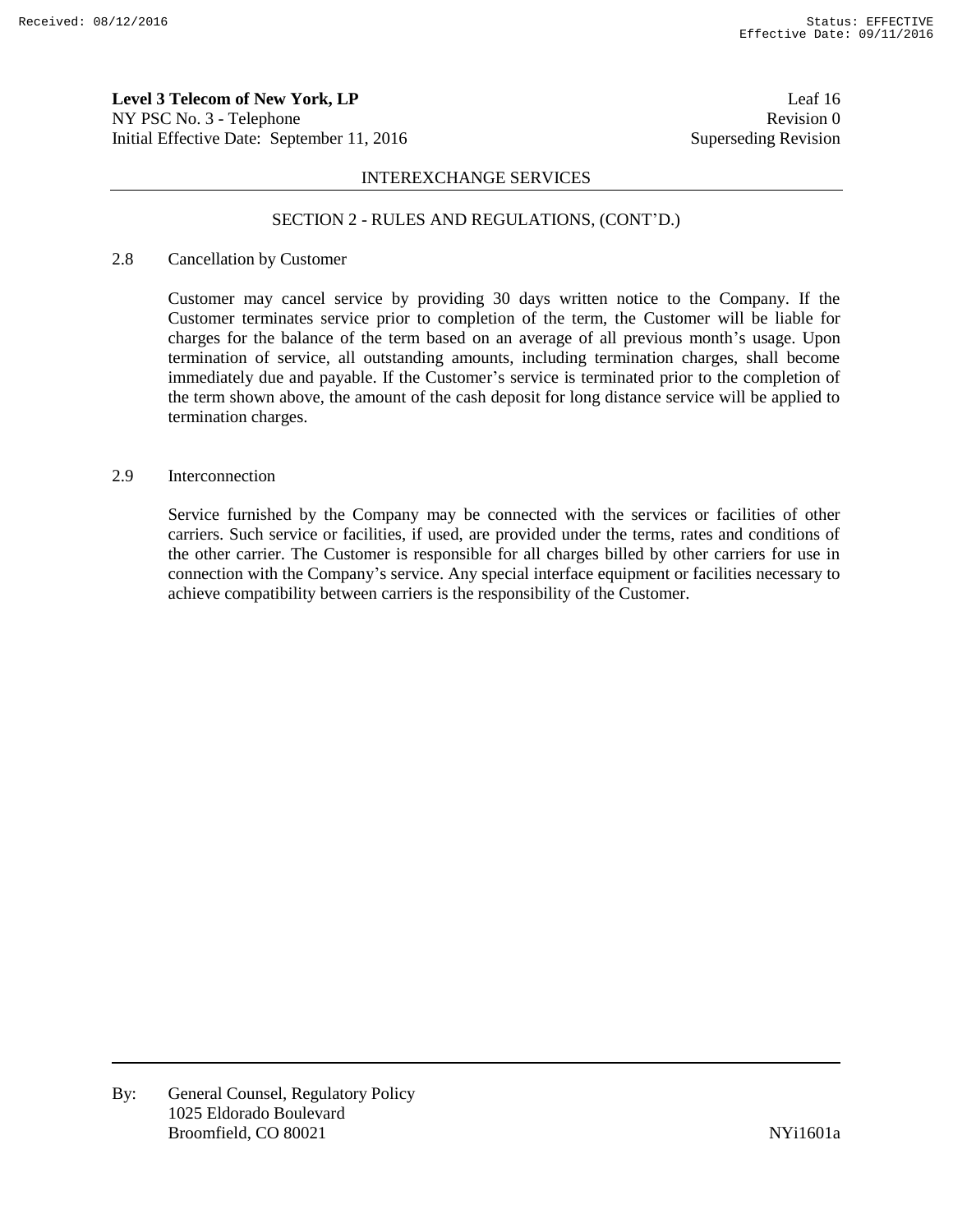**Level 3 Telecom of New York, LP** Leaf 17 NY PSC No. 3 - Telephone Revision 0 Initial Effective Date: September 11, 2016 Superseding Revision

#### INTEREXCHANGE SERVICES

### SECTION 2 - RULES AND REGULATIONS, (CONT'D.)

2.10 Refusal or Discontinuance by Company

The Company may refuse or discontinue service under the following conditions and in accordance with New York Public Service Commission Rules. Unless otherwise stated, the Customer will be given five (5) day's written notice and allowed a reasonable time to comply with any rule or remedy any deficiency.

- 1. For non-compliance and/or violation of any State or municipal law, ordinance or regulation pertaining to telephone services.
- 2. For the use of telephone service for any other property or purpose other than that described in the application.
- 3. For failure to meet the Company's credit requirements.
- 4. For neglect or refusal to provide reasonable access to the Company for the purpose of inspection and maintenance of equipment owned by the Company.
- 5. For non-compliance and/or violation of the Commission's regulations or the Company's rules and regulations on file with the Commission, provided five (5) working days' written notice is given before termination.
- 6. For non-payment of bills for telephone service. Suspension or termination of service shall not be made without five (5) working days' written notice to the Customer, except in extreme cases.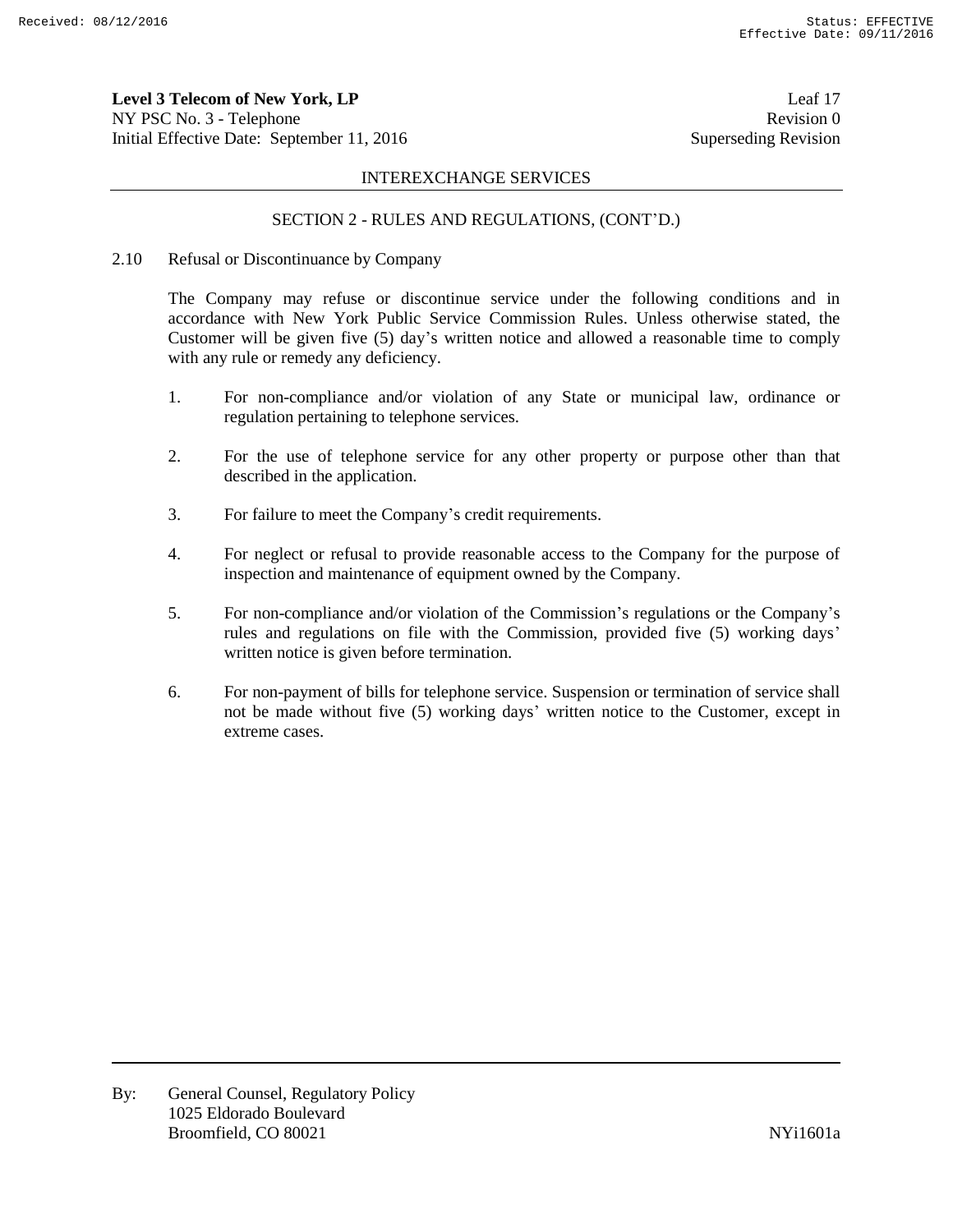**Level 3 Telecom of New York, LP** Leaf 18 NY PSC No. 3 - Telephone Revision 0 Initial Effective Date: September 11, 2016 Superseding Revision

#### INTEREXCHANGE SERVICES

# SECTION 2 - RULES AND REGULATIONS, (CONT'D.)

- 2.10 Refusal or Discontinuance by Company, (Cont'd.)
	- 7. Without notice in the event of Customer use of equipment in such a manner as to adversely affect the Company's service to others.
	- 8. Without notice in the event of tampering with the equipment furnished and owned by the Company.
	- 9. Without notice in the event of unauthorized or fraudulent use of service. Whenever service is discontinued for fraudulent use of service, the Company may, before restoring service, require the Customer to make, at his own expense, all changes in facilities or equipment necessary to eliminate illegal use.
	- 10. For failure of the Customer to make proper application for service.
	- 11. For Customer's breach of the contract for service between the Company and the Customer.
	- 12. When necessary for the Company to comply with any order or request of any governmental authority having jurisdiction.
- 2.11 Inspection, Testing and Adjustment

Upon reasonable notice, the facilities provided by the Company shall be made available to the Company for tests and adjustments as may be deemed necessary by the Carrier for maintenance. No interruption allowance will be granted for the time during which such tests and adjustments are made when the interruption is less than twenty-four consecutive hours.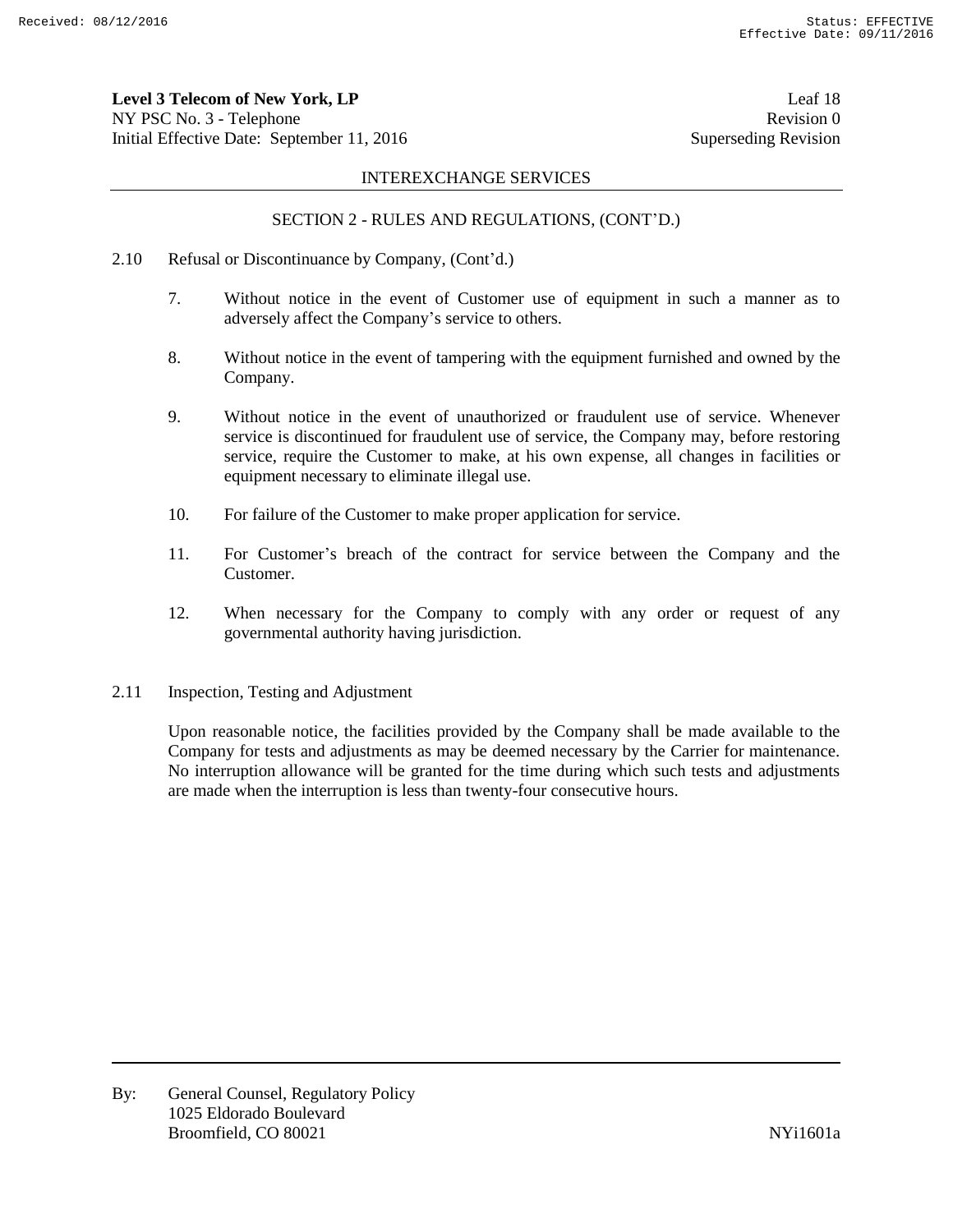**Level 3 Telecom of New York, LP** Leaf 19 NY PSC No. 3 - Telephone Revision 0 Initial Effective Date: September 11, 2016 Superseding Revision

#### INTEREXCHANGE SERVICES

# SECTION 2 - RULES AND REGULATIONS, (CONT'D.)

# 2.12 Tests, Pilots, Promotional Campaigns and Contests

The Carrier may conduct special tests, pilot programs, waivers and promotions at its discretion to demonstrate the ease of use, quality of service and to promote the sale of its services. Such promotions will be filed with the New York Public Service Commission on not less than ten (10) days notice.

#### 2.13 Special Customer Arrangements

In cases where a Customer requests special arrangements which may include engineering, installation, construction, facilities, assembly, purchase or lease of facilities, and/or other special services not offered under this tariff, The Company may, at its option, provide the requested service. Appropriate recurring and/or nonrecurring charges will be developed accordingly and filed in this tariff.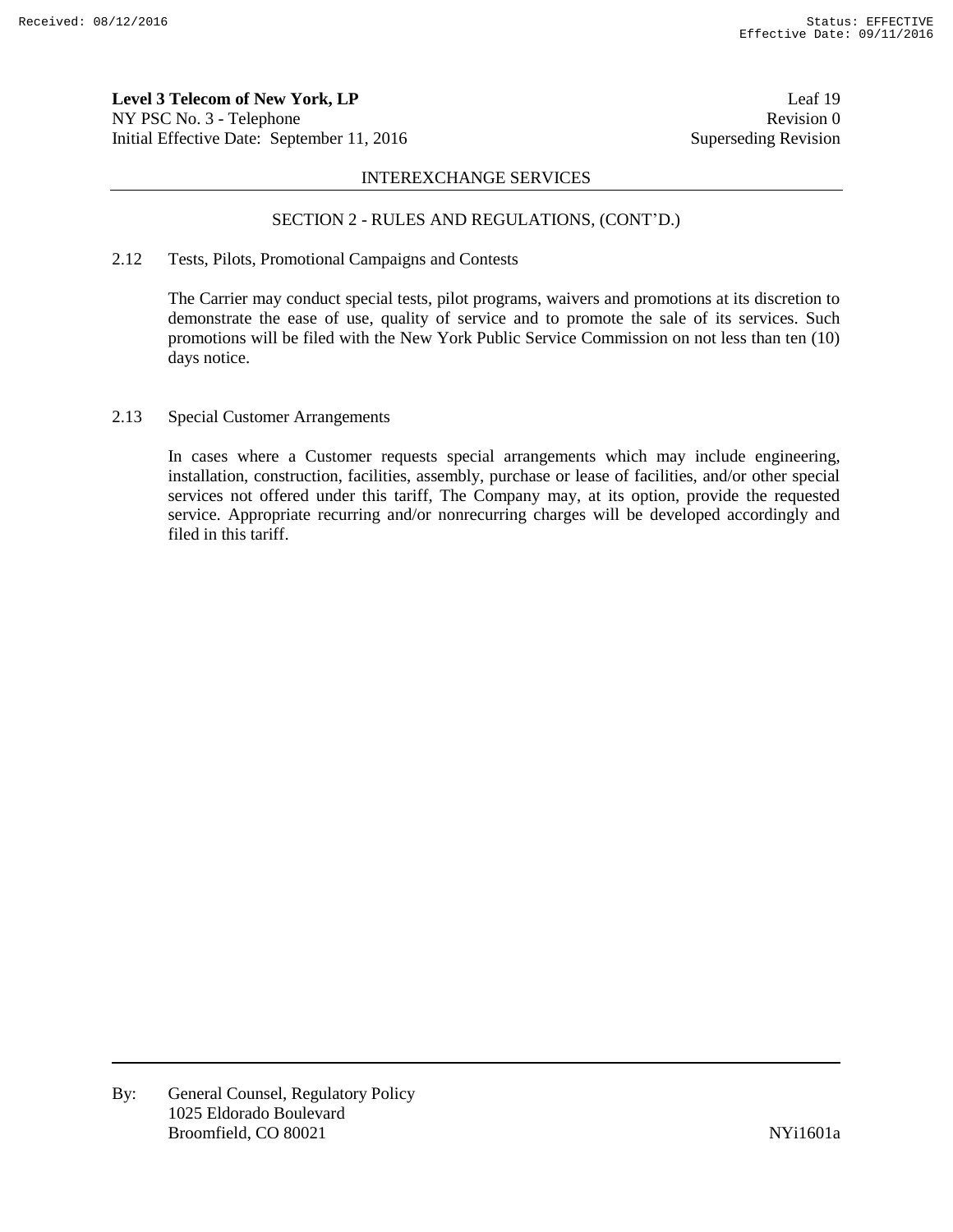**Level 3 Telecom of New York, LP** Leaf 20 NY PSC No. 3 - Telephone Revision 0 Initial Effective Date: September 11, 2016 Superseding Revision

#### INTEREXCHANGE SERVICES

#### SECTION 2 - RULES AND REGULATIONS, (CONT'D.)

#### 2.14 Taxes, Surcharges and Fees

The Company reserves the right to bill any and all applicable taxes, surcharges and fees including, but not limited to: Federal Excise Tax; State Sales Tax, Municipal Taxes; Gross Receipts Taxes; and any taxes, surcharges, fees, charges or other payments, contractual or otherwise, for the use of public streets or rights of way, whether designated as franchise fees or otherwise. As permitted by law, the Company will recover from its Customers any such charges assessed directly against the Company. Such taxes or fees will be itemized separately on the Customer's invoice or billing detail.

In addition to the rates and charges applicable according to the rules and regulations of this Tariff, various surcharges apply to the Customer's monthly bill statement as outlined below:

2.14.1 Surcharge For State Gross Income and Gross Earnings Taxes

A monthly surcharge to recover the additional expense related to the State Gross Income and Gross Earnings Taxes applies to the recurring and nonrecurring rates and charges for all intrastate service except returned check charges, late payment charges, and rates for local coin calls. The applicable Gross Revenue Surcharge rates are shown below. Any changes to these rates will be filed on 15 days' notice to Customers and the Commission, and as directed by the Commission. Whenever the state levies a new tax on the Company's gross revenues, repeals such a tax, or changes the rate of such a tax, the Commission may approve new surcharge factors, and the Company will file a revised surcharge as directed or approved by the Commission and will apply the charge if applicable.

The State Gross Revenue Tax Surcharge rate to be charged is as follows:

| Period      | Services Proved for | IntraLATA Toll  | All Other |
|-------------|---------------------|-----------------|-----------|
|             | Resale*             | and RCP Service | Services  |
| 10/1/1998   | .7557%              | 3.8870\%        | 4.1149%   |
| 1/1/2000    | .7557%              | 3.0919%         | 3.3198%   |
| $7/1/2000+$ | .3764%              | 2.8273%         | 2.9405\%  |

\* Issued in compliance with the New York Public Service Commission's Order in Case 98-M-0489, adopted August 26, 1998.

By: General Counsel, Regulatory Policy 1025 Eldorado Boulevard Broomfield, CO 80021 and the state of the state of the NYi1601a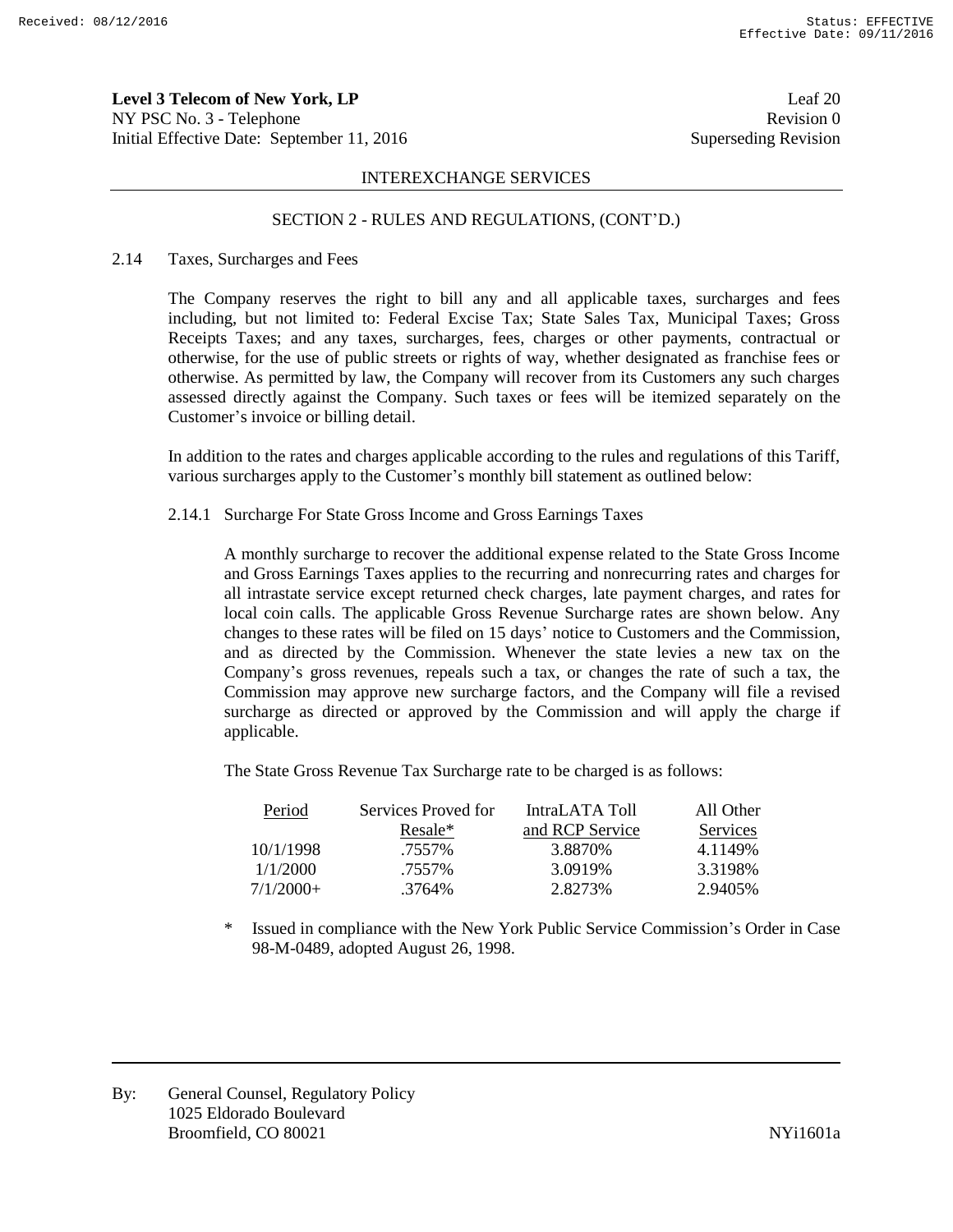**Level 3 Telecom of New York, LP** Leaf 21 NY PSC No. 3 - Telephone Revision 0 Initial Effective Date: September 11, 2016 Superseding Revision

#### INTEREXCHANGE SERVICES

### SECTION 2 - RULES AND REGULATIONS, (CONT'D.)

### 2.14 Taxes, Surcharges and Fees, (Cont'd.)

#### 2.14.2 Metropolitan Commuter Transportation District Tax Surcharge

In the counties listed below, a surcharge to recover the expense related to the Temporary Metropolitan Transportation Business Tax Surcharge (MTA Tax) is imposed in addition to all recurring, nonrecurring and usage charges for al intrastate services except charges collected for sent-paid coin telephone messages, check return and late payment charges. MTA Tax Surcharges (applicable only to New York City area accounts in Kings, Queens and New York Counties).

| Period       | Services Proved | IntraLATA Toll  | All Other |
|--------------|-----------------|-----------------|-----------|
|              | for Resale*     | and RCP Service | Services  |
| $10/1/1998+$ | .1277%          | .6890%          | .73%      |

Services provided by the Company to another company to be resold by the second telephone company, are not subject to municipal gross revenue surcharges or gross revenue taxes imposed by villages on utility services. To be exempt from the municipal surcharge or gross revenue tax, the reseller must possess a certificate of Public Convenience and Necessity from the New York State Public Service Commission.

- \* To qualify for this rate, resellers must either be included in the list of resellers that the New York State Department of Taxation and Finance publishes called "Publication 41, Treatment of Sales for Resale under Sec. 186(e) of the Tax Law," or must possess and provide to the underlying carrier a copy of its Certificate of Public Convenience and Necessity obtained from the New York State Public Service Commission.
- \* Issued in compliance with the New York Public Service Commission's Order in Case 98-M-0489, adopted August 26, 1998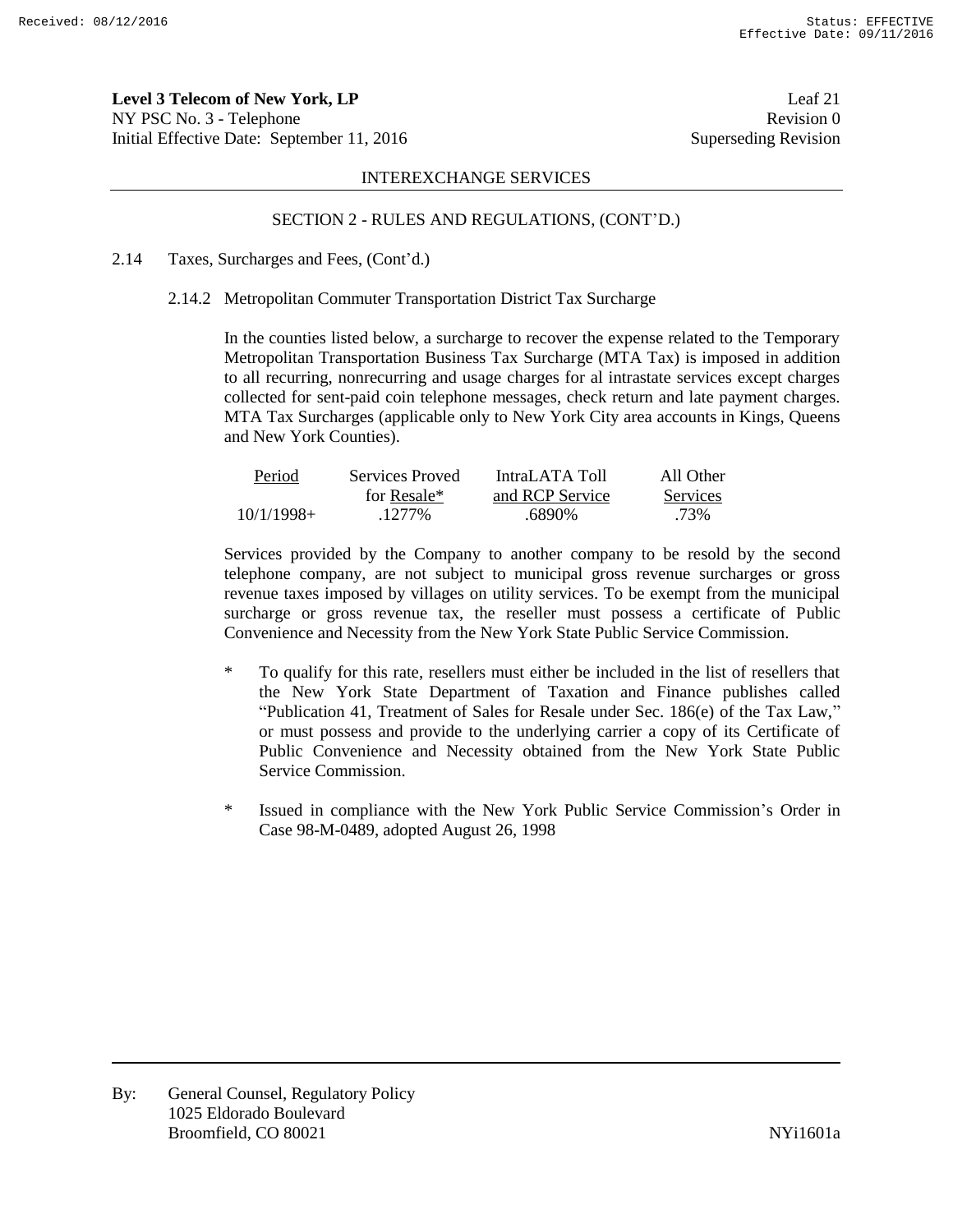**Level 3 Telecom of New York, LP** Leaf 22 NY PSC No. 3 - Telephone Revision 0 Initial Effective Date: September 11, 2016 Superseding Revision

#### INTEREXCHANGE SERVICES

# SECTION 2 - RULES AND REGULATIONS, (CONT'D.)

#### 2.14 Taxes, Surcharges and Fees, (Cont'd.)

#### 2.14.3 Village or Municipal Surcharge on Local Utility Gross Revenue Taxes

In certain cities and villages a municipal surcharge related to the Local Utility Gross Revenue Taxes applies to the recurring and nonrecurring rates and charges for all intrastate service except returned check charges, late payment charges and rates for local coin calls. The percentage rate of the surcharge in each locality where such a surcharge applies is listed at the end of this tariff.

The surcharge statement shall be filed at least fifteen business days before the effective date. The effective date of the statement shall not be prior to the effective date of the surcharge and no sooner than the date when the tax enactment is filed with the Secretary of State. The surcharge shall be applicable to bills subject to the tax enactment that are rendered on or after the effective date of the statement. If the tax enactment either ceases to be effective or is modified so as to reduce the tax rate, the surcharge will be changed accordingly within 5 business days.

Introduction, cancellation, or modification of a surcharge will be effective on the date of the Customer's first bill rendered after the effective date of the change.

2.14.4 Taxes and Surcharges

A surcharge of 5% shall be assessed on all toll services provided pursuant to this tariff and associated with services provisioned in New York City. Surcharge fees shall be remitted to the City of New York.

2.14.5 New York State Universal Service Fund

Pursuant to the Order of the New York Public Service Commission in Case No. 09-M-0527 issued and effective August 17, 2012, the Company will add to the bills of its subscribers a surcharge to recover the amounts it pays into the New York State Universal Service Fund. The surcharge will be shown as a separate line item on the Customer's monthly invoice and will read: State Universal Service Fund (SUSF) Surcharge. If the Company has collected its annually assessed amount prior to the end of the calendar year, as determined by the Fund Administrator, it will suspend collection of these surcharges for the remainder of that year, subject to any subsequent adjustment necessitated by NYPSC Order.

SUSF Current Rate: .15 percent

By: General Counsel, Regulatory Policy 1025 Eldorado Boulevard Broomfield, CO 80021 and the state of the state of the NYi1601a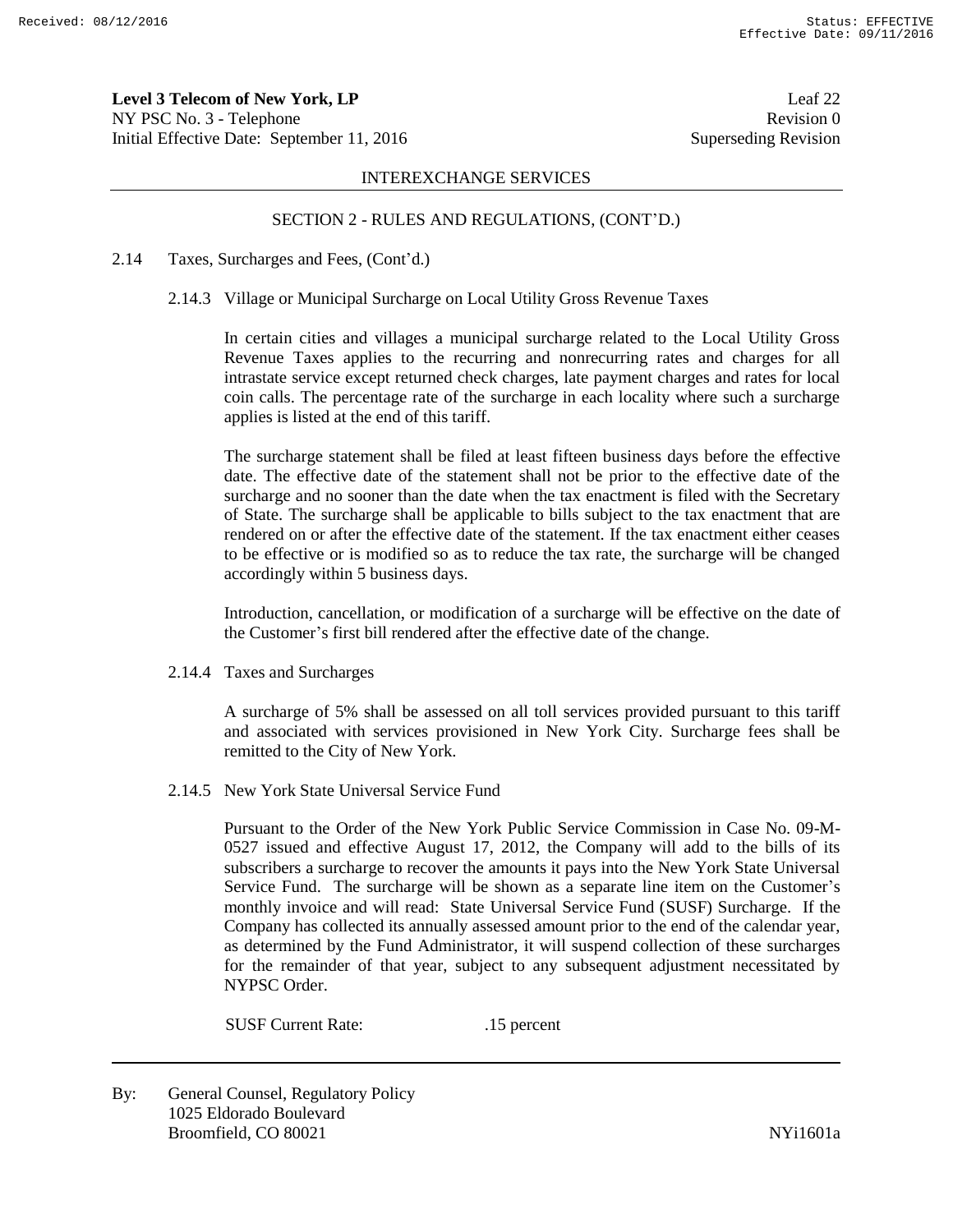**Level 3 Telecom of New York, LP** Leaf 23 NY PSC No. 3 - Telephone Revision 0 Initial Effective Date: September 11, 2016 Superseding Revision

# INTEREXCHANGE SERVICES

# SECTION 2 - RULES AND REGULATIONS, (CONT'D.)

### 2.15 Automatic Number Identification

#### 2.15.1 Regulations

The Company will provide Automatic Number Identification (ANI) associated with an intrastate service, by tariff, to any entity (ANI recipient), only under the following terms and conditions:

- A. The ANI recipient or its designated billing agent may use or transmit ANI information to third parties for billing and collection, routing, screening, ensuring network performance, and completion of a telephone subscriber's call or transaction, or for performing a service directly related to the telephone subscriber's original call or transaction.
- B. The ANI recipient may offer to any telephone subscriber with whom the ANI recipient has an established Customer relationship, a product or service that is directly related to products or service previously purchased by the telephone subscriber from the ANI recipient.
- C. The ANI recipient or its designated billing agent is prohibited from utilizing ANI information to establish marketing lists or to conduct outgoing marketing calls, except as permitted by the preceding paragraph, unless the ANI recipient obtains the prior written consent of the telephone subscriber permitting the use of ANI information for such purposes. The foregoing provisions notwithstanding, no ANI recipient or its designated billing agent may utilize ANI information if prohibited elsewhere by law.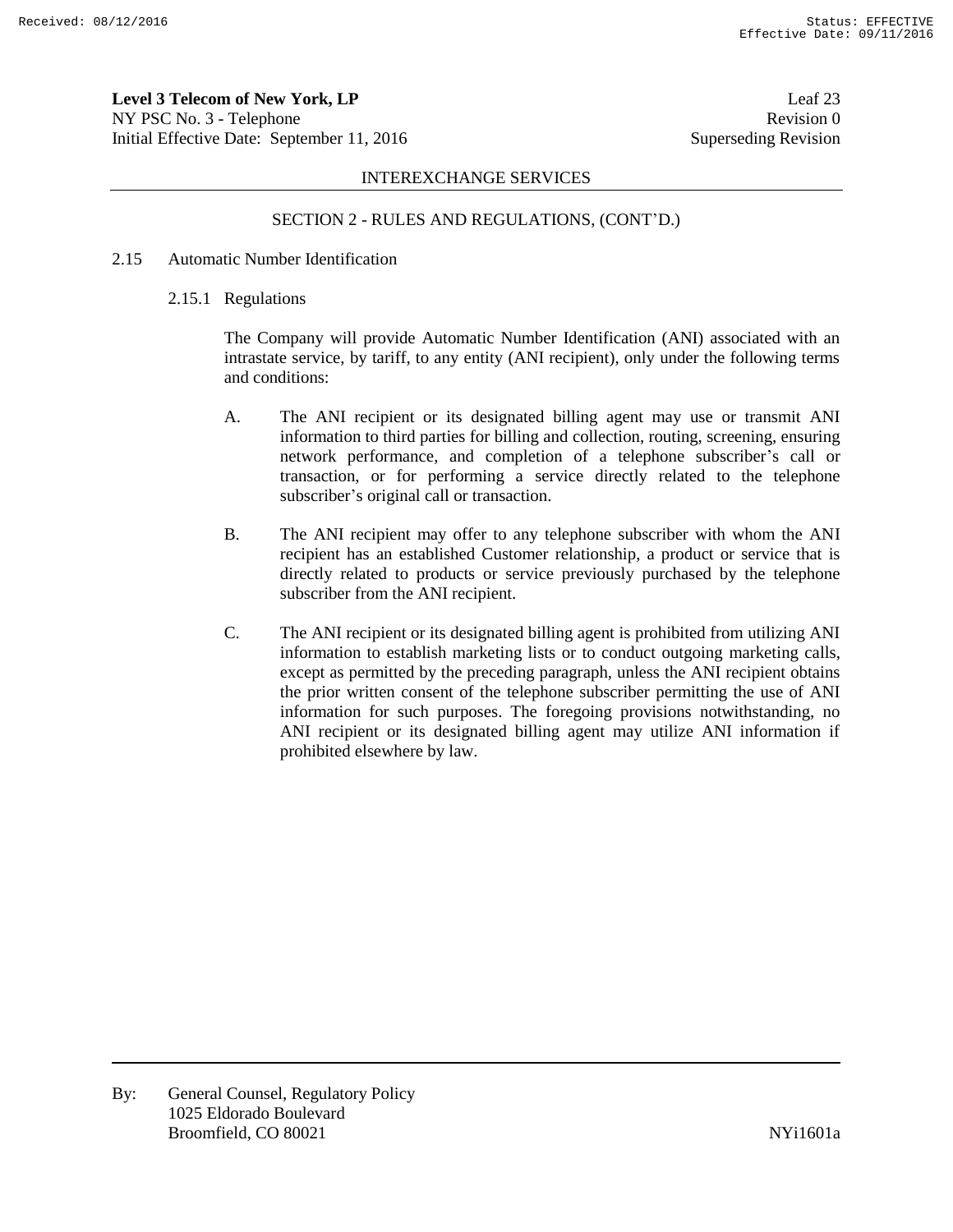**Level 3 Telecom of New York, LP** Leaf 24 NY PSC No. 3 - Telephone Revision 0 Initial Effective Date: September 11, 2016 Superseding Revision

### INTEREXCHANGE SERVICES

# SECTION 2 - RULES AND REGULATIONS, (CONT'D.)

- 2.15 Automatic Number Identification, (Cont'd.)
	- 2.15.1 Regulations, (Cont'd.)
		- D. The ANI recipient or its designated billing agent is prohibited from reselling, or otherwise disclosing ANI information to any other third party for any use other than those listed in Provision 1, unless the ANI recipient obtains the prior written consent of the subscriber permitting such resale or disclosure.
		- E. Violation of any of the foregoing terms and conditions by any ANI recipient other than a Telephone Corporation shall result, after a determination through the Commission's complaint process, in suspension of the transmission of ANI by the Telephone Corporation until such time as the Commission receives written confirmation from the ANI recipient that the violations have ceased or have been corrected. If the Commission determines that there have been three or more separate violations in a 24 month period, delivery of ANI to the offending party shall be terminated under terms and conditions determined by the Commission.
	- 2.15.2 Terms and Conditions

Violation of any of the foregoing terms and conditions by a Telephone Corporation may result in Commission prosecution of penalty and enforcement proceedings pursuant to Section 24, 25 and 26 of the Public Service Law.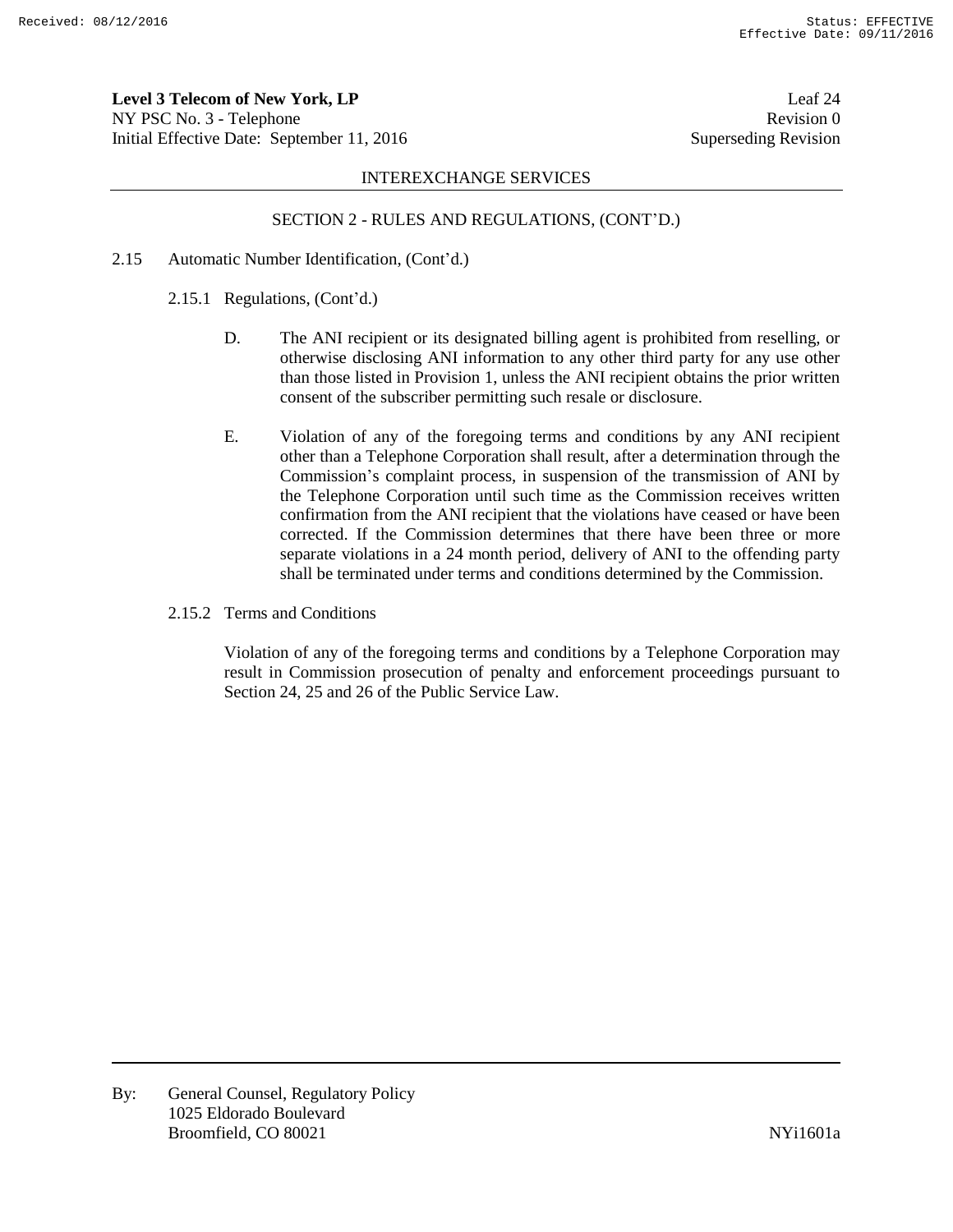**Level 3 Telecom of New York, LP** Leaf 25 NY PSC No. 3 - Telephone Revision 0 Initial Effective Date: September 11, 2016 Superseding Revision

### INTEREXCHANGE SERVICES

#### SECTION 2 - RULES AND REGULATIONS, (CONT'D.)

#### 2.16 Schools and Libraries Discount Program

#### 2.16.1 General

The Schools and Libraries Discount Program permits eligible schools (public and private, grades Kindergarten through 12) and libraries to purchase the Company services offered in this tariff at a discounted rate, in accordance with the Rules adopted by the Federal Communications Commission (FCC) in its Universal Service Order 97-157, issued May 8, 1997 and the New York State Public Service Commission in its Opinion and Order 97- 11 Adopting Discounts for Services for Schools and Libraries, issued June 25, 1997. The Rules are codified at 47 Code of Federal Regulation (C.F.R.) 54.500 et. seq.

As indicated in the Rules, the discounts will be between 20 and 90 percent of the prediscount price, which is the price of services to schools and libraries prior to application of a discount. The level of discount will be based on an eligible school or library's level of economic disadvantage and by its location in either an urban or rural area. A school's level of economic disadvantage will be determined by the percentage of its students eligible for participation in the national school lunch program, and a library's level of economic disadvantage will be calculated on the basis of school lunch eligibility in the public school district in which the library is located. A non-public school may use either eligibility for the national school lunch program or other federally approved alternative measures to determine its level of economic disadvantage. To be eligible for the discount, schools and libraries will be required to comply with the terms and conditions set forth in the Rules. Discounts are available only to the extent that they are funded by the federal universal service fund.

Schools and libraries may aggregate demand with other eligible entities to create a consortium.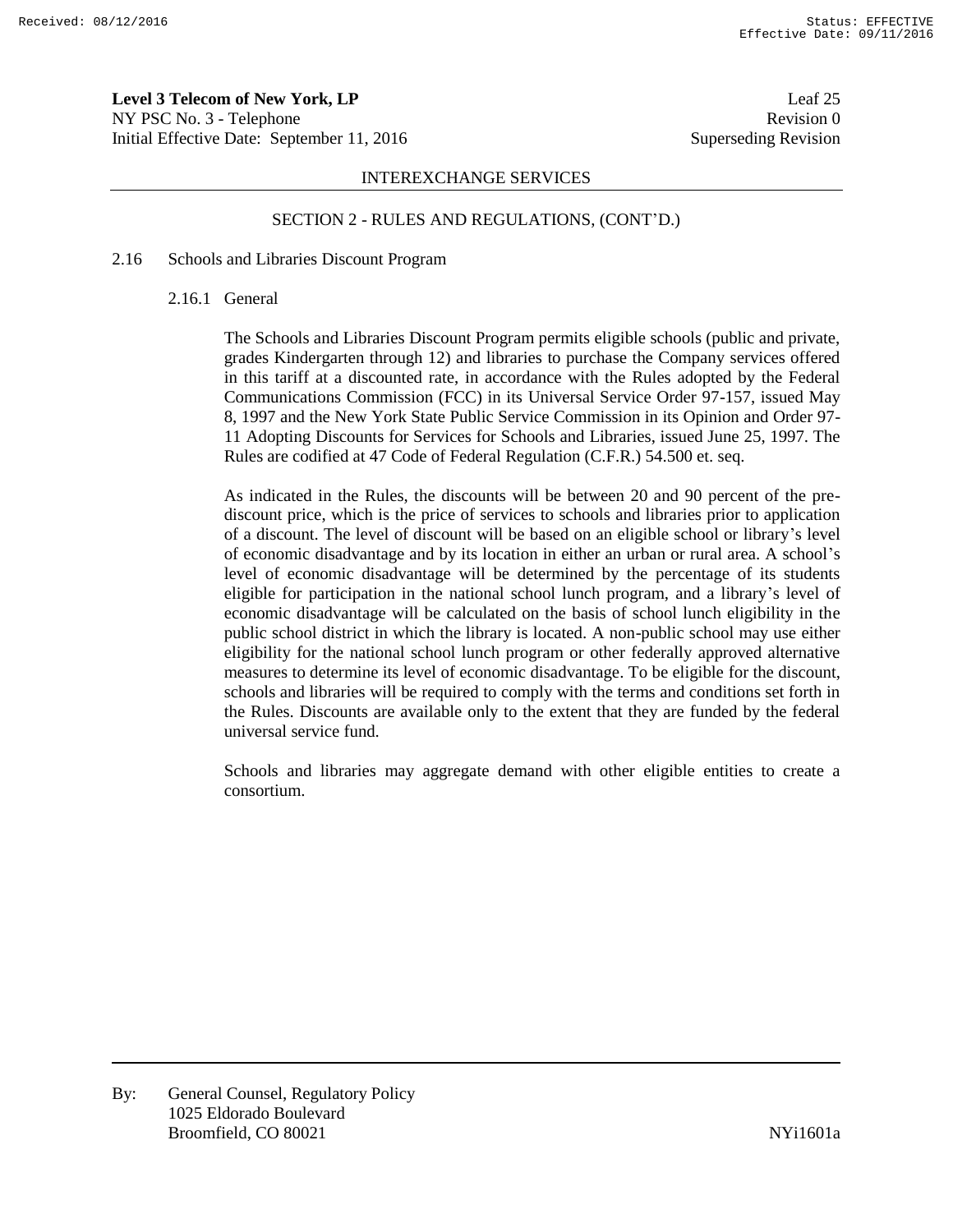**Level 3 Telecom of New York, LP** Leaf 26 NY PSC No. 3 - Telephone Revision 0 Initial Effective Date: September 11, 2016 Superseding Revision

# INTEREXCHANGE SERVICES

# SECTION 2 - RULES AND REGULATIONS, (CONT'D.)

- 2.16 Schools and Libraries Discount Program, (Cont'd.)
	- 2.16.2 Regulations
		- A. Obligation of eligible schools and libraries

Request for service

- 1. Schools and libraries and consortia shall participate in a competitive bidding process for all services eligible for discounts, in accordance with any state and local procurement rules.
- 2. Schools and libraries and consortia shall submit requests for services to the Schools and Libraries Corporation, as designated by the FCC, and follow established procedures.
- 3. Service requested will be used for educational purposes.
- 4. Services will not be sold, resold or transferred in consideration for money or any other thing of value.
- B. Obligations of the Company
	- 1. The Company will offer discounts to eligible schools and libraries on commercially available telecommunications services contained in this tariff. Those services contained in this tariff which are excluded from the discount program, in accordance with the Rules are included as an attachment to this tariff.
	- 2. The Company will offer services to eligible schools, libraries and consortia at prices no higher than the lowest price it charges to similarly situated non-residential Customers for similar services (lowest corresponding price).
	- 3. In competitive bidding situations, the Company may offer flexible pricing or rates other than in this tariff, where specific flexible pricing arrangements are allowed, subject to New York State Public Service Commission approval.

By: General Counsel, Regulatory Policy 1025 Eldorado Boulevard Broomfield, CO 80021 and the state of the state of the NYi1601a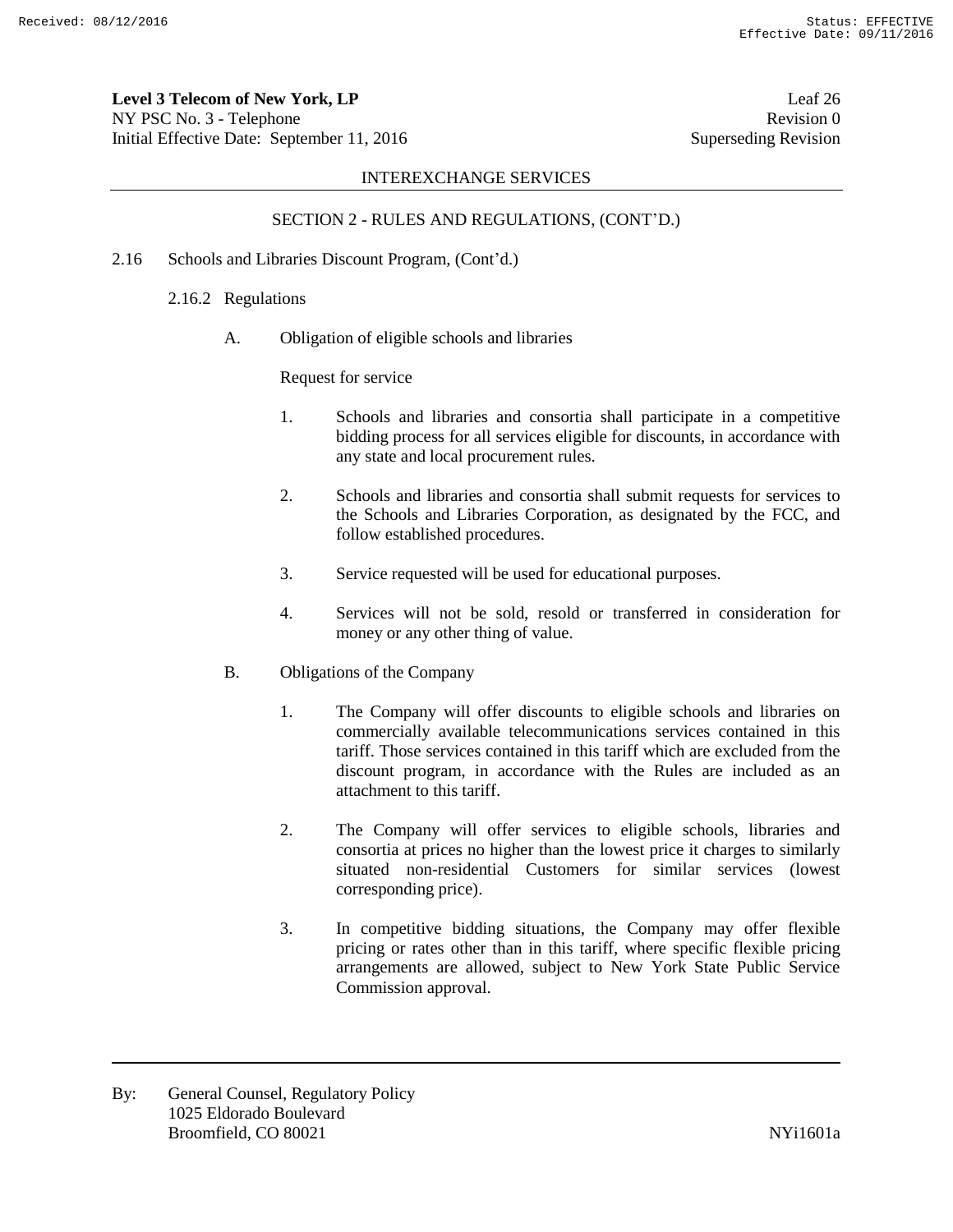**Level 3 Telecom of New York, LP** Leaf 27 NY PSC No. 3 - Telephone Revision 0 Initial Effective Date: September 11, 2016 Superseding Revision

### INTEREXCHANGE SERVICES

# SECTION 2 - RULES AND REGULATIONS, (CONT'D.)

- 2.16 Schools and Libraries Discount Program, (Cont'd.)
	- 2.16.3 Discounted Rates for Schools and Libraries
		- A. Discounts for eligible schools and libraries and consortia shall be set as a percentage from the pre-discount price, which is the price of services to schools and libraries prior to application of a discount.
		- B. The discount rate will be applied to eligible intrastate services purchased by eligible schools, libraries or consortia.
		- C. The discount rate is based on each school or library's level of economic disadvantage as determined in accordance with the FCC Order or other federally approved alternative measures (as permitted by the Rules) and by its location in either an urban or rural area.
		- D. The discount matrix for eligible schools, libraries and consortia is included in the Current Rates Section of this tariff.

By: General Counsel, Regulatory Policy 1025 Eldorado Boulevard Broomfield, CO 80021 NYi1601a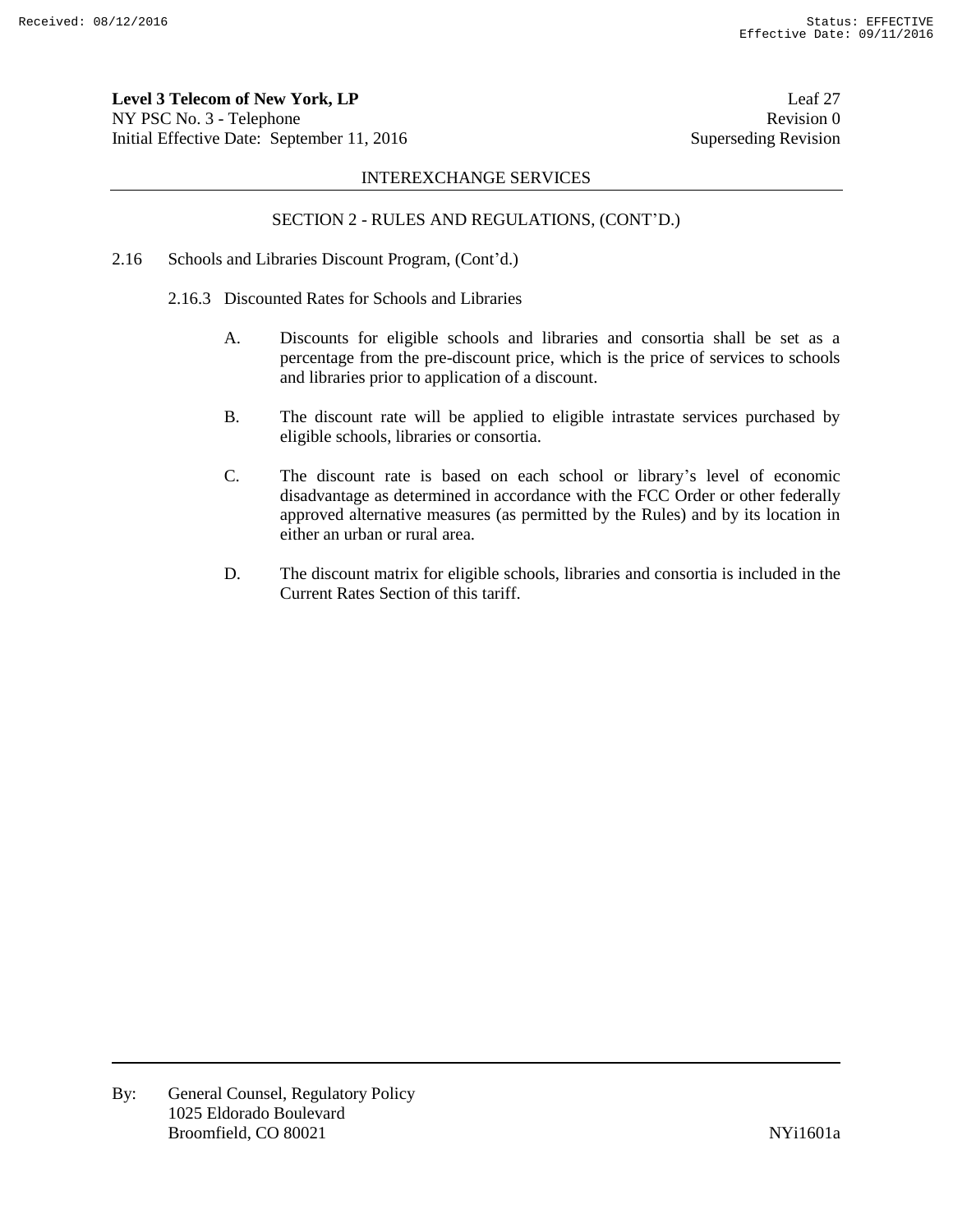**Level 3 Telecom of New York, LP** Leaf 28 NY PSC No. 3 - Telephone Revision 0 Initial Effective Date: September 11, 2016 Superseding Revision

### INTEREXCHANGE SERVICES

# SECTION 2 - RULES AND REGULATIONS, (CONT'D.)

2.17 Emergency / Crisis / Disaster Restoration and Provisioning Telecommunications Service Priority

#### 2.17.1 General

A. The Telecommunications Service Priority (TSP) Program is a federal program used to identify and prioritize telecommunications services that support national security or emergency preparedness (NS/EP) missions.

NS/EP services are defined as those telecommunications services which are used to maintain a state of readiness or respond to and manage any event or crisis which causes or could cause injury or harm to the population, damage or loss to property, or degrades or threatens the NS/EP posture of the United States.

TSP restoration and/or provisioning shall be provided in accordance with Part 64, Appendix A of the Federal Communications Commission's Rules and Regulations (47 C.F.R.), and the "Service Vendor Handbook For The Telecommunications Service Priority (TSP) Program" and the "Service User Manual for the Telecommunications Service Priority (TSP) System" (NCS Manual 3-1-1) (Service User Manual) issued and updated as necessary by the Office of Priority Telecommunications (OPT) of the National Communications System. Any changes to or reissuance of these regulations or manuals supersede tariff language contained herein.

- B. The TSP program has two components, restoration and provisioning.
	- 1. A restoration priority is applied to new or existing telecommunications services to ensure restoration before any other services during a service outage. TSP restoration priorities must be requested and assigned before a service outage occurs.
	- 2. A provisioning priority is obtained to facilitate priority installation of new telecommunications services during a service outage. Provisioning on a priority basis becomes necessary when an end-user has an urgent requirement for a new NS/EP service that must be installed immediately or by a specific due date that can be met only by a shorter than standard or expedited Company provisioning time frame. As a matter of general practice, existing TSP services will be restored before provisioning new TSP services.

By: General Counsel, Regulatory Policy 1025 Eldorado Boulevard Broomfield, CO 80021 and the state of the state of the NYi1601a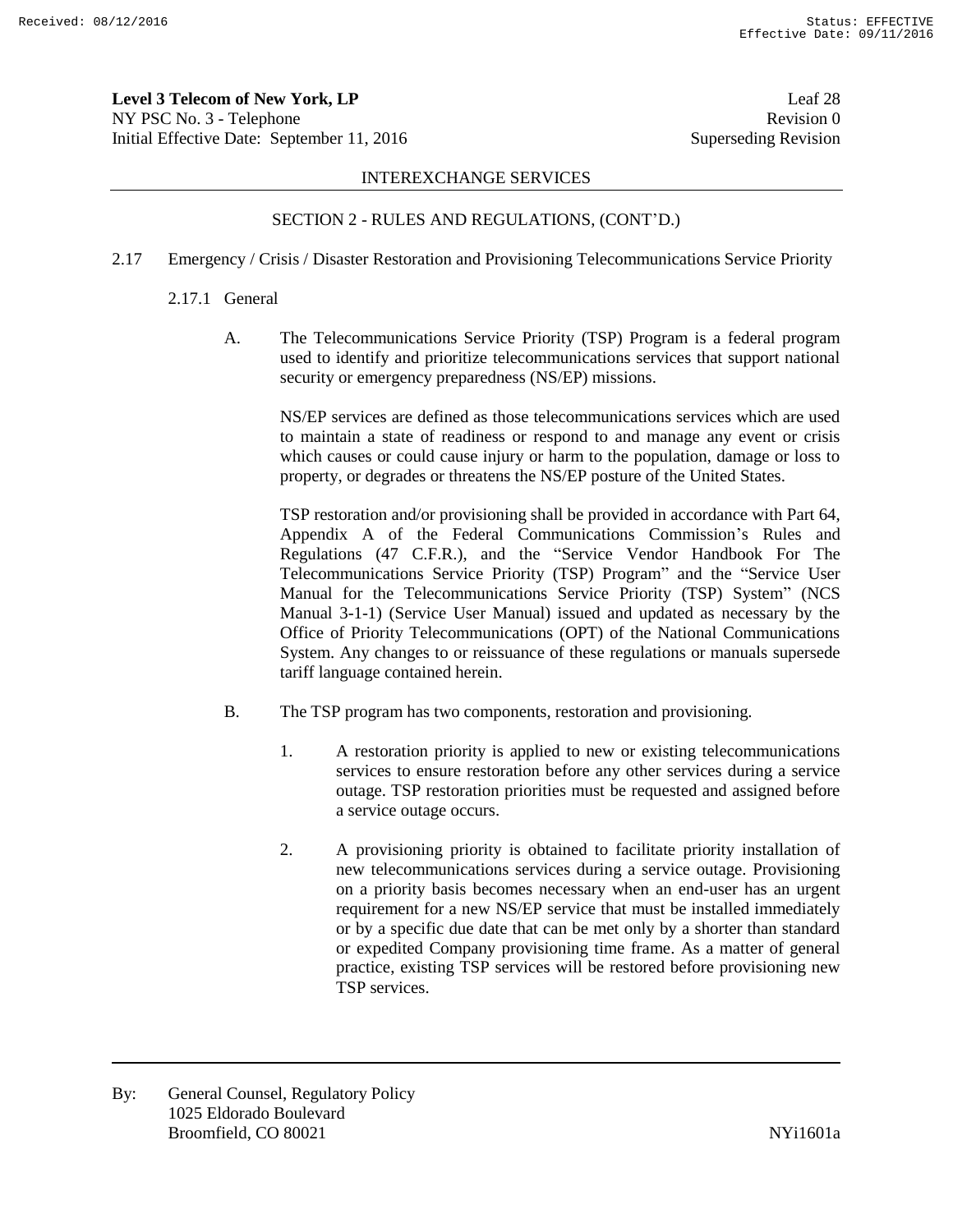**Level 3 Telecom of New York, LP** Leaf 29 NY PSC No. 3 - Telephone Revision 0 Initial Effective Date: September 11, 2016 Superseding Revision

#### INTEREXCHANGE SERVICES

### SECTION 2 - RULES AND REGULATIONS, (CONT'D.)

- 2.17 Emergency/Crisis/Disaster Restoration and Provisioning Telecommunications Service Priority, (Cont'd.)
	- 2.17.2 TSP Request Process
		- A. Restoration

To request a TSP restoration priority assignment, a prospective TSP user must:

1. Determine that the user's telecommunications service supports an NS/EP function under one of the following four TSP categories.

> National Security Leadership National Security Posture and U.S. Population Attack Warning Public Health, Safety, and Maintenance of Law and Order Public Welfare and Maintenance of National Economic Posture

- 2. Identify the priority level to be requested for the telecommunications service. The priority level is determined by the end-user's TSP category and service profile. The service profile defines the user's level of support to the portion of the telecommunications service that the user owns and operates, such as Customer premises equipment or wiring. The five levels of priority and seven element groups that define the service profile are contained in the Service User Manual.
- 3. Complete the TSP Request for Service Users form (SF 315) available on the National Communications System (NCS) website (http://tsp.ncs.gov/).
- 4. For non-federal users, have their TSP requests approved by a federal agency sponsor. Non-federal users should contact the OPT, at the NCS website (http://tsp.ncs.gov/), for information on identifying a sponsor for TSP requests.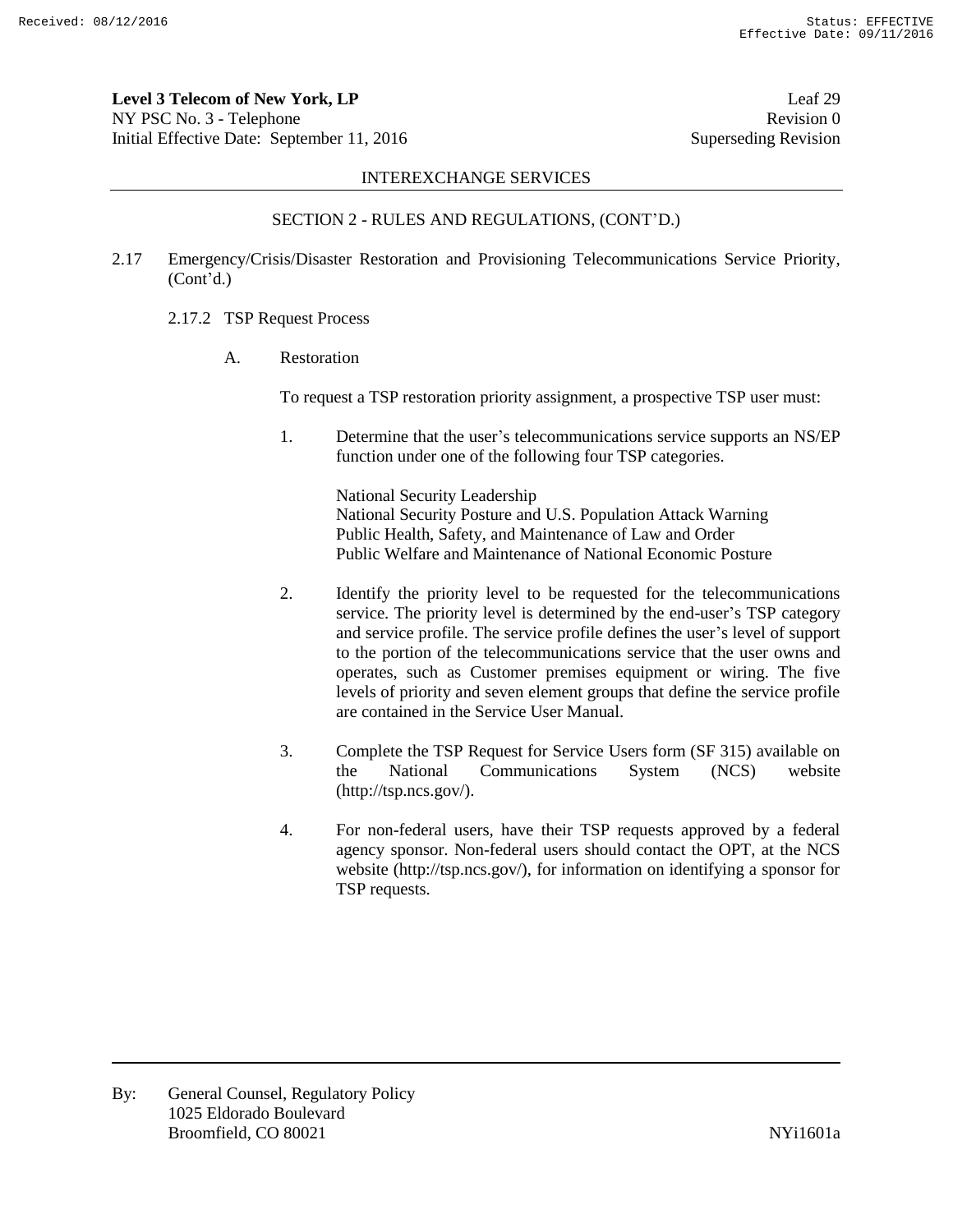**Level 3 Telecom of New York, LP** Leaf 30 NY PSC No. 3 - Telephone Revision 0 Initial Effective Date: September 11, 2016 Superseding Revision

### INTEREXCHANGE SERVICES

# SECTION 2 - RULES AND REGULATIONS, (CONT'D.)

- 2.17 Emergency/Crisis/Disaster Restoration and Provisioning Telecommunications Service Priority, (Cont'd.)
	- 2.17.2 TSP Request Process, (Cont'd.)
		- A. Restoration, (Cont'd.)
			- 5. Submit the SF 315 to the OPT.
			- 6. Upon receipt of the TSP Authorization Code from the OPT, notify the Company, and include the TSP Authorization Code in any service order to the Company requesting restoration of NS/EP services.
		- B. Provisioning

To request a TSP provisioning priority assignment, a prospective TSP user must follow the same steps listed in 2.17.2.A.1 above for restoration priority assignment except for the following differences. The user should:

Certify that its telecommunications service is an Emergency service. Emergency services are those that support one of the NS/EP functions listed in 2.17.A.1 above and are so critical that they must be provisioned at the earliest possible time, without regard to cost to the user.

Verify that the Company cannot meet the service due date without a TSP assignment.

Obtain approval from the end-user's invocation official to request a provisioning priority. Invocation officials are designated individuals with the authority to request TSP provisioning for a telecommunications service, and include the head or director of a federal agency, commander of a unified/specified military command, chief of a military service, commander of a major military command, or state governor.

By: General Counsel, Regulatory Policy 1025 Eldorado Boulevard Broomfield, CO 80021 and the state of the state of the NYi1601a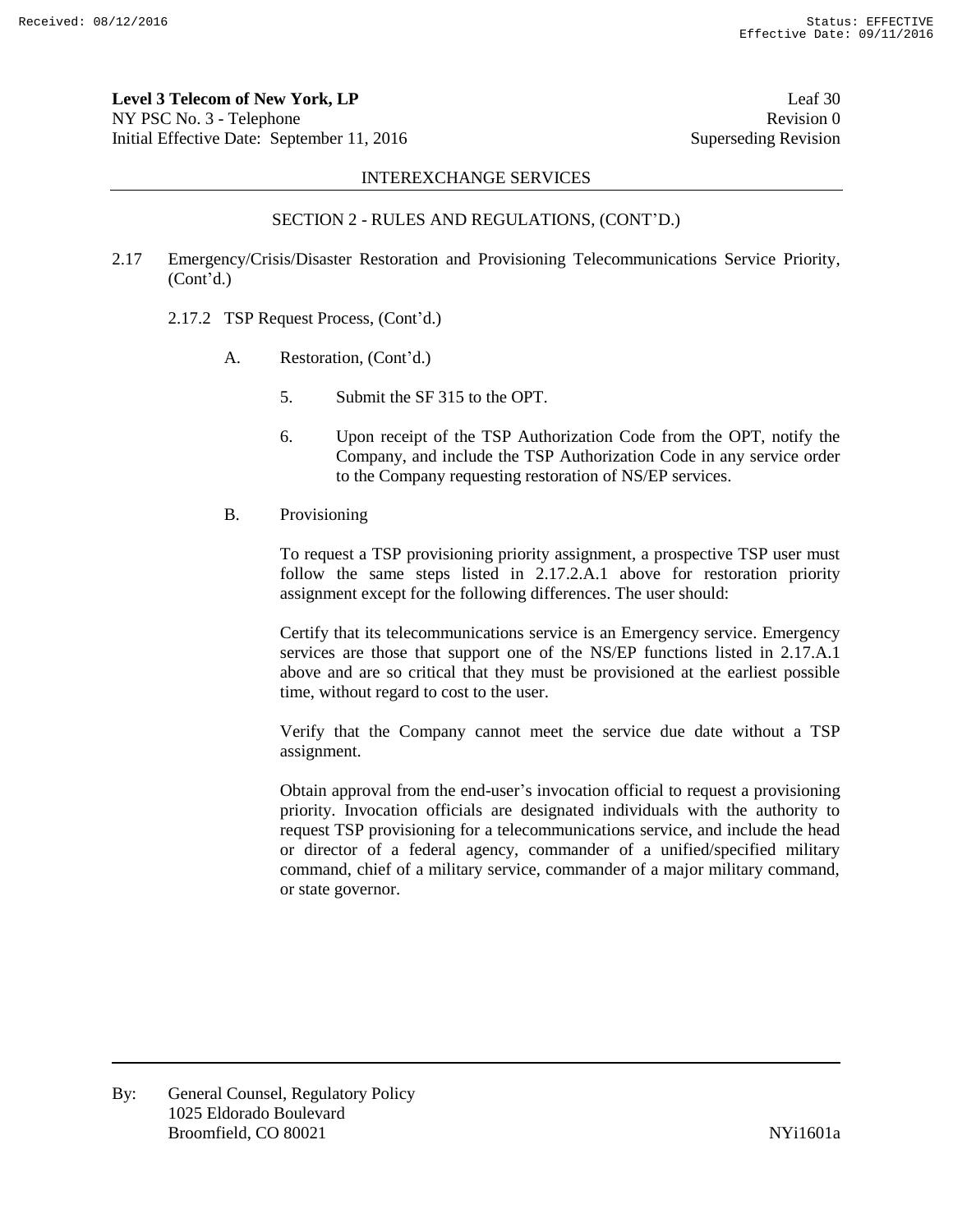**Level 3 Telecom of New York, LP** Leaf 31 NY PSC No. 3 - Telephone Revision 0 Initial Effective Date: September 11, 2016 Superseding Revision

#### INTEREXCHANGE SERVICES

# SECTION 2 - RULES AND REGULATIONS, (CONT'D.)

- 2.17 Emergency/Crisis/Disaster Restoration and Provisioning Telecommunications Service Priority, (Cont'd.)
	- 2.17.3 Responsibilities of the End-User

End-users or entities acting on their behalf must perform the following:

- A. Identify telecommunications services requiring priority.
- B. Request, justify, and revalidate all priority level assignments. Revalidation must be completed every 2 years, and must be done before expiration of the end-user's TSP Authorization Code(s).
- C. Accept TSP services by the service due dates.
- D. Have Customer Premises Equipment (CPE) and Customer Premises Wiring (CPW) available by the requested service due date and ensure (through contractual means or otherwise) priority treatment for CPE and CPW necessary for end-to-end service continuity.
- E. Pay the Company any authorized costs associated with priority services.
- F. Report to the Company any failed or unusable services with priority levels.
- G. Designate a 24-hour point of contact for each TSP request and apprise the OPT.
- H. Cooperate with the OPT during reconciliation (comparison of NS/EP service information and resolution of any identified discrepancies) and revalidation.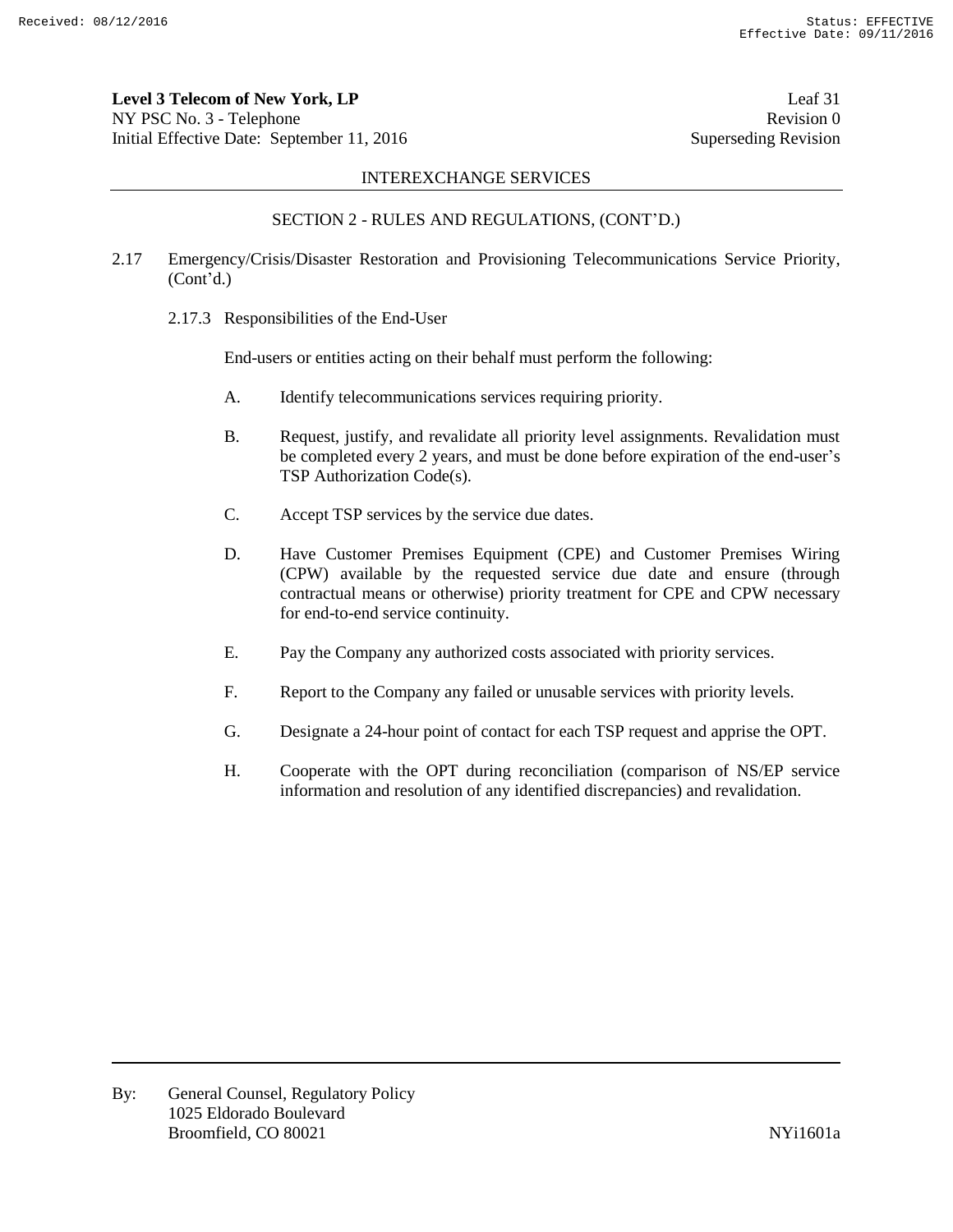**Level 3 Telecom of New York, LP** Leaf 32 NY PSC No. 3 - Telephone Revision 0 Initial Effective Date: September 11, 2016 Superseding Revision

## INTEREXCHANGE SERVICES

### SECTION 2 - RULES AND REGULATIONS, (CONT'D.)

- 2.17 Emergency/Crisis/Disaster Restoration and Provisioning Telecommunications Service Priority, (Cont'd.)
	- 2.17.4 Responsibilities of the Company

The Company will perform the following:

- A. Provide TSP service only after receipt of a TSP authorization code.
- B. Revoke TSP services at the direction of the end-user or OPT.
- C. Ensure that TSP Program priorities supersede any other telecommunications priority that may be provided (other than control services and order wires).
- D. Designate a 24-hour point of contact to receive reports of TSP service outages from TSP service users.
- E. Designate a 24-hour point of contact to coordinate TSP processes with the OPT.
- F. Confirm completion of TSP service order activity to the OPT.
- G. Participate in reconciliation of TSP information at the request of the OPT.
- H. Ensure that all subcontractors complete reconciliation of TSP information with the service vendor.
- I. Ensure that other carriers supplying underlying facilities are provided information necessary to implement priority treatment of facilities that support NS/EP services.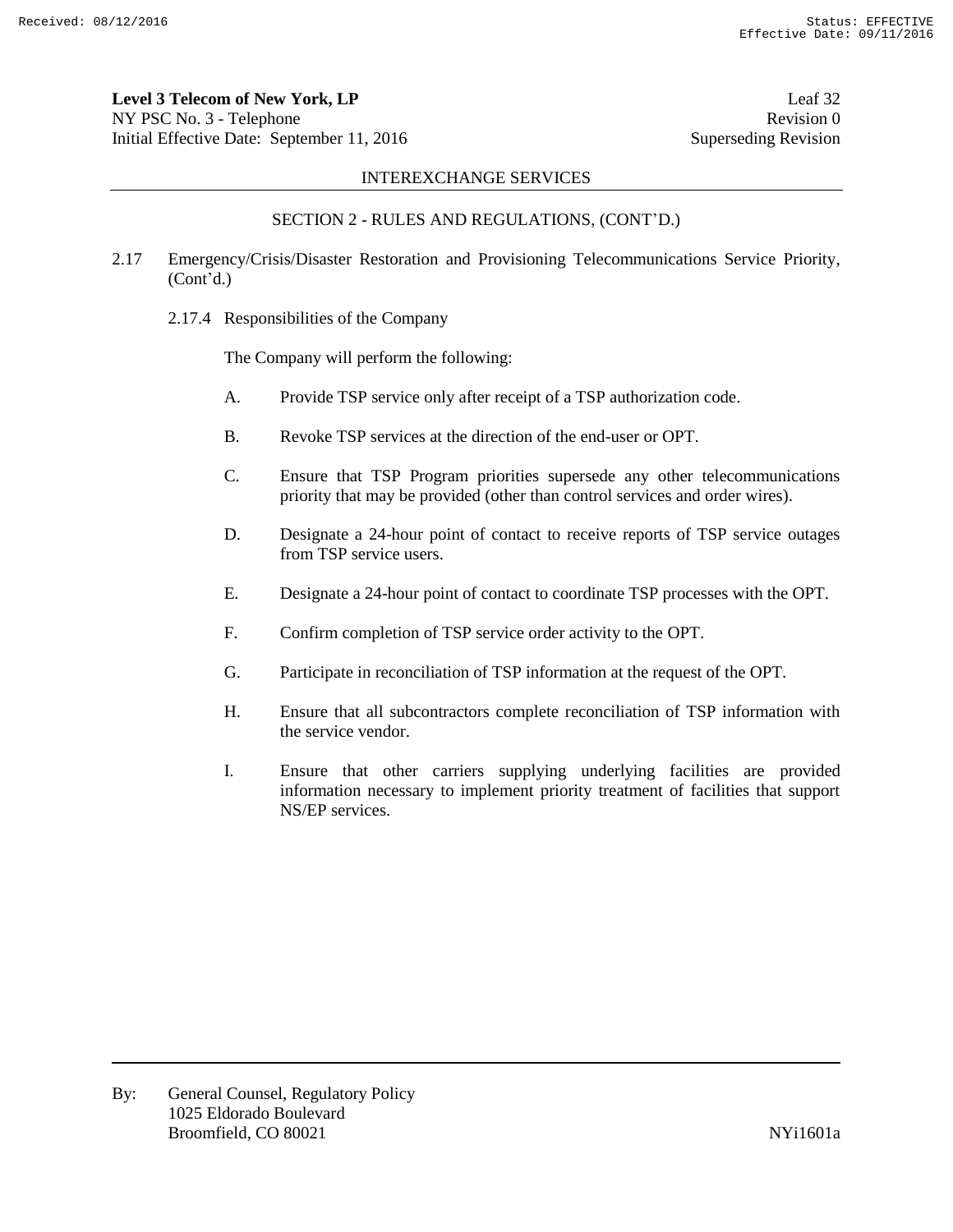**Level 3 Telecom of New York, LP** Leaf 33 NY PSC No. 3 - Telephone Revision 0 Initial Effective Date: September 11, 2016 Superseding Revision

#### INTEREXCHANGE SERVICES

### SECTION 2 - RULES AND REGULATIONS, (CONT'D.)

- 2.17 Emergency/Crisis/Disaster Restoration and Provisioning Telecommunications Service Priority, (Cont'd.)
	- 2.17.4 Responsibilities of the Company, (Cont'd.)
		- J. Assist in ensuring that priority level assignments of NS/EP services are accurately identified "end-to-end" by providing to subcontractors and interconnecting carriers the restoration priority level assigned to a service.
		- K. Disclose content of the NS/EP TSP database only as may be required by law.
		- L. Comply with regulations and procedures supplemental to and consistent with guidelines issued by the OPT.
	- 2.17.5 Preemption

When spare facilities are not available, it may be necessary for the Company to preempt the facilities required to provision or restore a TSP service. When preemption is necessary, non-TSP services may be preempted based on the Company's best judgment. If no suitable spare or non-TSP services are available, the Company may preempt an existing TSP service to restore a TSP service with a higher restoration priority assignment. When preemption is necessary, prior consent of the service user whose service will be preempted is not required; however, the Company will make every reasonable effort to notify the preempted Customer of the action to be taken.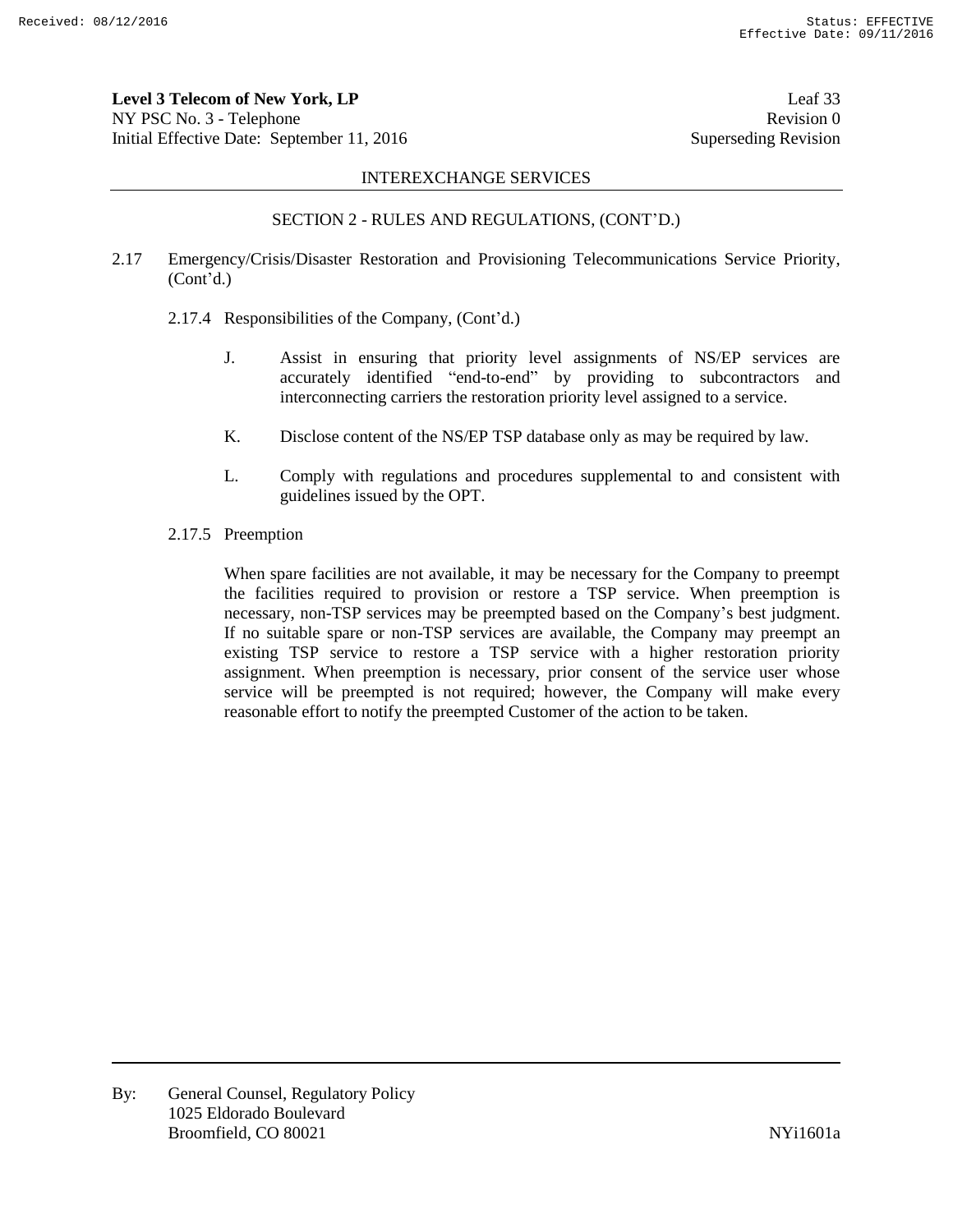**Level 3 Telecom of New York, LP** Leaf 34 NY PSC No. 3 - Telephone Revision 0 Initial Effective Date: September 11, 2016 Superseding Revision

#### INTEREXCHANGE SERVICES

#### SECTION 2 - RULES AND REGULATIONS, (CONT'D.)

#### 2.18 Negotiated Rates and Competitive Discounts

Customized service packages at Negotiated Rates or Competitive Discounts may be furnished on a case-by-case basis in response to request by Customers of the Company for proposals or for competitive bids. Service offered under this tariff provision will be provided to Customers pursuant to contract.

Competitive Discounts are available to Customer purchasing services with a contract period of 24 months or greater. Competitive Discounts shall not exceed 30%.

Unless otherwise specified, the regulations for such arrangements are in addition to the applicable regulations and prices in other sections of this tariff. Specialized rates or charges will be made available to similarly-situated Customers on a nondiscriminatory basis. The Company will consider the following factors when establishing special pricing arrangements: (1) the LATA in which the Customer is located; (2) the horizontal and vertical distance from the central office to the Customer's premises; (3) the availability and location of the network facilities; (4) the type of service; (5) the price of the service; (6) the number of lines (circuits) being used; and (7) the length of the contract terms.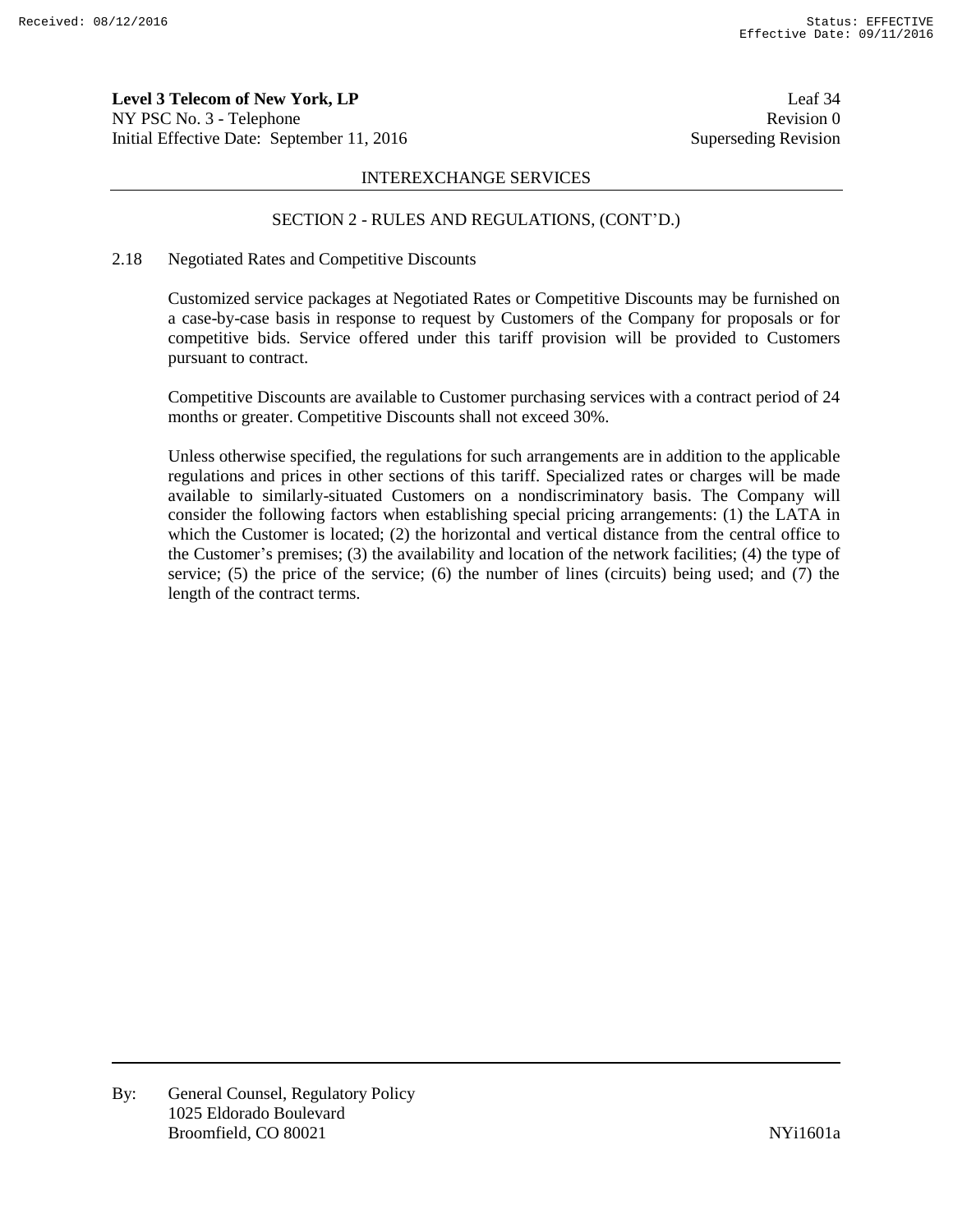**Level 3 Telecom of New York, LP** Leaf 35 NY PSC No. 3 - Telephone Revision 0<br>
Initial Effective Date: September 11, 2016 Superseding Revision 0 Initial Effective Date: September 11, 2016

# INTEREXCHANGE SERVICES

# SECTION 2 - RULES AND REGULATIONS, (CONT'D.)

# 2.19 Service Level Standards and Credit Allowances for Service Interruptions

#### 2.19.1 Service Level Standards

The Company offers the following service level standards for long distance facilities:

| Criterion               | Definition<br>The specific time between Customer's going off-hook                                                                                                                                                                                                           | <b>Standard</b>        |
|-------------------------|-----------------------------------------------------------------------------------------------------------------------------------------------------------------------------------------------------------------------------------------------------------------------------|------------------------|
| Dial Tone<br>Delay      | and the receipt of dial tone from the service telephone<br>central office                                                                                                                                                                                                   | 2.0 seconds<br>maximum |
| Post Dial Delay         | The time from when the last digit is dialed to the<br>moment the phone rings at the receiving location.                                                                                                                                                                     | 2.0 seconds<br>maximum |
| Noise                   | Unwanted electrical signals introduced into<br>the<br>telephone lines by circuit component or natural<br>disturbances which tend to degrade the performance of<br>the line.                                                                                                 | 17 dBrnC<br>maximum    |
| Signal Loss             | The diminishment of the signal level strength resulting<br>in decay and quality of the call and signaling                                                                                                                                                                   | 3 dB<br>maximum        |
| Minimum Loop<br>Current | Minimum level of current between the originating and<br>terminating locations of a call required to support<br>accurate signaling on the call.                                                                                                                              | $23 \text{ mA}$        |
| Grade of<br>Service     | The probability that an attempted call will receive a<br>busy signal, expressed as a decimal fraction.<br>This<br>factor is applicable only to the Company's network and<br>not to any portions of the underlying network provided<br>by another telephone service carrier. | $P.01$ or<br>better    |
| Change of<br>RespOrg    | The transition of management and administration of a<br>Customer's 8XX telephone number records in the 8XX<br>Service Management System.<br>This standard is<br>applicable when a Customer transfers 8XX telephone<br>number service from one carrier to another.           | 10 days<br>maximum     |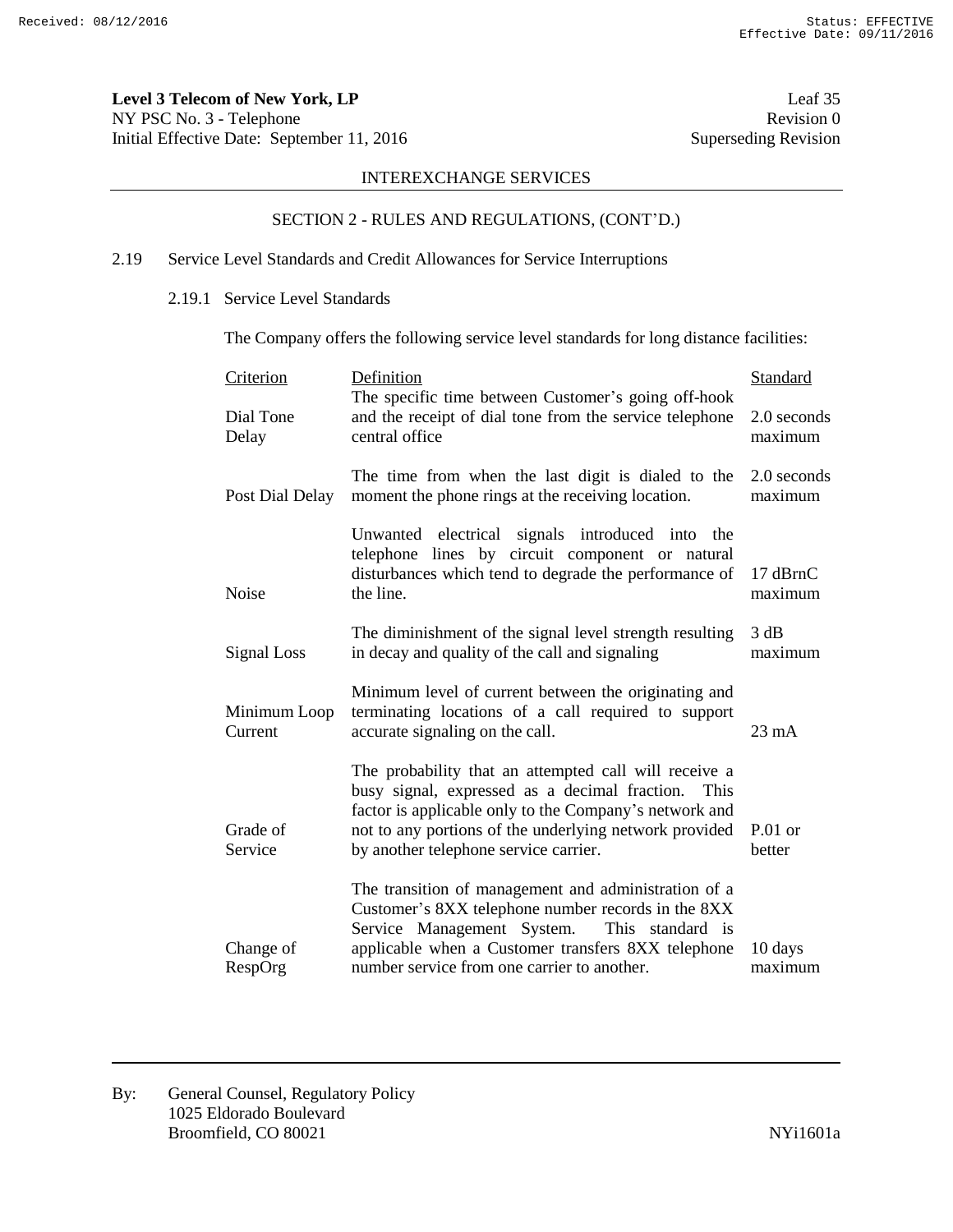**Level 3 Telecom of New York, LP** Leaf 36 NY PSC No. 3 - Telephone Revision 0 Initial Effective Date: September 11, 2016 Superseding Revision

#### INTEREXCHANGE SERVICES

# SECTION 2 - RULES AND REGULATIONS, (CONT'D.)

# 2.19 Service Level Standards and Credit Allowances for Service Interruptions, (Cont'd.)

## 2.19.2 Credit Allowances for Interruptions of Service

The Company guarantees that long distance facilities shall have a minimum service availability of 99.99%. Availability is defined a s the time the Company's network is available for processing a telephone call. Upon Customer's request, Company shall credit Customer's invoice for service interruptions of five minutes or more. Credit allowance will be calculated as a percentage of the monthly recurring charge for the affected service(s) as follows:

| Length of Interruption            | Credit Allowance |
|-----------------------------------|------------------|
| More than 5 minutes up to 4 hours | 5%               |
| More than 4 hours up to 8 hours   | 10%              |
| More than 8 hours up to 12 hours  | 15%              |
| More than 12 hours up to 16 hours | 20%              |
| More than 16 hours up to 24 hours | 35%              |
| More than 24 hours                | 50%              |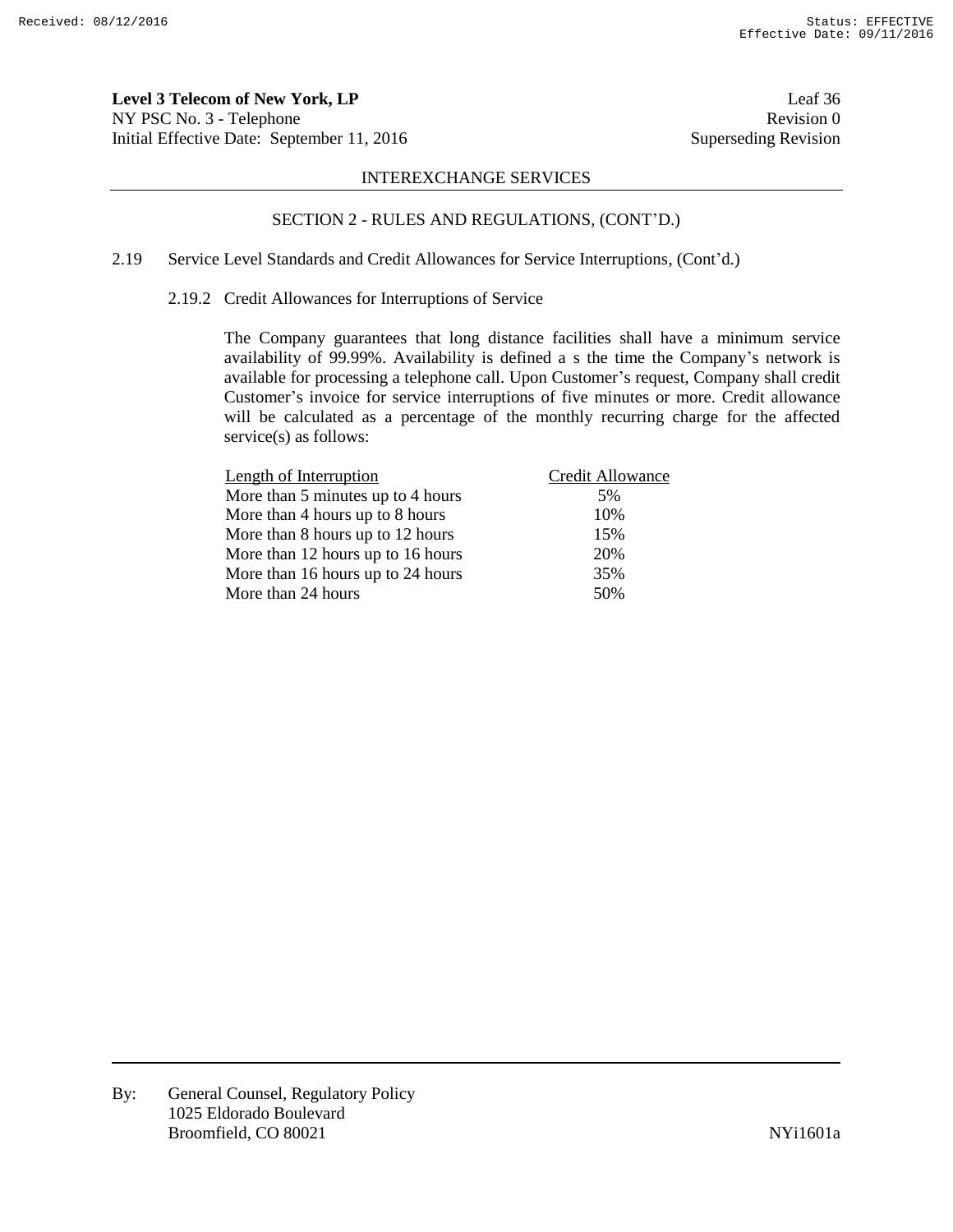**Level 3 Telecom of New York, LP** Leaf 37 NY PSC No. 3 - Telephone Revision 0 Initial Effective Date: September 11, 2016 Superseding Revision

### INTEREXCHANGE SERVICES

# SECTION 3 - SERVICE AND RATE DESCRIPTIONS

#### 3.1 Timing of Calls

- 3.1.1 Unless otherwise indicated, all calls are timed in six (6) second increments.
- 3.1.2 For station to station calls, call timing begins when a connection is established between the calling telephone and the called telephone station.
- 3.1.3 For person to person calls, call timing begins when connection is established between the calling person and the particular person, station or mobile unit specified or an agreed alternate.
- 3.1.4 Call timing ends when the calling station "hangs up," thereby releasing the network connection. If the called station "hangs up" but the calling station does not, chargeable time ends when the network connection is released either by automatic timing equipment in the telephone network or by the Company operator.
- 3.1.5 Calls originating in one time period and terminating in another will be billed the rates in effect at the beginning of each minute.
- 3.1.6 Minimum Call Duration and Rounding

Calls are measured in billing increments identified for each service. The duration of each call will be rounded off to the nearest higher increment for billing purposes. Fractional cents will be rounded to the next higher cent. The minimum charge per call is \$0.01 (one cent) for other than calls included in fixed monthly fees.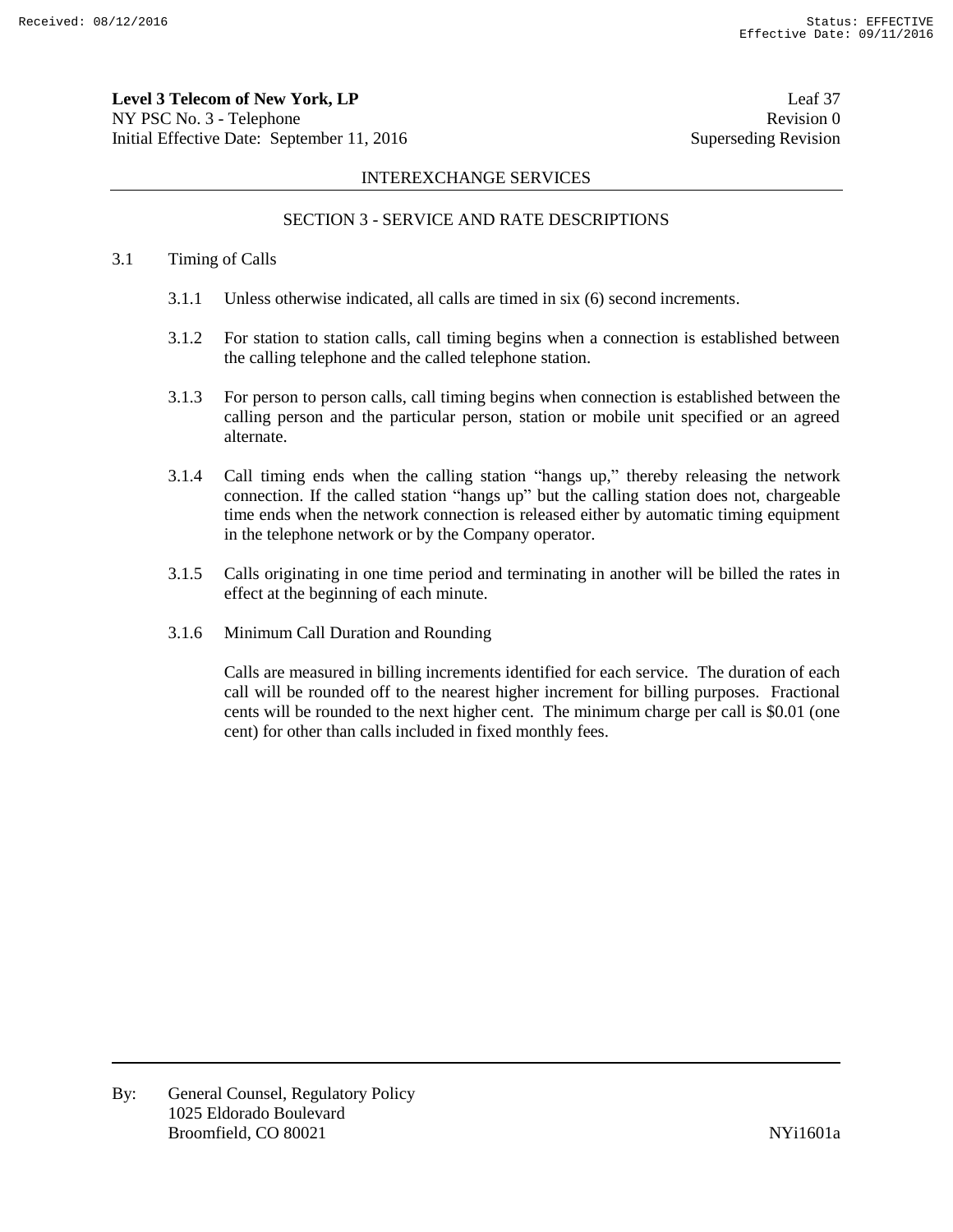.

**Level 3 Telecom of New York, LP** Leaf 38 NY PSC No. 3 - Telephone Revision 0 Initial Effective Date: September 11, 2016 Superseding Revision

# INTEREXCHANGE SERVICES

# SECTION 3 - SERVICE AND RATE DESCRIPTIONS, (CONT'D.)

# 3.2 InterLATA Calling Service

#### 3.2.1 Description

InterLATA Calling Service is an interLATA long distance service that is flat rated and is billed in six (6) second increments. Service is available to Customers over the Company's switched or switchless access lines. No minimum volume commitment is required.

Service is available only in conjunction with the Customer's subscription to the Company's local exchange services. For Customers subscribing to the Company's local exchange services, service is available on a Switchless basis or provisioned on a Dedicated Long Distance facility. If the Customer discontinues services with the Company such that the only remaining service is Switchless and/or Dedicated Long Distance Services, the Company reserves the right to discontinue the Switchless and/or Dedicated Long Distance Services upon providing the Customer a 30-day advance notice of disconnection. The Company may waive the Local Exchange Service requirement for Dedicated Long Distance facility on an individual case basis.

This service is available to Customers that subscribe to the Company's Local Exchange Services in a minimum of one location. Customers that meet the minimum requirement may also purchase service at locations where they do not subscribe to the Company's Local Exchange Services and / or subscribe to dedicated on-net direct dial service over the Company's carrier's digital network utilizing a DS1 connection between the Company's switch and the carrier's nearest hub. All off-net services will be handled on a contractual basis only.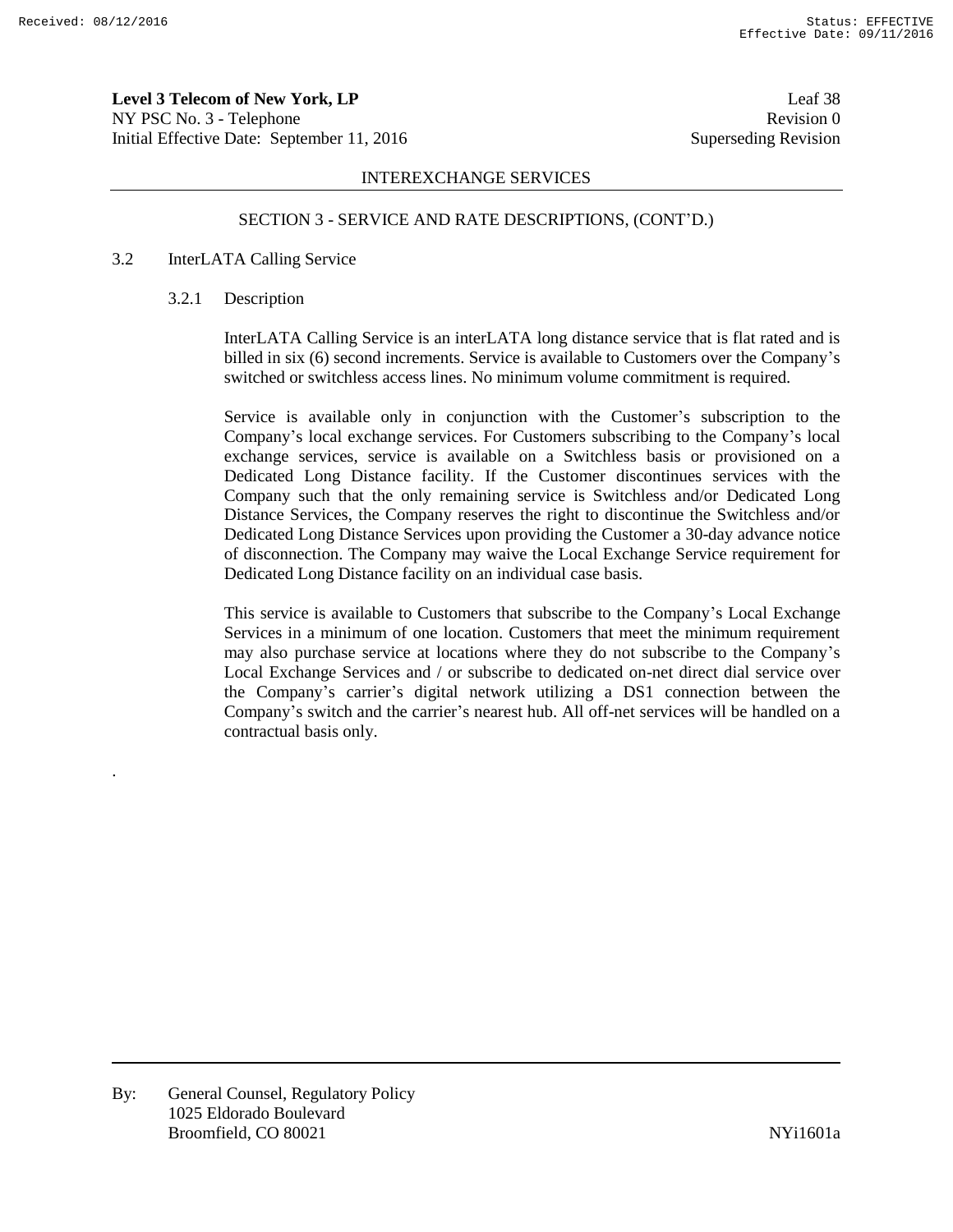**Level 3 Telecom of New York, LP** Leaf 39 NY PSC No. 3 - Telephone Revision 0 Initial Effective Date: September 11, 2016 Superseding Revision

### INTEREXCHANGE SERVICES

#### SECTION 3 - SERVICE AND RATE DESCRIPTIONS, (CONT'D.)

#### 3.2 InterLATA Calling Service, (Cont'd.)

#### 3.2.2 Timing of Calls

Long distance usage charges are based on actual usage. Chargeable time begins when a connection is established between the calling station and the called station. Chargeable time ends when either party "hangs up" thereby releasing the network connection. If the called station hangs up, but the calling station does not, chargeable time ends when the network connection is released by automatic timing equipment in the network. Chargeable time does not include time lost because of faults or defects in the connection.

The minimum call duration and rounding of calls for measurement and billing purposes is six seconds. The duration of each call will be rounded off to the nearest higher increment for billing purposes. Fractional cents will be rounded to the next higher cent.

#### 3.2.3 Terms of Service

The rates for InterLATA Calling Service are based on volume and/or established one (1) year, two (2) year, or three (3) year term contracts for the Company's business Customers. The rates are further segregated between switched and switchless type service. Switchless service may be offered in a package with other services or by itself at a rate or discount offered on a contractual basis. Rates will be offered to the Customer in writing and on a non-discriminatory basis. Contracts resulting from a special request will be submitted for approval and filed with the Commission if required. Upon expiration of a term contract, the service term will automatically renew at the same terms and conditions for successive one (1) year terms unless either party notifies the other thirty (30) days prior to the expiration of the then current term that it wishes to terminate the service

Note: Off-net provisioning will require additional mileage and/or back haul charges to be added.

By: General Counsel, Regulatory Policy 1025 Eldorado Boulevard Broomfield, CO 80021 and the state of the state of the NYi1601a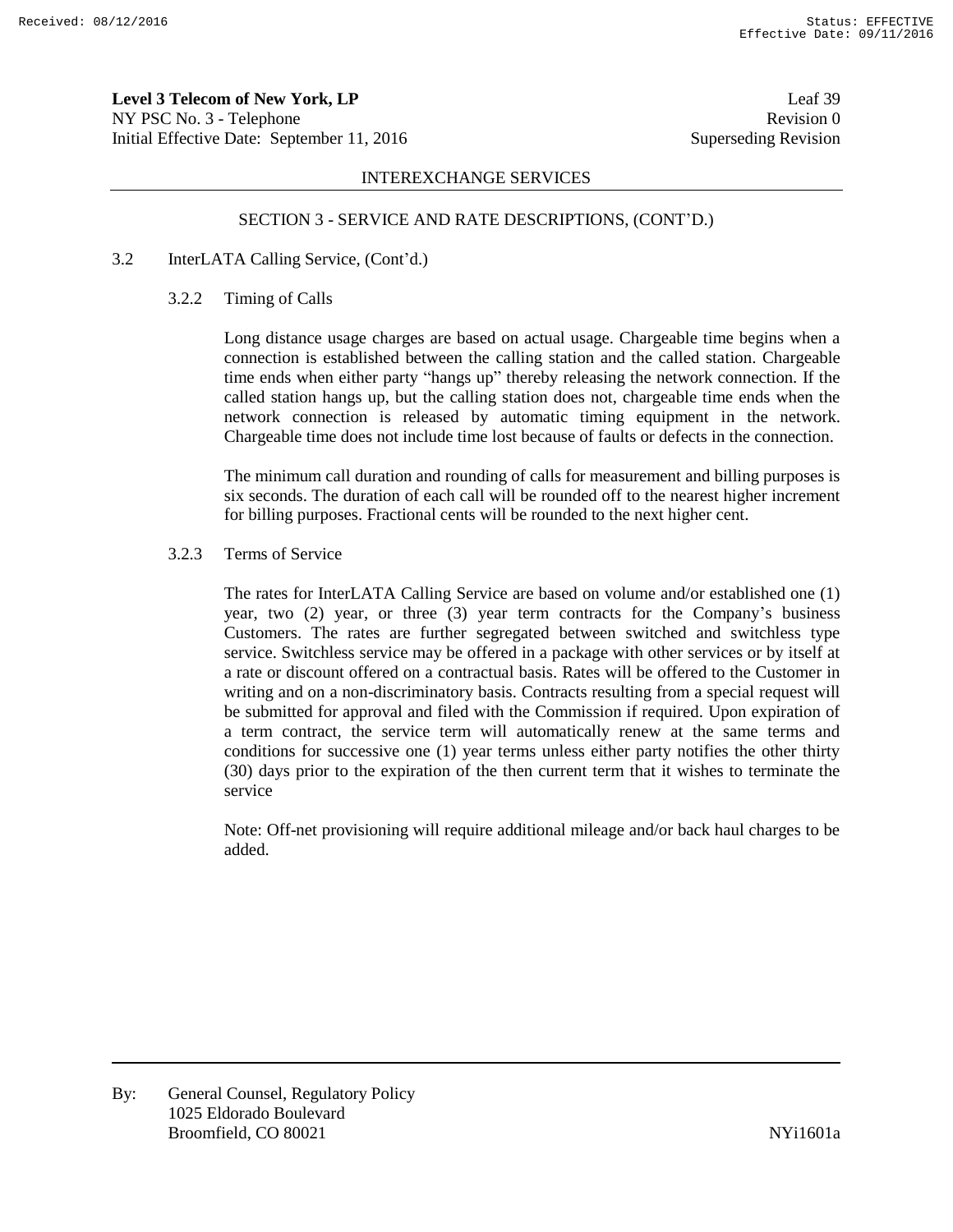**Level 3 Telecom of New York, LP** Leaf 40 NY PSC No. 3 - Telephone Revision 0<br>
Initial Effective Date: September 11, 2016 Superseding Revision 0 Initial Effective Date: September 11, 2016

# INTEREXCHANGE SERVICES

# SECTION 3 - SERVICE AND RATE DESCRIPTIONS, (CONT'D.)

- 3.2 InterLATA Calling Service, (Cont'd.)
	- 3.2.4 Rates and Charges
		- A. Long Distance Facility

1. Digital Signal

|    |                  |                                 | Minimum  | Maximum  |
|----|------------------|---------------------------------|----------|----------|
|    |                  | <b>Monthly Recurring Charge</b> | \$137.00 | \$400.00 |
|    |                  | Nonrecurring Charge             | \$250.00 | \$750.00 |
|    |                  | Move Charge                     | \$25.00  | \$75.00  |
|    |                  | <b>Change Charge</b>            | \$25.00  | \$75.00  |
|    |                  | <b>Restore Charge</b>           | \$25.00  | \$75.00  |
|    | $\overline{2}$ . | PRI Signal                      |          |          |
|    |                  |                                 | Minimum  | Maximum  |
|    |                  | <b>Monthly Recurring Charge</b> | \$200.00 | \$600.00 |
|    |                  | Nonrecurring Charge             | \$250.00 | \$750.00 |
|    |                  | Move Charge                     | \$25.00  | \$75.00  |
|    |                  | <b>Change Charge</b>            | \$25.00  | \$75.00  |
|    |                  | <b>Restore Charge</b>           | \$25.00  | \$75.00  |
| B. |                  | <b>Account Codes</b>            |          |          |
|    | 1.               | Long Distance Account Code      |          |          |
|    |                  |                                 | Minimum  | Maximum  |
|    |                  | <b>Monthly Recurring Charge</b> | \$0.00   | \$10.00  |
|    |                  | Nonrecurring Charge             | \$0.00   | \$50.00  |
|    |                  | Move Charge                     | \$0.00   | \$50.00  |
|    |                  | <b>Change Charge</b>            | \$0.00   | \$50.00  |
|    |                  | <b>Restore Charge</b>           | \$0.00   | \$50.00  |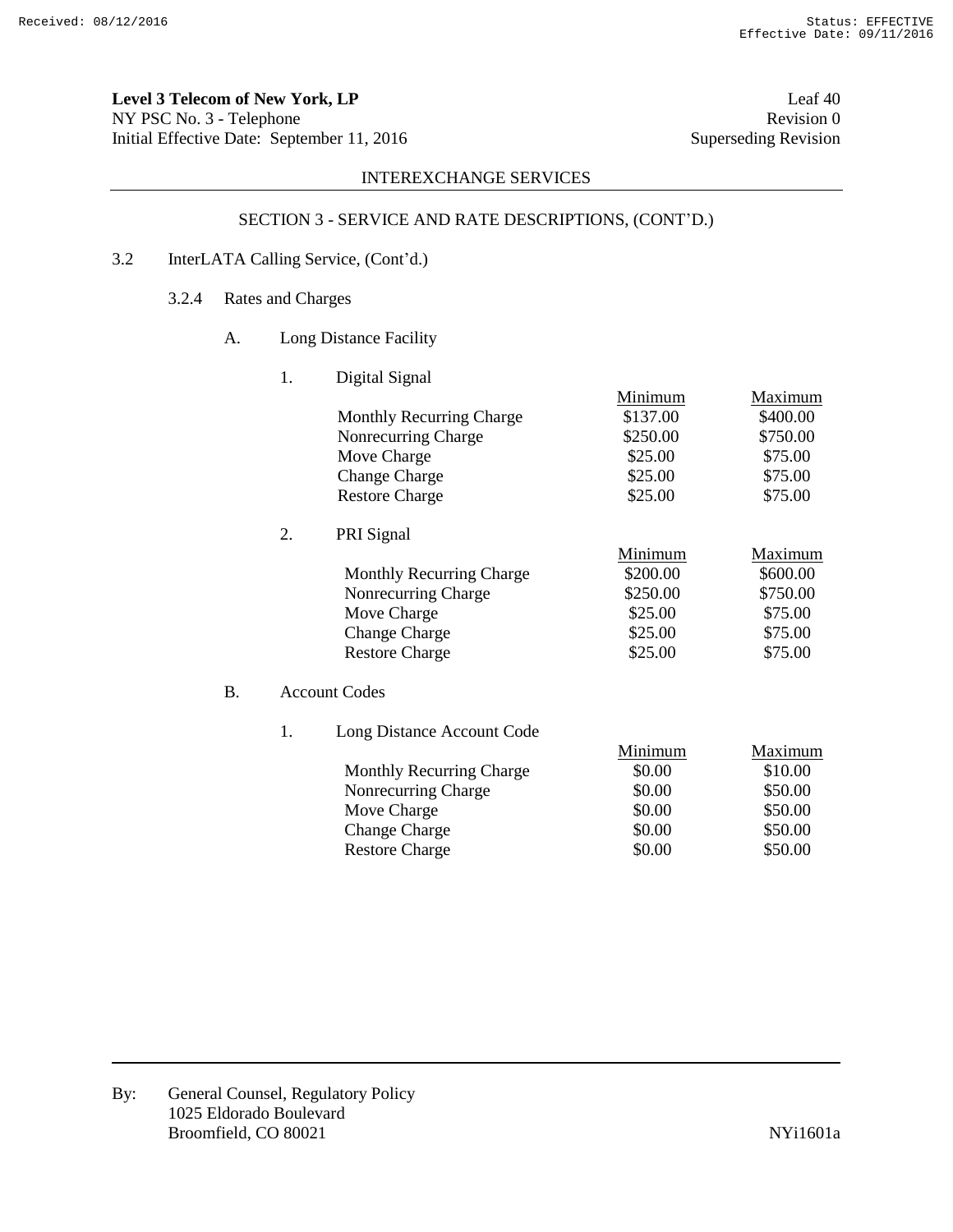**Level 3 Telecom of New York, LP** Leaf 41 NY PSC No. 3 - Telephone Revision 0<br>
Initial Effective Date: September 11, 2016 Superseding Revision Initial Effective Date: September 11, 2016

# INTEREXCHANGE SERVICES

# SECTION 3 - SERVICE AND RATE DESCRIPTIONS, (CONT'D.)

# 3.2 InterLATA Calling Service, (Cont'd.)

- 3.2.4 Rates and Charges, (Cont'd.)
	- B. Account Codes, (Cont'd.)

|    | 2.               | Long Distance Account Code - Switchless      |         |                |  |  |  |  |
|----|------------------|----------------------------------------------|---------|----------------|--|--|--|--|
|    |                  |                                              | Minimum | Maximum        |  |  |  |  |
|    |                  | <b>Monthly Recurring Charge</b>              | \$25.00 | \$60.00        |  |  |  |  |
|    |                  | Nonrecurring Charge                          | \$25.00 | \$60.00        |  |  |  |  |
|    |                  | Move Charge                                  | \$25.00 | \$60.00        |  |  |  |  |
|    |                  | <b>Change Charge</b>                         | \$25.00 | \$60.00        |  |  |  |  |
|    |                  | <b>Restore Charge</b>                        | \$25.00 | \$60.00        |  |  |  |  |
|    | 3.               | Feature Account Code Set of 100              |         |                |  |  |  |  |
|    |                  |                                              | Minimum | Maximum        |  |  |  |  |
|    |                  | <b>Monthly Recurring Charge</b>              | \$0.00  | \$10.00        |  |  |  |  |
|    |                  | Nonrecurring Charge                          | \$0.00  | \$50.00        |  |  |  |  |
|    |                  | Move Charge                                  | \$0.00  | \$50.00        |  |  |  |  |
|    |                  | <b>Change Charge</b>                         | \$0.00  | \$50.00        |  |  |  |  |
|    |                  | <b>Restore Charge</b>                        | \$0.00  | \$50.00        |  |  |  |  |
|    | $\overline{4}$ . | Feature Account Code Set of 100 - Switchless |         |                |  |  |  |  |
|    |                  |                                              | Minimum | Maximum        |  |  |  |  |
|    |                  | <b>Monthly Recurring Charge</b>              | \$25.00 | \$60.00        |  |  |  |  |
|    |                  | Nonrecurring Charge                          | \$25.00 | \$60.00        |  |  |  |  |
|    |                  | Move Charge                                  | \$25.00 | \$60.00        |  |  |  |  |
|    |                  | <b>Change Charge</b>                         | \$25.00 | \$60.00        |  |  |  |  |
|    |                  | <b>Restore Charge</b>                        | \$25.00 | \$60.00        |  |  |  |  |
| Ċ. |                  | Digital Local Loop Charge                    |         |                |  |  |  |  |
|    |                  |                                              | Minimum | <b>Maximum</b> |  |  |  |  |
|    |                  | <b>Monthly Recurring Charge</b>              | \$0.00  | \$50.00        |  |  |  |  |
|    |                  | Nonrecurring Charge                          | \$0.00  | \$50.00        |  |  |  |  |
|    |                  | Move Charge                                  | \$0.00  | \$100.00       |  |  |  |  |
|    |                  | <b>Change Charge</b>                         | \$0.00  | \$100.00       |  |  |  |  |
|    |                  | <b>Restore Charge</b>                        | \$0.00  | \$100.00       |  |  |  |  |
|    |                  |                                              |         |                |  |  |  |  |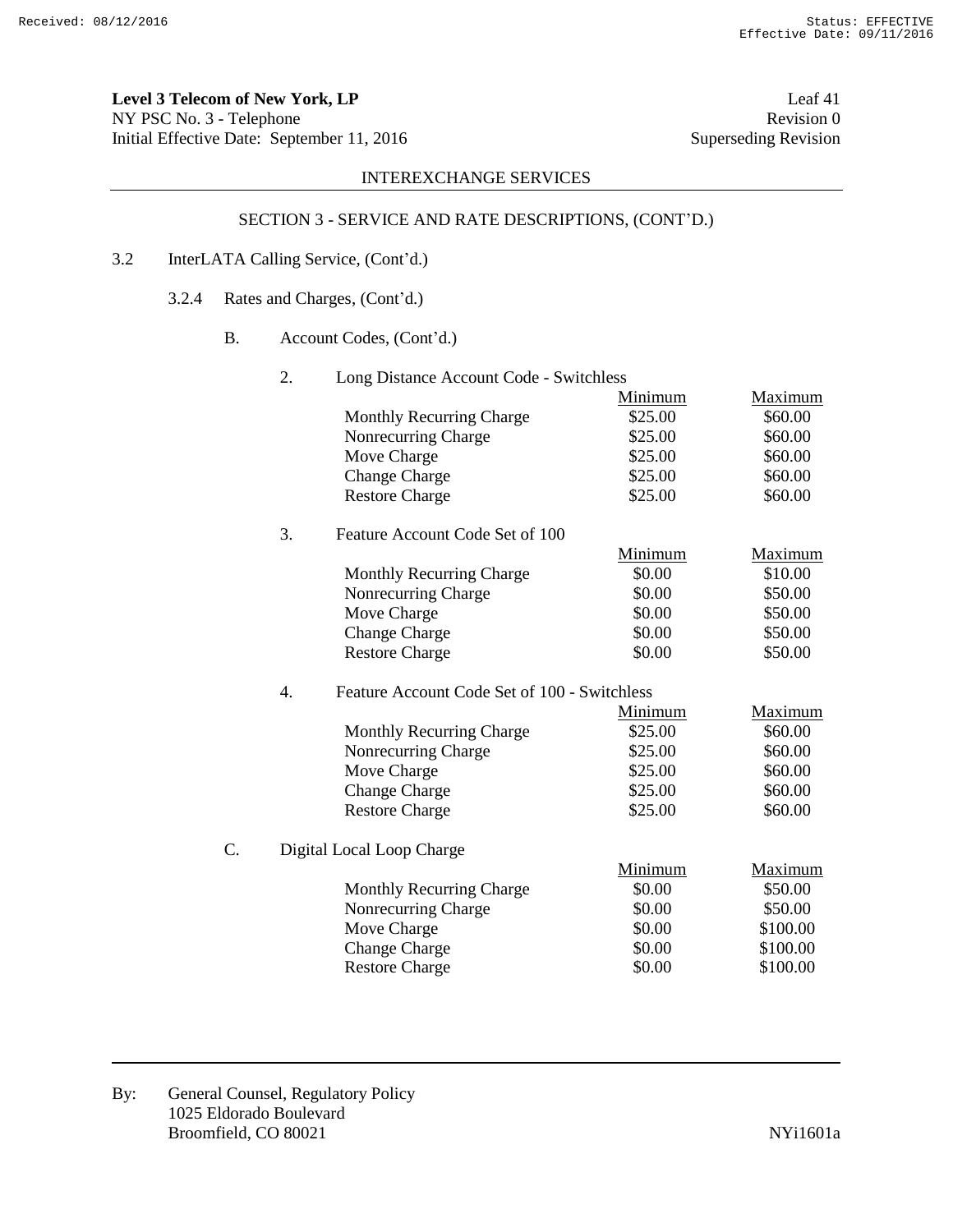**Level 3 Telecom of New York, LP** Leaf 42 NY PSC No. 3 - Telephone Revision 0 Initial Effective Date: September 11, 2016 Superseding Revision

# INTEREXCHANGE SERVICES

## SECTION 3 - SERVICE AND RATE DESCRIPTIONS, (CONT'D.)

- 3.2 InterLATA Calling Service, (Cont'd.)
	- 3.2.4 Rates and Charges, (Cont'd.)
		- D. LD Split Per Minute Rates
			- 1. Switched Service All Markets Grandfathered

This section of rates and charges is grandfathered and is only available to existing Customers at existing locations without modification as of August 30, 2012.

|      |       |         | $0 - 10,000$ |         | $10,001 - 50,000$ |         | 50,001-100,000 |         | $100,001$ or more |
|------|-------|---------|--------------|---------|-------------------|---------|----------------|---------|-------------------|
|      |       | Min     | Max          | Min     | Max               | Min     | Max            | Min     | Max               |
| 12   | Month | \$0.027 | \$0.051      | \$0.023 | \$0.069           | \$0.023 | \$0.069        | \$0.021 | \$0.063           |
| Term |       |         |              |         |                   |         |                |         |                   |
| 24   | Month | \$0.024 | \$0.072      | \$0.023 | \$0.069           | \$0.023 | \$0.069        | \$0.023 | \$0.069           |
| Term |       |         |              |         |                   |         |                |         |                   |
| 36   | Month | \$0.023 | \$0.069      | \$0.022 | \$0.066           | \$0.022 | \$0.066        | \$0.022 | \$0.066           |
| Term |       |         |              |         |                   |         |                |         |                   |
|      |       |         |              |         |                   |         |                |         |                   |
|      |       | 2.      | Switchless   |         |                   |         |                |         |                   |

|                 | Min     | Max     |
|-----------------|---------|---------|
| Per Minute Rate | \$0.045 | \$0.130 |

Note: If 1+ ten digits is used to dial a local call, the dedicated access facility will accept and complete the call. All calls routed over the dedicated access facility will be considered a long distance call and will be billed as such.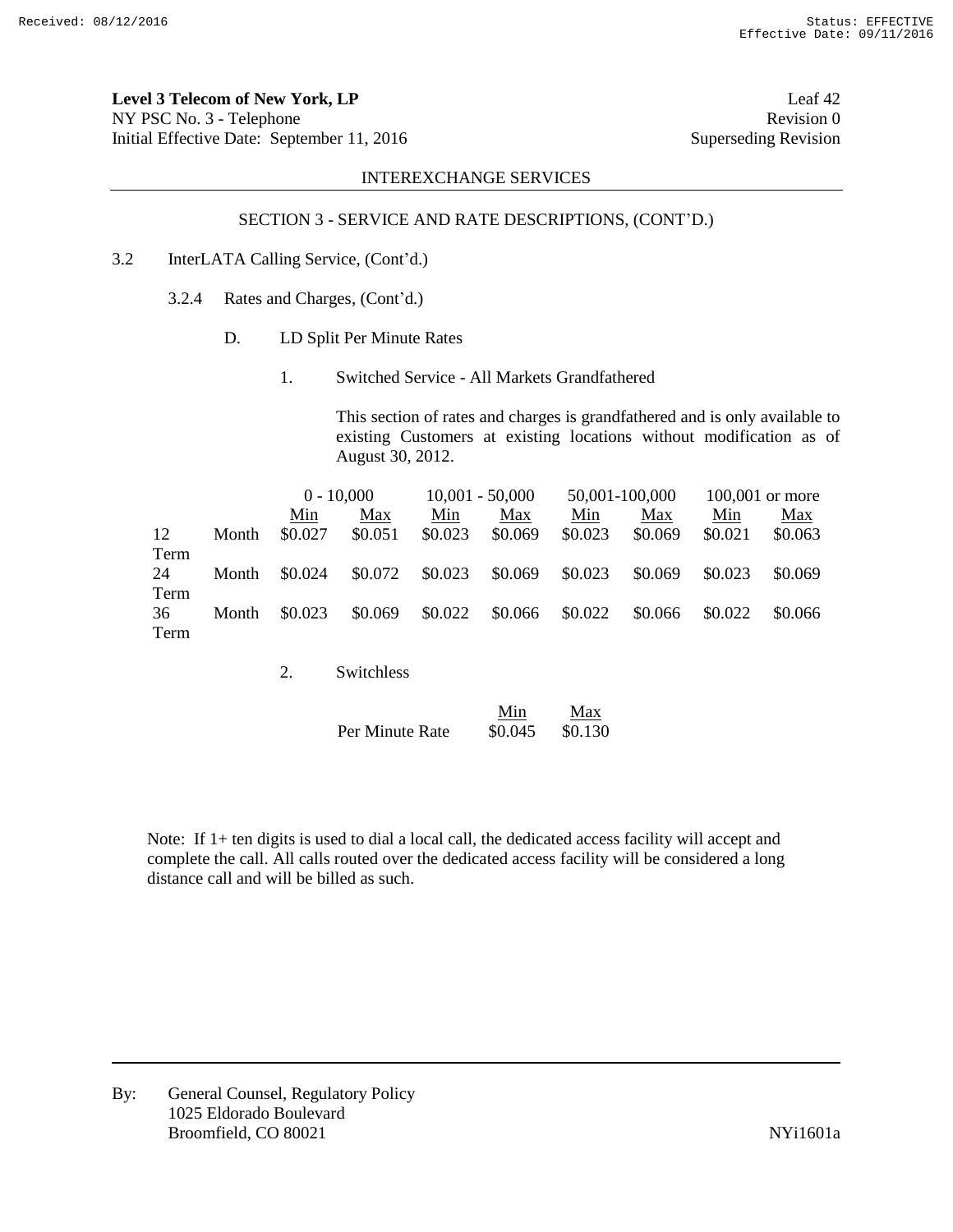**Level 3 Telecom of New York, LP** Leaf 43 NY PSC No. 3 - Telephone Revision 0 Initial Effective Date: September 11, 2016 Superseding Revision

## INTEREXCHANGE SERVICES

# SECTION 3 - SERVICE AND RATE DESCRIPTIONS, (CONT'D.)

- 3.2 InterLATA Calling Service, (Cont'd.)
	- 3.2.4 Rates and Charges, (Cont'd.)
		- D. LD Split Per Minute Rates (Cont'd)
			- 3. Dedicated Service All Markets Grandfathered

This section of rates and charges is grandfathered and is only available to existing Customers at existing locations without modification as of August 30, 2012.

|               | 75,000-125,000 |         | 125,001-200,000 |         | 200,001-300,000 |         | 300,001 or more |         |
|---------------|----------------|---------|-----------------|---------|-----------------|---------|-----------------|---------|
|               | Min            | Max     | Min             | Max     | Min             | Max     | Min             | Max     |
| 12 Month Term | \$0.025        | \$0.075 | \$0.024         | \$0.072 | \$0.023         | \$0.069 | \$0.023         | \$0.069 |
| 24 Month Term | \$0.022        | \$0.066 | \$0.021         | \$0.063 | \$0.021         | \$0.063 | \$0.020         | \$0.060 |
| 36 Month Term | \$0.021        | \$0.063 | \$0.021         | \$0.063 | \$0.020         | \$0.060 | \$0.020         | \$0.060 |

Note: If 1+ ten digits is used to dial a local call, the dedicated access facility will accept and complete the call. All calls routed over the dedicated access facility will be considered a long distance call and will be billed as such.

E. LD Simple Rate Schedule

| Term | Rate Per Minute Outbound |         |  |  |
|------|--------------------------|---------|--|--|
|      | Min                      | Max     |  |  |
| Any  | \$0.015                  | \$0.060 |  |  |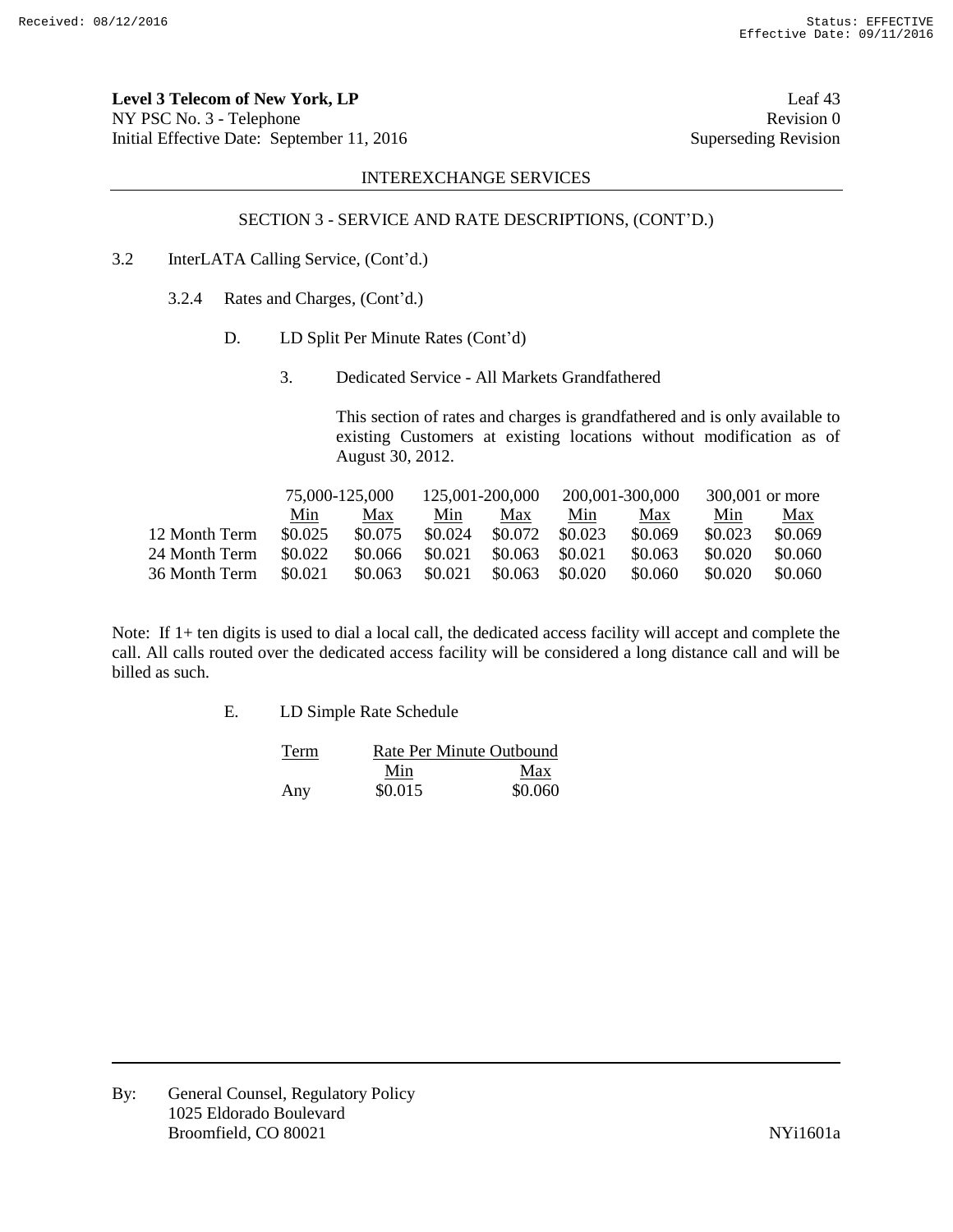**Level 3 Telecom of New York, LP** Leaf 44 NY PSC No. 3 - Telephone Revision 0 Initial Effective Date: September 11, 2016 Superseding Revision

# INTEREXCHANGE SERVICES

# SECTION 3 - SERVICE AND RATE DESCRIPTIONS, (CONT'D.)

### 3.3 8XX (Toll Free) Service

3.3.1 General Description

8XX (Toll Free) Service is billed in six (6) second increments. Call charges are billed to the Customer and not to the party originating the call. Rates are based on contract terms.

3.3.2 Call Timing

The duration of each call will be rounded off to the nearest higher increment for billing purposes. Additional fractional cents will be rounded off to the nearest higher cent, unless specified otherwise in this tariff.

3.3.3 Terms of Service

The rates for 8XX (Toll Free) Service are based on volume and/or established one (1) year, two (2) year, or three (3) year contracts for the Company's business Customers. Upon expiration of a term contract, the service term will automatically renew at the same terms and conditions for successive one (1) year terms unless either party notifies the other thirty (30) days prior to the expiration of the then current term that it wishes to terminate the service.

# 3.3.4 Rates and Charges

A. Toll Free Vanity Number

|                                 | Minimum | Maximum |
|---------------------------------|---------|---------|
| <b>Monthly Recurring Charge</b> | \$0.00  | \$50.00 |
| Nonrecurring Charge             | \$0.00  | \$50.00 |
| Move Charge                     | \$0.00  | \$50.00 |
| <b>Change Charge</b>            | \$0.00  | \$50.00 |
| <b>Restore Charge</b>           | \$0.00  | \$50.00 |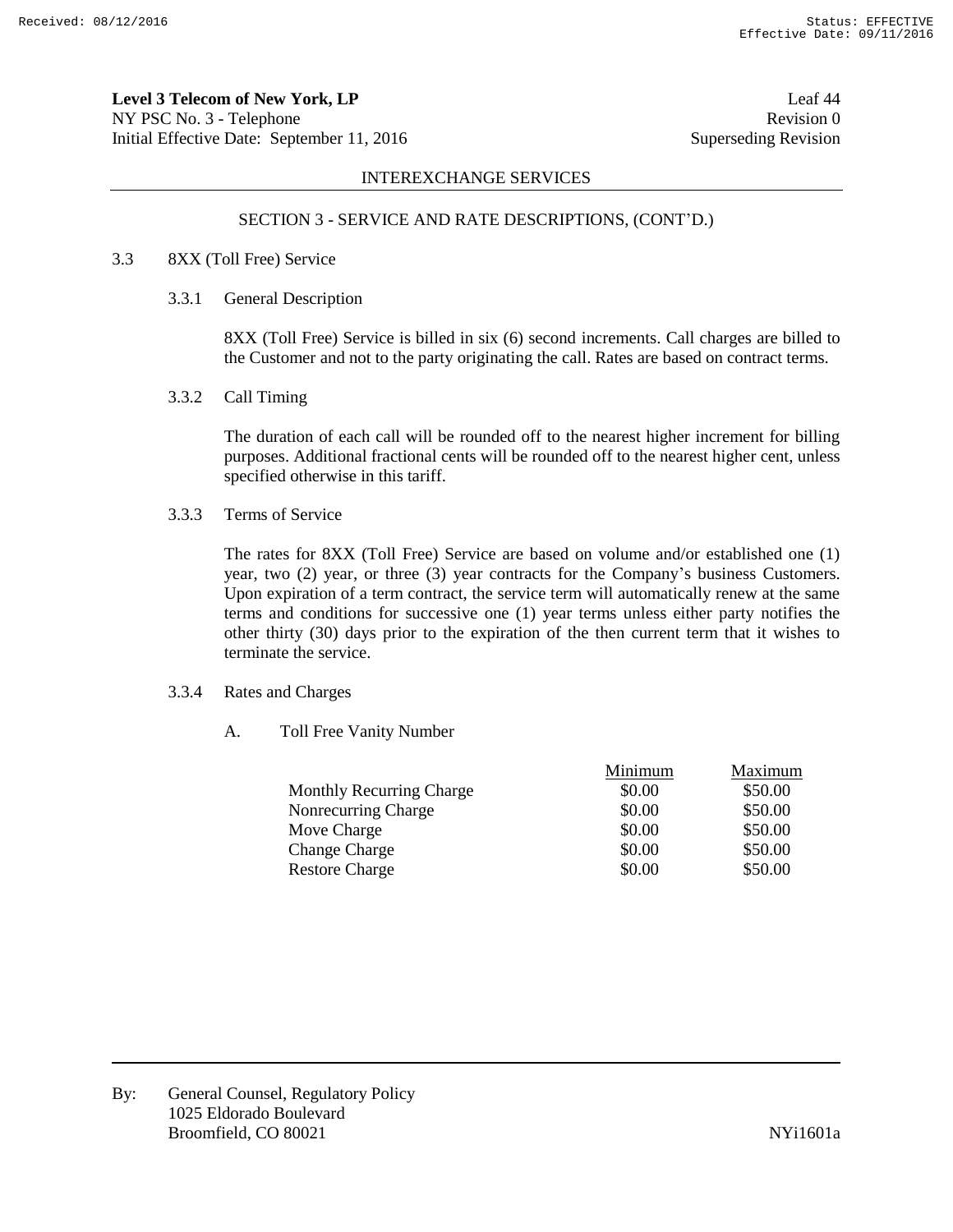**Level 3 Telecom of New York, LP** Leaf 45 NY PSC No. 3 - Telephone Revision 0<br>
Initial Effective Date: September 11, 2016 Superseding Revision 0 Initial Effective Date: September 11, 2016

# INTEREXCHANGE SERVICES

# SECTION 3 - SERVICE AND RATE DESCRIPTIONS, (CONT'D.)

# 3.3 8XX (Toll Free) Service, (Cont'd.)

- 3.3.4 Rates and Charges, (Cont'd.)
	- B. Toll Free Directory Listing

|                                 | Minimum | Maximum |
|---------------------------------|---------|---------|
| <b>Monthly Recurring Charge</b> | \$0.00  | \$50.00 |
| Nonrecurring Charge             | \$0.00  | \$25.00 |
| Move Charge                     | \$0.00  | \$25.00 |
| <b>Change Charge</b>            | \$0.00  | \$25.00 |
| <b>Restore Charge</b>           | \$0.00  | \$25.00 |

# C. Routing Charges

1. Time of Day

|    |                                 | Minimum | Maximum |
|----|---------------------------------|---------|---------|
|    | <b>Monthly Recurring Charge</b> | \$0.00  | \$50.00 |
|    | Nonrecurring Charge             | \$0.00  | \$50.00 |
|    | Move Charge                     | \$0.00  | \$50.00 |
|    | <b>Change Charge</b>            | \$0.00  | \$50.00 |
|    | <b>Restore Charge</b>           | \$0.00  | \$50.00 |
| 2. | Day of Week                     |         |         |
|    |                                 | Minimum | Maximum |
|    | <b>Monthly Recurring Charge</b> | \$0.00  | \$50.00 |
|    | Nonrecurring Charge             | \$0.00  | \$50.00 |
|    | Move Charge                     | \$0.00  | \$50.00 |
|    | <b>Change Charge</b>            | \$0.00  | \$50.00 |
|    | <b>Restore Charge</b>           | \$0.00  | \$50.00 |
|    |                                 |         |         |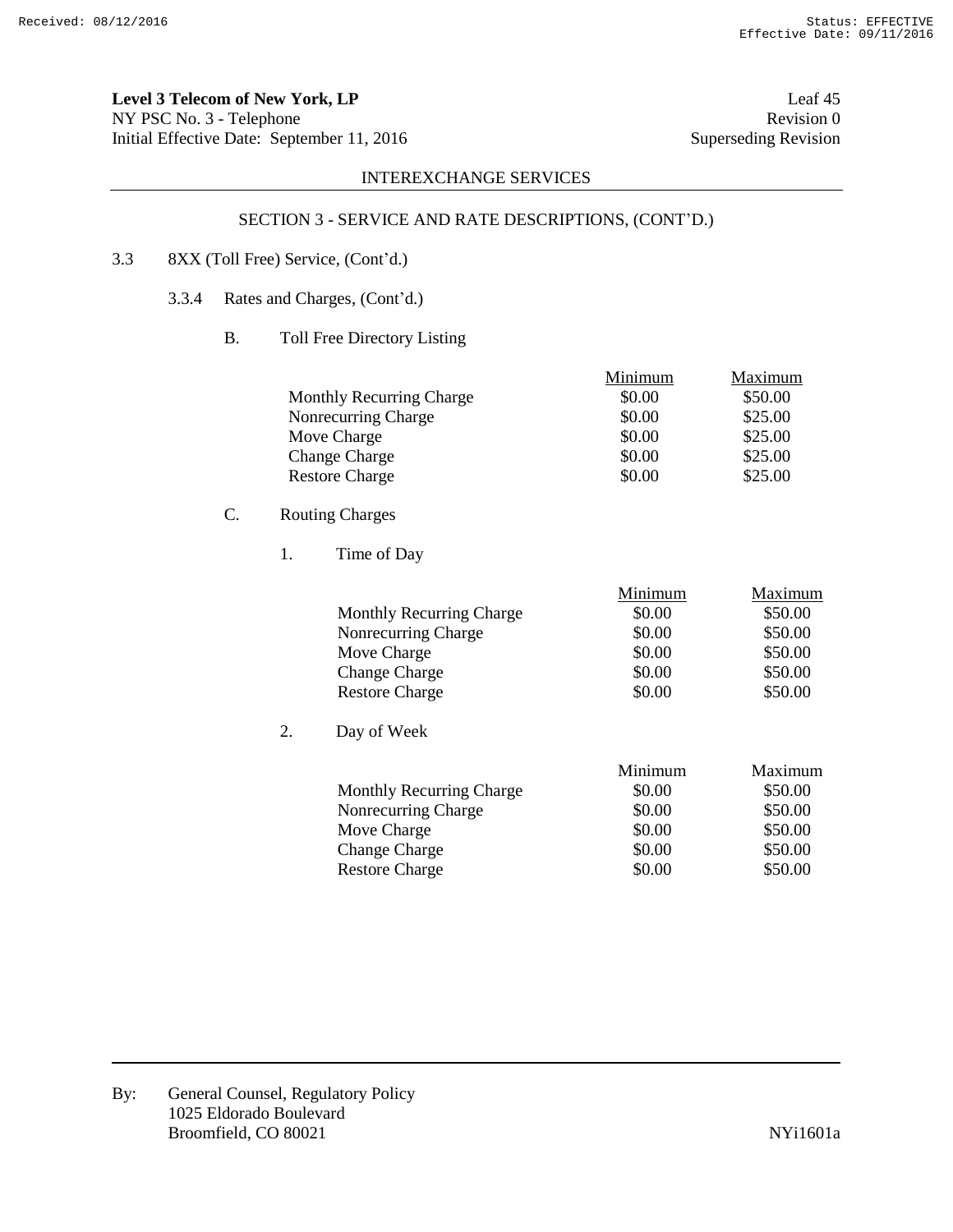**Level 3 Telecom of New York, LP** Leaf 46 NY PSC No. 3 - Telephone Revision 0<br>
Initial Effective Date: September 11, 2016 Superseding Revision 0 Initial Effective Date: September 11, 2016

# INTEREXCHANGE SERVICES

# SECTION 3 - SERVICE AND RATE DESCRIPTIONS, (CONT'D.)

# 3.3 8XX (Toll Free) Service, (Cont'd.)

- 3.3.4 Rates and Charges, (Cont'd.)
	- C. Routing Charges, (Cont'd.)
		- 3. Day of Year

|    | <b>Monthly Recurring Charge</b><br>Nonrecurring Charge<br>Move Charge<br><b>Change Charge</b><br><b>Restore Charge</b>                           | Minimum<br>\$0.00<br>\$0.00<br>\$0.00<br>\$0.00<br>\$0.00 | Maximum<br>\$50.00<br>\$50.00<br>\$50.00<br>\$50.00<br>\$50.00 |
|----|--------------------------------------------------------------------------------------------------------------------------------------------------|-----------------------------------------------------------|----------------------------------------------------------------|
| 4. | Percent Allocation                                                                                                                               |                                                           |                                                                |
| 5. | <b>Monthly Recurring Charge</b><br>Nonrecurring Charge<br>Move Charge<br><b>Change Charge</b><br><b>Restore Charge</b><br><b>Special Routing</b> | Minimum<br>\$0.00<br>\$0.00<br>\$0.00<br>\$0.00<br>\$0.00 | Maximum<br>\$50.00<br>\$50.00<br>\$50.00<br>\$50.00<br>\$50.00 |
|    | <b>Monthly Recurring Charge</b><br>Nonrecurring Charge<br>Move Charge<br><b>Change Charge</b><br><b>Restore Charge</b>                           | Minimum<br>\$0.00<br>\$0.00<br>\$0.00<br>\$0.00<br>\$0.00 | Maximum<br>\$50.00<br>\$50.00<br>\$50.00<br>\$50.00<br>\$50.00 |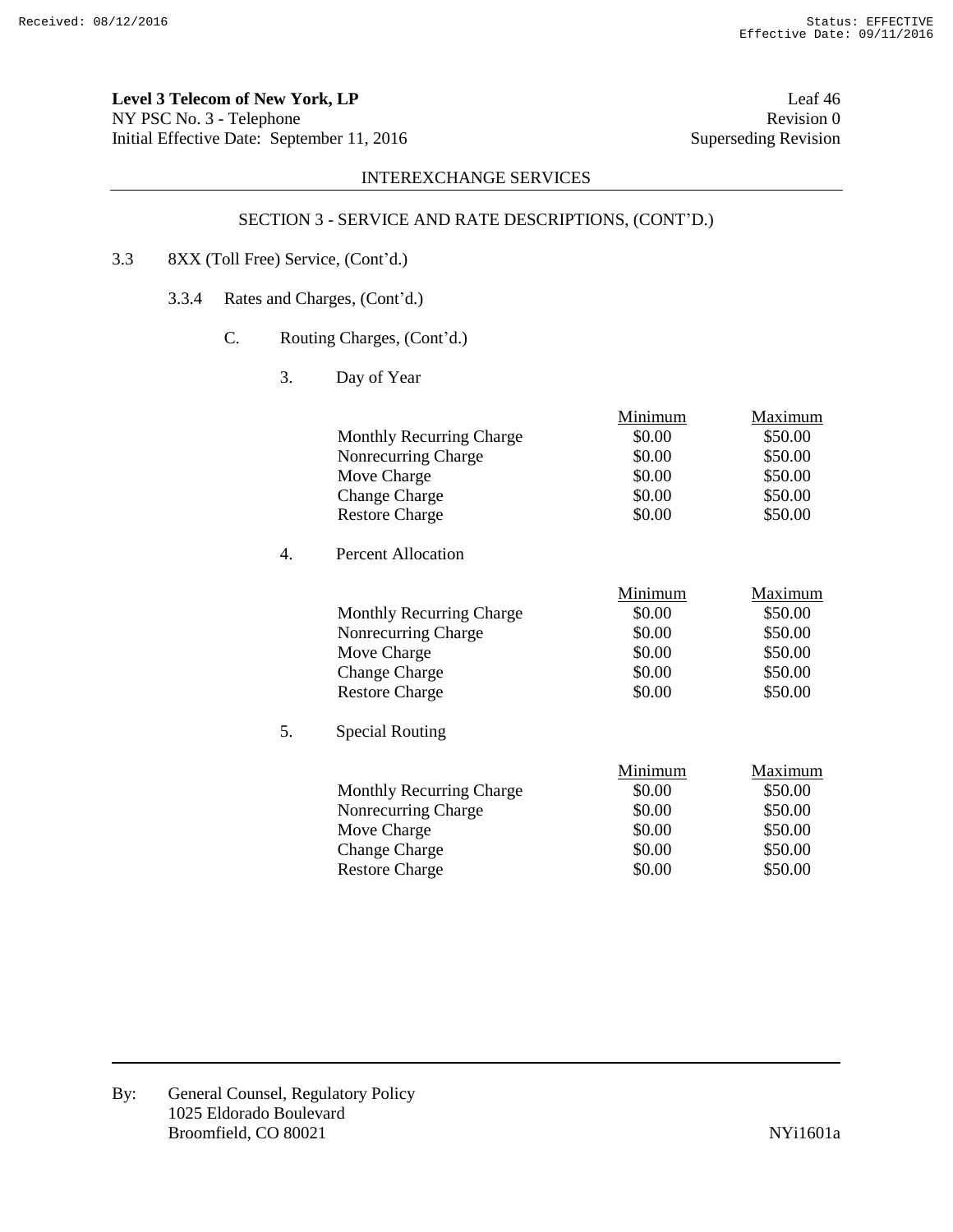**Level 3 Telecom of New York, LP** Leaf 47 NY PSC No. 3 - Telephone Revision 0 Initial Effective Date: September 11, 2016 Superseding Revision

### INTEREXCHANGE SERVICES

# SECTION 3 - SERVICE AND RATE DESCRIPTIONS, (CONT'D.)

- 3.3 8XX (Toll Free) Service, (Cont'd.)
	- 3.3.4 Rates and Charges, (Cont'd.)
		- D. LD Split Per Minute Rates
			- 1. Switched Service All Markets Grandfathered

This section of rates and charges is grandfathered and is only available to existing Customers at existing locations without modification as of August 30, 2012.

|               | $0 - 10,000$ |         | $10,001 - 50,000$ |         | 50,001-100,000 |         | $100,001$ or more |         |
|---------------|--------------|---------|-------------------|---------|----------------|---------|-------------------|---------|
|               | Min          | Max     | Min               | Max     | Min            | Max     | Min               | Max     |
| 12 Month Term | \$0.027      | \$0.051 | \$0.023           | \$0.069 | \$0.023        | \$0.069 | \$0.021           | \$0.063 |
| 24 Month Term | \$0.024      | \$0.072 | \$0.023           | \$0.069 | \$0.023        | \$0.069 | \$0.023           | \$0.069 |
| 36 Month Term | \$0.023      | \$0.069 | \$0.022           | \$0.066 | \$0.022        | \$0.066 | \$0.022           | \$0.066 |

2. Switchless

|                 | Min     | Max     |
|-----------------|---------|---------|
| Per Minute Rate | \$0.045 | \$0.130 |

3. Dedicated Service - All Markets Grandfathered

This section of rates and charges is grandfathered and is only available to existing Customers at existing locations without modification as of August 30, 2012.

| 75,000-125,000 |         | 125,001-200,000 |         | 200,001-300,000 |         | 300,001 or more |         |
|----------------|---------|-----------------|---------|-----------------|---------|-----------------|---------|
| Min            | Max     | Min             | Max     | Min             | Max     | Min             | Max     |
| \$0.025        | \$0.075 | \$0.024         | \$0.072 | \$0.023         | \$0.069 | \$0.023         | \$0.069 |
| \$0.022        | \$0.066 | \$0.021         | \$0.063 | \$0.021         | \$0.063 | \$0.020         | \$0.060 |
| \$0.021        | \$0.063 | \$0.021         | \$0.063 | \$0.020         | \$0.060 | \$0.020         | \$0.060 |
|                |         |                 |         |                 |         |                 |         |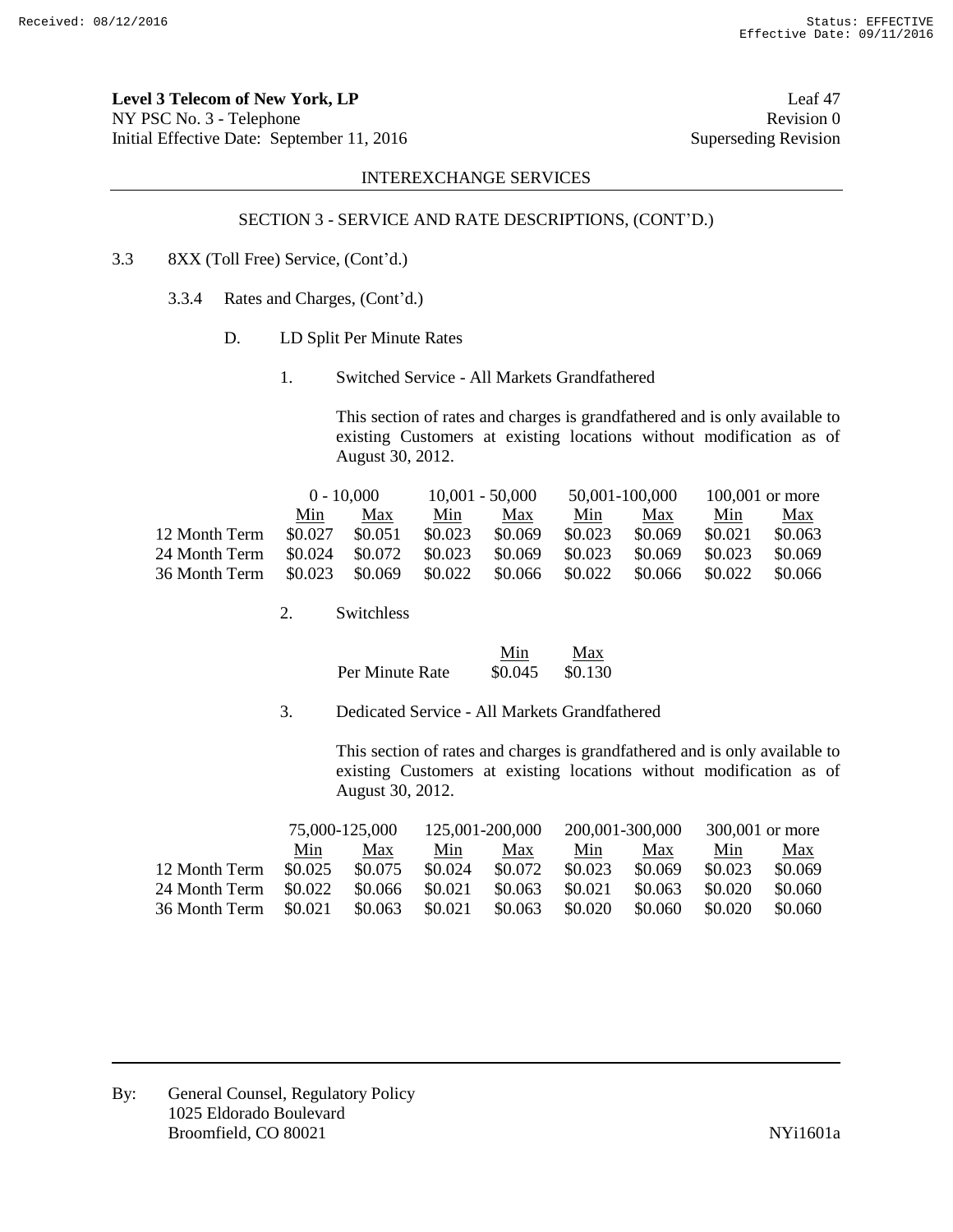Level 3 Telecom of New York, LP<br>
Leaf 48 NY PSC No. 3 - Telephone Revision 0<br>
Initial Effective Date: September 11, 2016 Superseding Revision 0 Initial Effective Date: September 11, 2016

# INTEREXCHANGE SERVICES

# SECTION 3 - SERVICE AND RATE DESCRIPTIONS, (CONT'D.)

- 3.3 8XX (Toll Free) Service, (Cont'd.)
	- 3.3.4 Rates and Charges, (Cont'd.)
		- E. LD Simple Rate Schedule

| Term |         | Rate Per Minute Toll Free |
|------|---------|---------------------------|
|      | Min     | Max                       |
| Any  | \$0.020 | \$0.080                   |

By: General Counsel, Regulatory Policy 1025 Eldorado Boulevard Broomfield, CO 80021 NYi1601a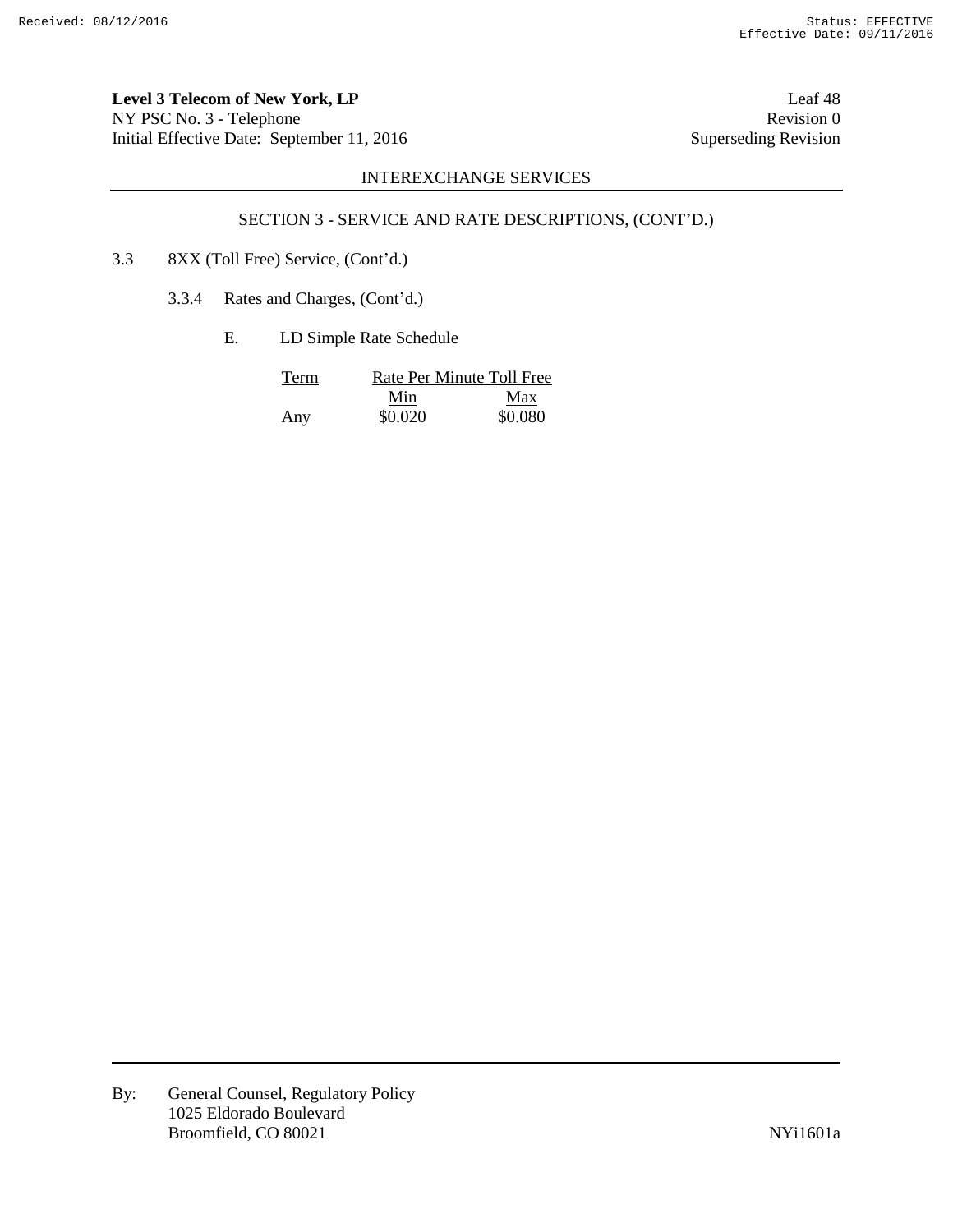**Level 3 Telecom of New York, LP** Leaf 49 NY PSC No. 3 - Telephone Revision 0 Initial Effective Date: September 11, 2016 Superseding Revision

### INTEREXCHANGE SERVICES

### SECTION 3 - SERVICE AND RATE DESCRIPTIONS, (CONT'D.)

# 3.4 Directory Assistance

A Customer may obtain the assistance in determining telephone numbers within the customer's local calling area within the state of New York at the rate specified below by calling the Directory Assistance operator.

|                                | Minimum | Maximum |
|--------------------------------|---------|---------|
| Directory Assistance, per call | \$0.01  | \$1.50  |

#### 3.5 Dialed Number Identification Service (DNIS)

This feature allows the Customer with 8XX service to identify the specific number the calling party dialed in order to reach the Customer.

| <b>Monthly Recurring Charge</b> | Minimum<br>\$0.00 | Maximum<br>\$1.50 |
|---------------------------------|-------------------|-------------------|
| Nonrecurring Charge             | \$0.00            | \$1.50            |

3.6 Rates Applicable for Hearing/Speech Impaired Persons

A telephone toll message which is communicated using a telecommunications device for the deaf (TDD) by properly certified hearing or speech impaired persons or properly certified business establishments or individuals equipped with TDDs for communicating with hearing or speech impaired persons will receive upon request credit on charges for all intrastate toll calls placed between TDDs. The credit to be give on a subsequent bill for such calls placed between TDDs will be 50% of the billed charges.

By: General Counsel, Regulatory Policy 1025 Eldorado Boulevard Broomfield, CO 80021 and the state of the state of the SNYi1601a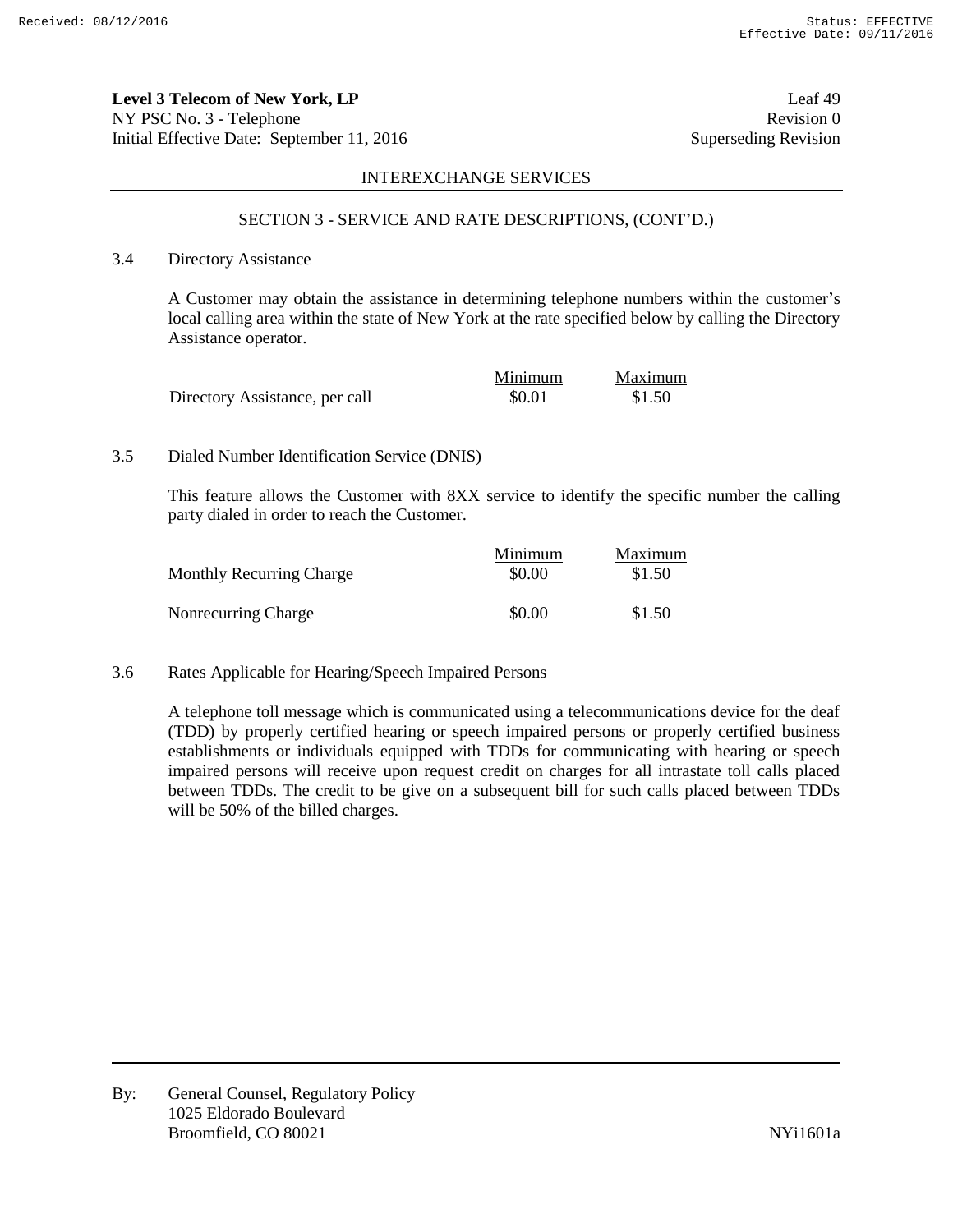**Level 3 Telecom of New York, LP** Leaf 50 NY PSC No. 3 - Telephone Revision 0 Initial Effective Date: September 11, 2016 Superseding Revision

## INTEREXCHANGE SERVICES

# SECTION 3 - SERVICE AND RATE DESCRIPTIONS, (CONT'D.)

3.7 Toll Blocking

Toll Blocking is an optional feature that permits a Customer to restrict access from its telephone lines or trunks to certain toll services. The following toll service blocking options are available at no charge to Level 3 Telecom long distance business Customers.

| <b>Blocking</b><br>Option | Description                                                                                                                                                                                                                                                                                                                                                                                                                                                                                                                                                                              |
|---------------------------|------------------------------------------------------------------------------------------------------------------------------------------------------------------------------------------------------------------------------------------------------------------------------------------------------------------------------------------------------------------------------------------------------------------------------------------------------------------------------------------------------------------------------------------------------------------------------------------|
| $0+$                      | Restricts access to IntraLATA and InterLATA calls placed through the local<br>operator                                                                                                                                                                                                                                                                                                                                                                                                                                                                                                   |
| $00+$                     | Restricts access to IntraLATA and InterLATA calls placed through the long<br>distance operator                                                                                                                                                                                                                                                                                                                                                                                                                                                                                           |
| 01                        | Restricts access to operator assisted international calls                                                                                                                                                                                                                                                                                                                                                                                                                                                                                                                                |
| $0+NPA+555$               | Restricts access to directory assistance. (Access to directory assistance will be<br>permitted via 411 unless the Customer also requests 411 blocking.)                                                                                                                                                                                                                                                                                                                                                                                                                                  |
| 411                       | Restricts access to directory assistance. (Access to directory assistance will be<br>permitted via 0+NPA+555 unless the Customer also requests O+NPA+555<br>blocking.)                                                                                                                                                                                                                                                                                                                                                                                                                   |
| 011                       | Restricts access to all international direct dialed calls and all direct dialed calls<br>to the following Caribbean countries: Anguilla; Bahamas; British Virgin<br>Islands; Dominican Republic; Jamaica; Northern Marianas Islands; St. Vincent<br>and Grenadines; Antigua/Barbuda; Barbados; Cayman Islands; Grenada;<br>Midway/Wake Island; St. Kitts & Nevis Islands; Trinidad and Tobago;<br>American Samoa; Bermuda; Dominica; Guam; Montserrat; St. Lucia; and Turks<br>& Caicos. This option includes "O1" restriction for access to operator assisted<br>international calling. |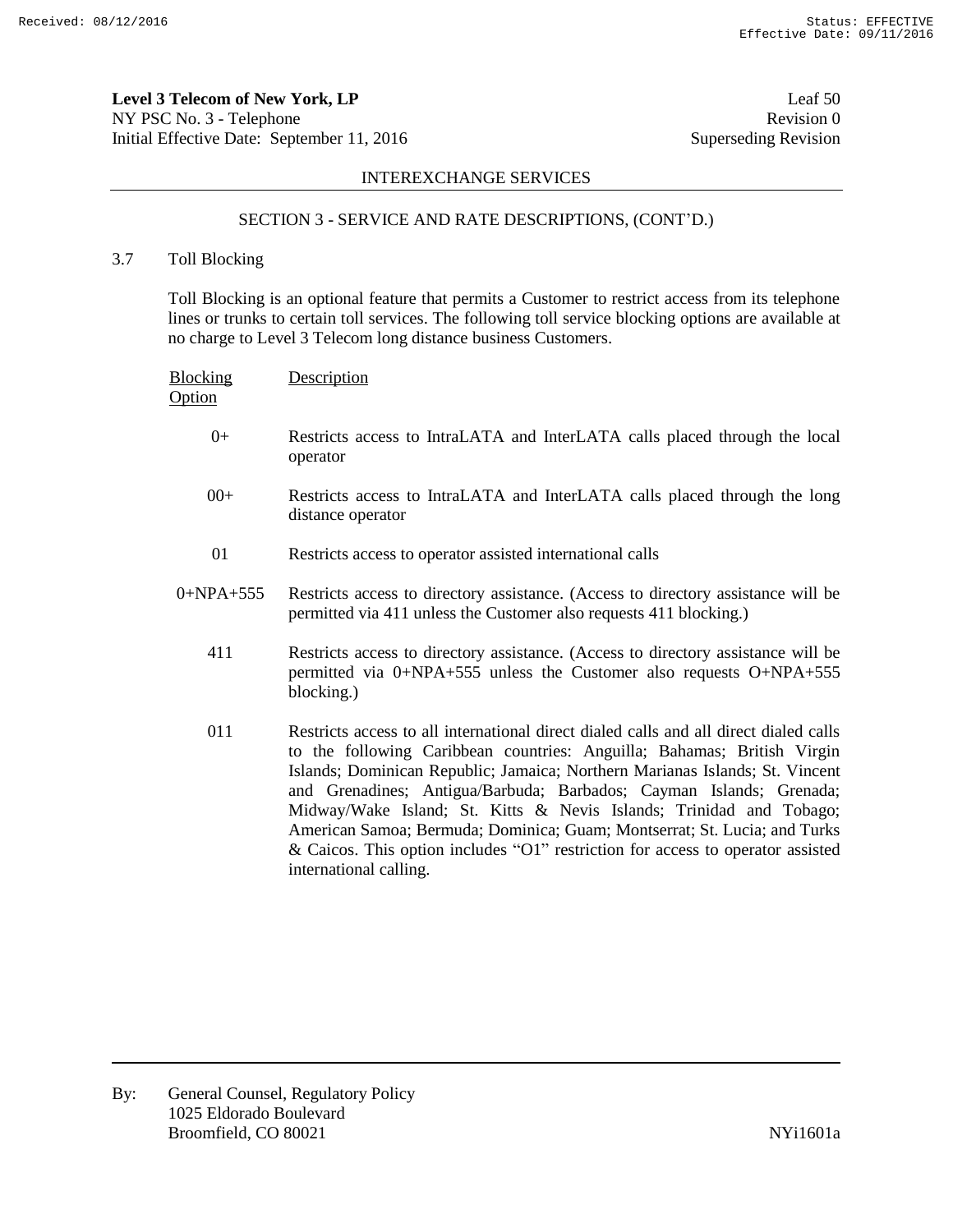**Level 3 Telecom of New York, LP** Leaf 51 NY PSC No. 3 - Telephone Revision 0 Initial Effective Date: September 11, 2016 Superseding Revision

### INTEREXCHANGE SERVICES

### SECTION 3 - SERVICE AND RATE DESCRIPTIONS, (CONT'D.)

#### 3.8 Bolt on Buckets (BOBs) Long Distance Rate Plans

#### 3.8.1 Description

BOBs Long Distance Rate Plans are offered to new and renewing Customers of the Company's bundled packages of business line, trunk and ISDN services that include an initial toll usage allowance. The terms, conditions and rates for those services can be found in the local exchange tariffs. This plan is restricted to Customers who have selected the Company as their long distance toll provider of IntraLATA and InterLATA toll or InterLATA toll.

BOBs Long Distance Service applies both to inbound calls (i.e., calls originated via normal shared use facilities and terminated via the Customer's local exchange service access line) and outbound calls (i.e., calls originated by a Customer presubscribed to the Company's long distance service where the Customer dials 1+ the area code and number desired in order to complete the call). BOBs minutes are limited to domestic toll usage and exclude international, local, calling card and switchless traffic.

In order to be eligible for this product, the monthly long distance traffic must be at least 40% interstate. Customer understands and accepts that if for three consecutive months the intraLATA / intrastate minutes of use ("MOU") make up more than 60% of the overall monthly traffic, the Company has the right to remove the BOBs rate plan and change the rate per minute to the Intrastate Long Distance Service rates.

BOBs calls are billed in six (6) second increments with a minimum initial billing period of six (6) seconds.

The Customer may select BOBs of either 1000, 3000 or 5000 minute bundles for a flat monthly fee based on total estimated usage tiers. The Company reserves the right to reassign the usage tier for the Customer failing to meet usage tiers estimated volumes. The Customer may select any combination of bucket bundles. Usage beyond the minutes of use included in the bucket bundle will be billed at the BOB additional minute rate.

Unused minutes may not be credited or carried over to the next month.

By: General Counsel, Regulatory Policy 1025 Eldorado Boulevard Broomfield, CO 80021 and the state of the state of the NYi1601a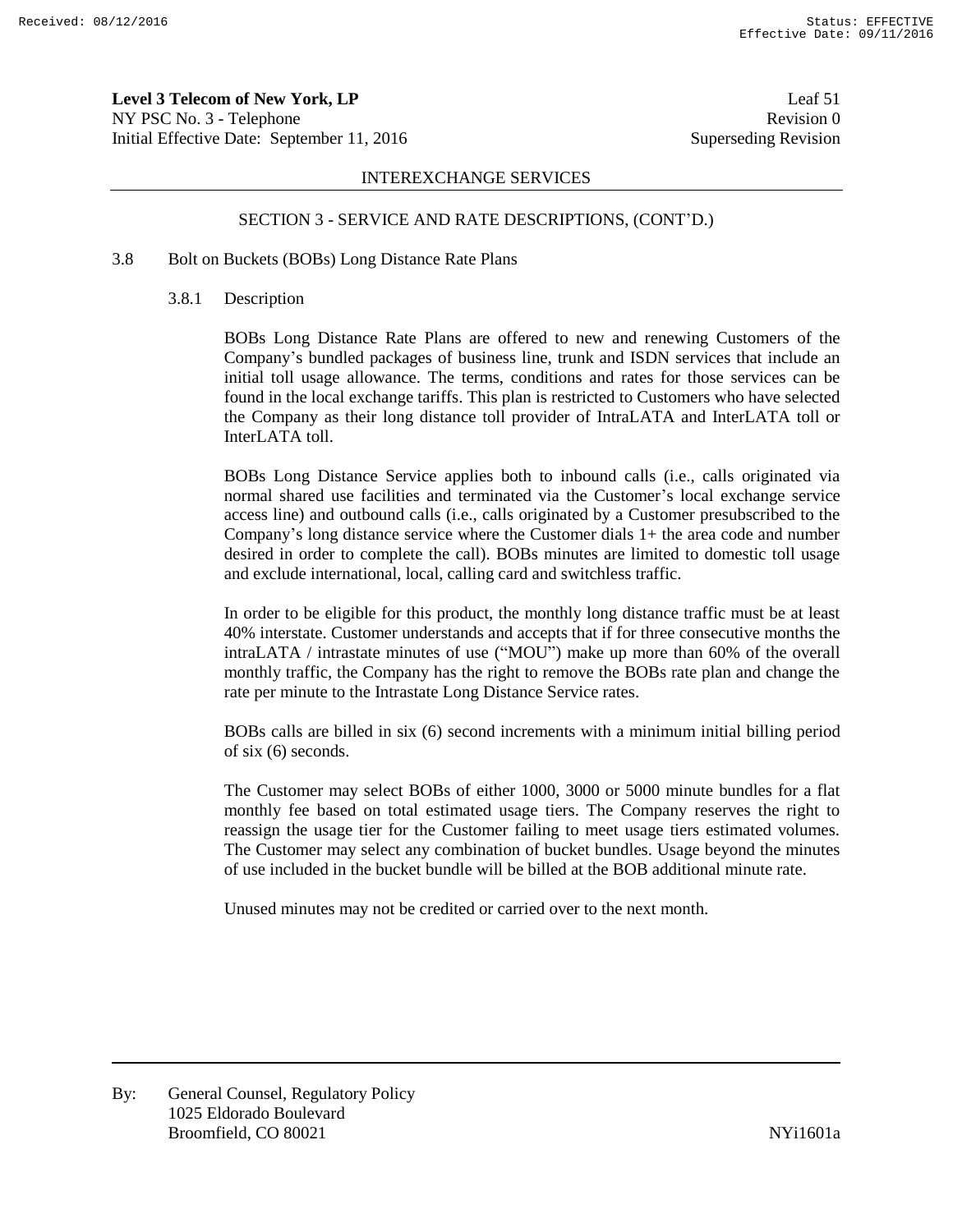**Level 3 Telecom of New York, LP** Leaf 52 NY PSC No. 3 - Telephone Revision 0<br>
Initial Effective Date: September 11, 2016 Superseding Revision Initial Effective Date: September 11, 2016

# INTEREXCHANGE SERVICES

# SECTION 3 - SERVICE AND RATE DESCRIPTIONS, (CONT'D.)

# 3.8 Bolt on Buckets (BOBs) Long Distance Rate Plans, (Cont'd.)

3.8.2 Rates and Charges

|                        | <b>Monthly Recurring</b> |          | Rate per $1+$ |                          | Rate per Toll Free |                          |  |
|------------------------|--------------------------|----------|---------------|--------------------------|--------------------|--------------------------|--|
| <b>Initial Minutes</b> | Charge                   |          |               | <b>Additional Minute</b> |                    | <b>Additional Minute</b> |  |
|                        | Min                      | Max      | Min           | Max                      | Min                | Max                      |  |
| Up to $1000$           | \$12.00                  | \$42.00  | \$0.015       | \$0.060                  | \$0.020            | \$0.080                  |  |
| Up to $3000$           | \$32.00                  | \$126.00 | \$0.015       | \$0.060                  | \$0.020            | \$0.080                  |  |
| Up to $5000$           | \$54.00                  | \$210.00 | \$0.015       | \$0.060                  | \$0.020            | \$0.080                  |  |

By: General Counsel, Regulatory Policy 1025 Eldorado Boulevard Broomfield, CO 80021 NYi1601a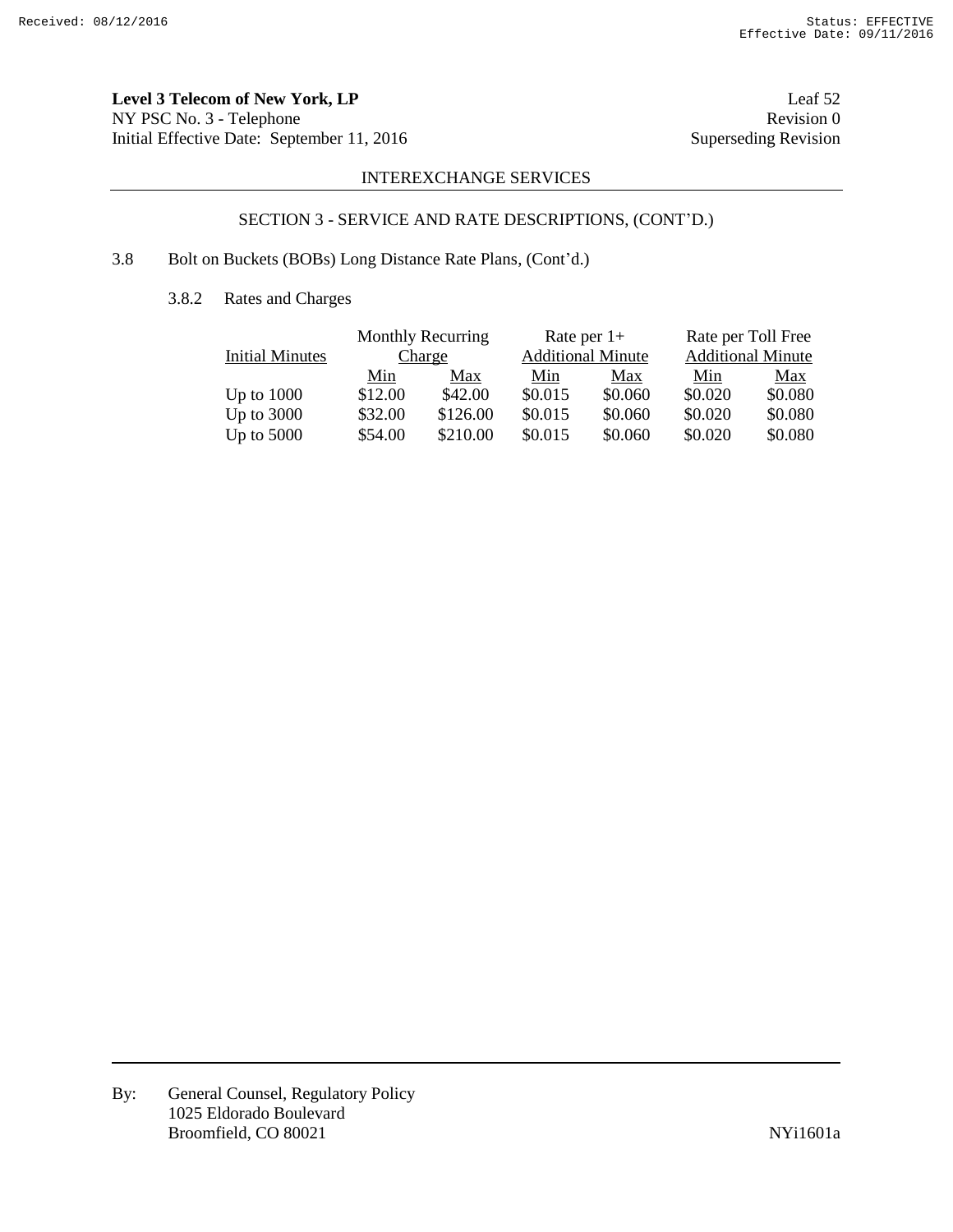**Level 3 Telecom of New York, LP** Leaf 53 NY PSC No. 3 - Telephone Revision 0 Initial Effective Date: September 11, 2016 Superseding Revision

#### INTEREXCHANGE SERVICES

# SECTION 4 - GRANDFATHERED SERVICES

4.1 TimeOut (1+ Dialing) Service - TimeOut (1+ Dialing) Service is available only to Customers of record as of October 15, 2001.

### 4.1.1 General Description

TimeOut (1+ Dialing) Service is an interLATA long distance service that is billed in six (6) second increments. Service is available to Customers over the Company's switched or switchless access lines. No minimum volume commitment is required.

This service can also be provided as a dedicated on-net direct dial service over the Company's carrier's digital network utilizing a DS1 connection between the Company's switch and the carrier's nearest hub. All off-net services will be handled on a contractual basis only.

4.1.2 Timing of Calls

Long distance usage charges are based on actual usage. Chargeable time begins when a connection is established between the calling station and the called station. Chargeable time ends when either party "hangs up" thereby releasing the network connection. If the called station hangs up, but the calling station does not, chargeable time ends when the network connection is released by automatic timing equipment in the network. Chargeable time does not include time lost because of faults or defects in the connection.

The minimum call duration and rounding of calls for measurement and billing purposes is six (6) seconds. The duration of each call will be rounded off to the nearest higher increment for billing purposes. Fractional cents will be rounded to the next higher cent.

4.1.3 Terms of Service

The rates for TimeOut  $(1+$  Dialing) Service are based on established one  $(1)$  year, two  $(2)$ year, or three (3) year term contracts for the Company's business Customers. The rates are further segregated between switched and switchless type service. Switchless service may be offered in a package with other services or by itself at a rate or discount offered on a contractual basis. Rates will be offered to the Customer in writing and on a nondiscriminatory basis. Contracts resulting from a special request will be submitted for approval and filed with the Commission if required. Upon expiration of a term contract, the service

By: General Counsel, Regulatory Policy 1025 Eldorado Boulevard Broomfield, CO 80021 and the state of the state of the NYi1601a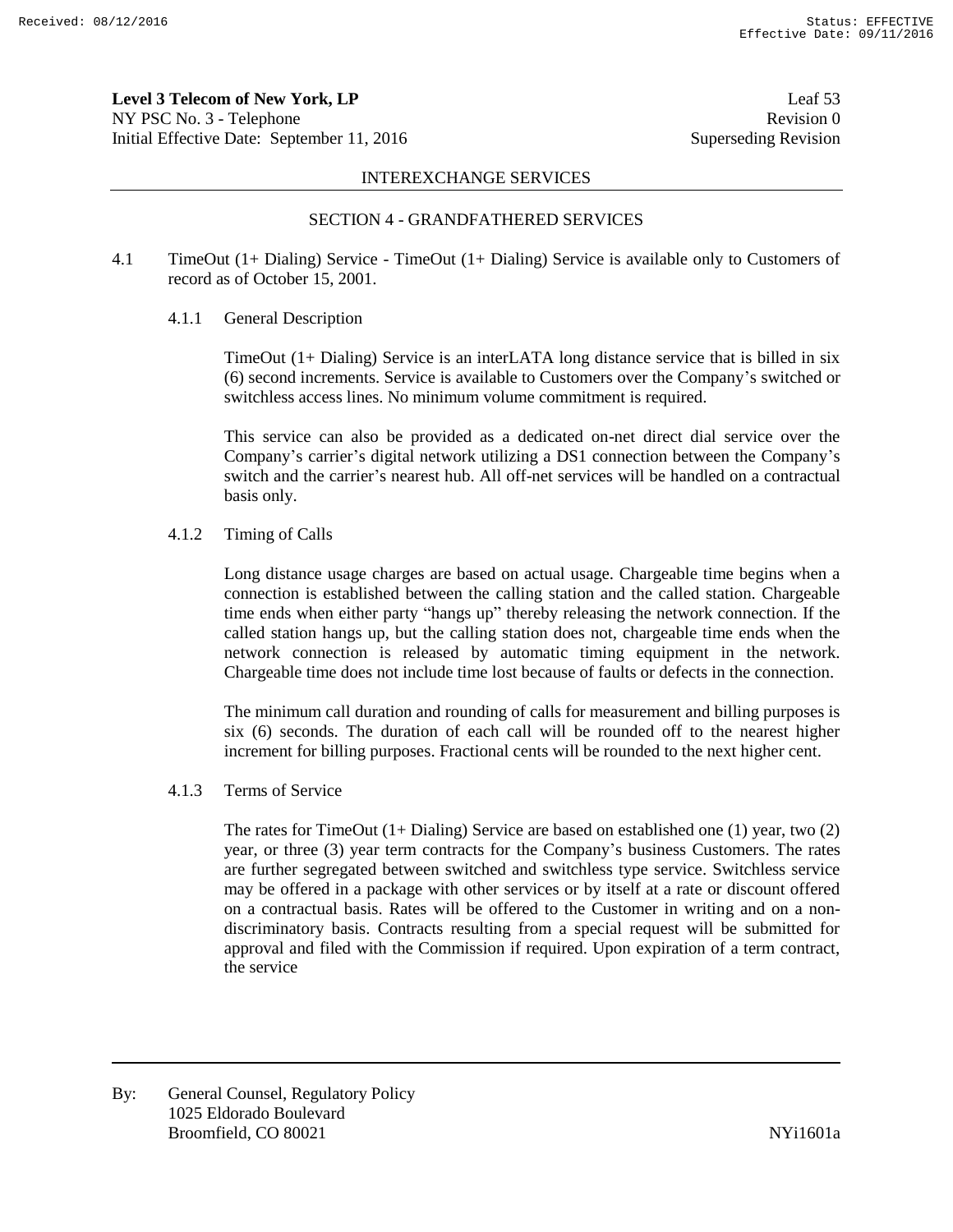**Level 3 Telecom of New York, LP** Leaf 54 NY PSC No. 3 - Telephone Revision 0 Initial Effective Date: September 11, 2016 Superseding Revision

# INTEREXCHANGE SERVICES

### SECTION 4 - GRANDFATHERED SERVICES, (CONT'D.)

- 4.1 TimeOut (1+ Dialing) Service, (Cont'd.)
	- 4.1.3 Terms of Service, (Cont'd.)

term will automatically renew at the same terms and conditions for successive one year terms unless either party notifies the other thirty (30) days prior to the expiration of the then current term that it wishes to terminate the service.

Note: Off-net provisioning will require additional mileage and/or back haul charges to be added.

- 4.1.4 TimeOut Long Distance Service Per Minute Rate Switched:
	- A. Switched Services

| 1 Year  | \$0.0825 per Minute |
|---------|---------------------|
| 2 Years | \$0.0800 per Minute |
| 3 years | \$0.0750 per Minute |

B. Switchless Services

| 1 Year  | \$0.0975 per Minute |
|---------|---------------------|
| 2 Years | \$0.0930 per Minute |
| 3 years | \$0.0900 per Minute |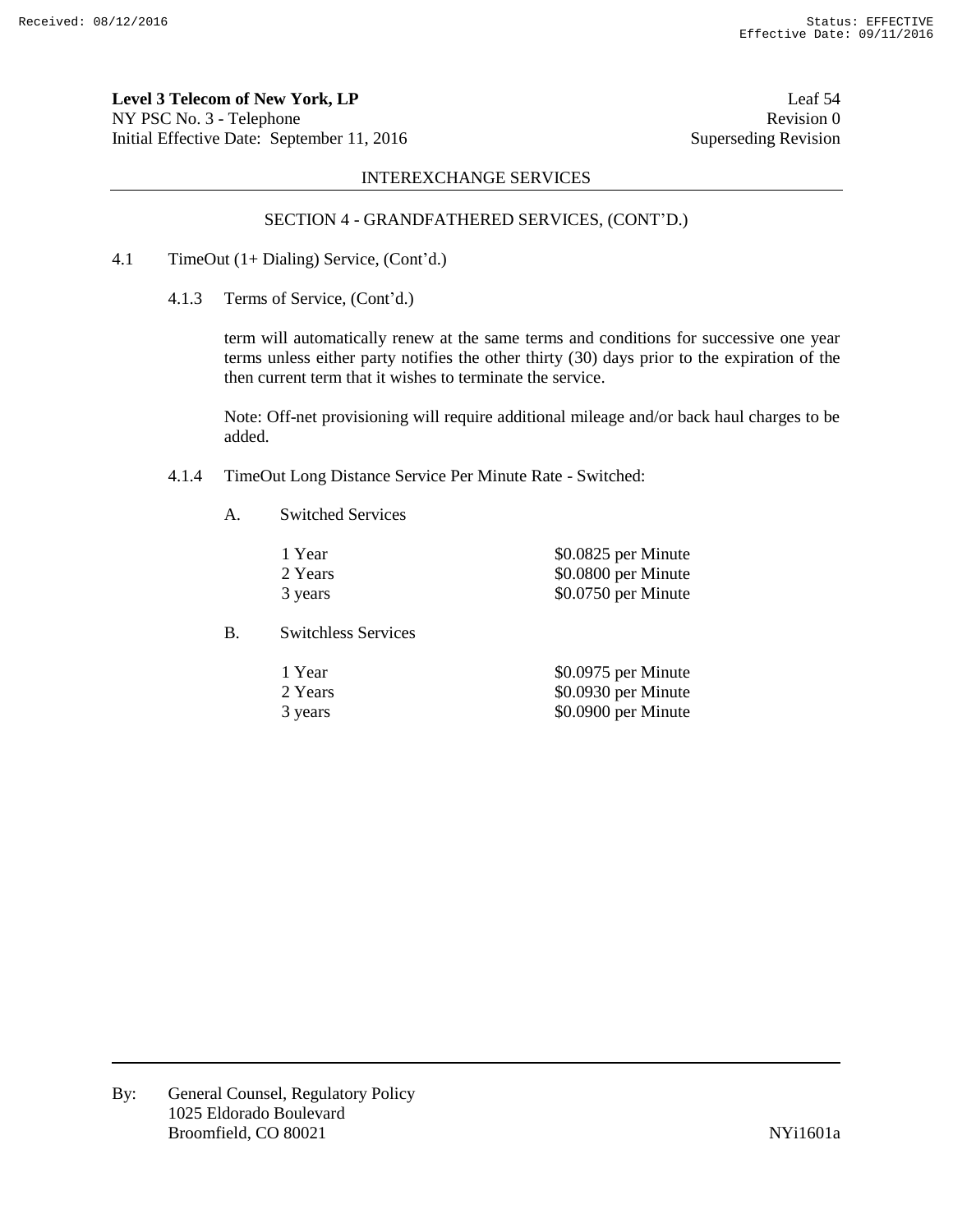**Level 3 Telecom of New York, LP** Leaf 55 NY PSC No. 3 - Telephone Revision 0<br>
Initial Effective Date: September 11, 2016 Superseding Revision 0 Initial Effective Date: September 11, 2016

# INTEREXCHANGE SERVICES

# SECTION 4 - GRANDFATHERED SERVICES, (CONT'D.)

# 4.1 TimeOut (1+ Dialing) Service, (Cont'd.)

4.1.5 TimeOut Long Distance Service Per Minute Rate - Dedicated On-Net:

| 1 Year | \$0.0650 per Minute |
|--------|---------------------|
| 2 Year | \$0.0600 per Minute |
| 3 year | \$0.0550 per Minute |

A. Long Distance Access Facility

|                               | Monthly                 | Nonrecurring  |
|-------------------------------|-------------------------|---------------|
|                               | <b>Recurring Charge</b> | <b>Charge</b> |
| Long Distance Access Facility | \$300.00                | \$500.00      |

By: General Counsel, Regulatory Policy 1025 Eldorado Boulevard Broomfield, CO 80021 NYi1601a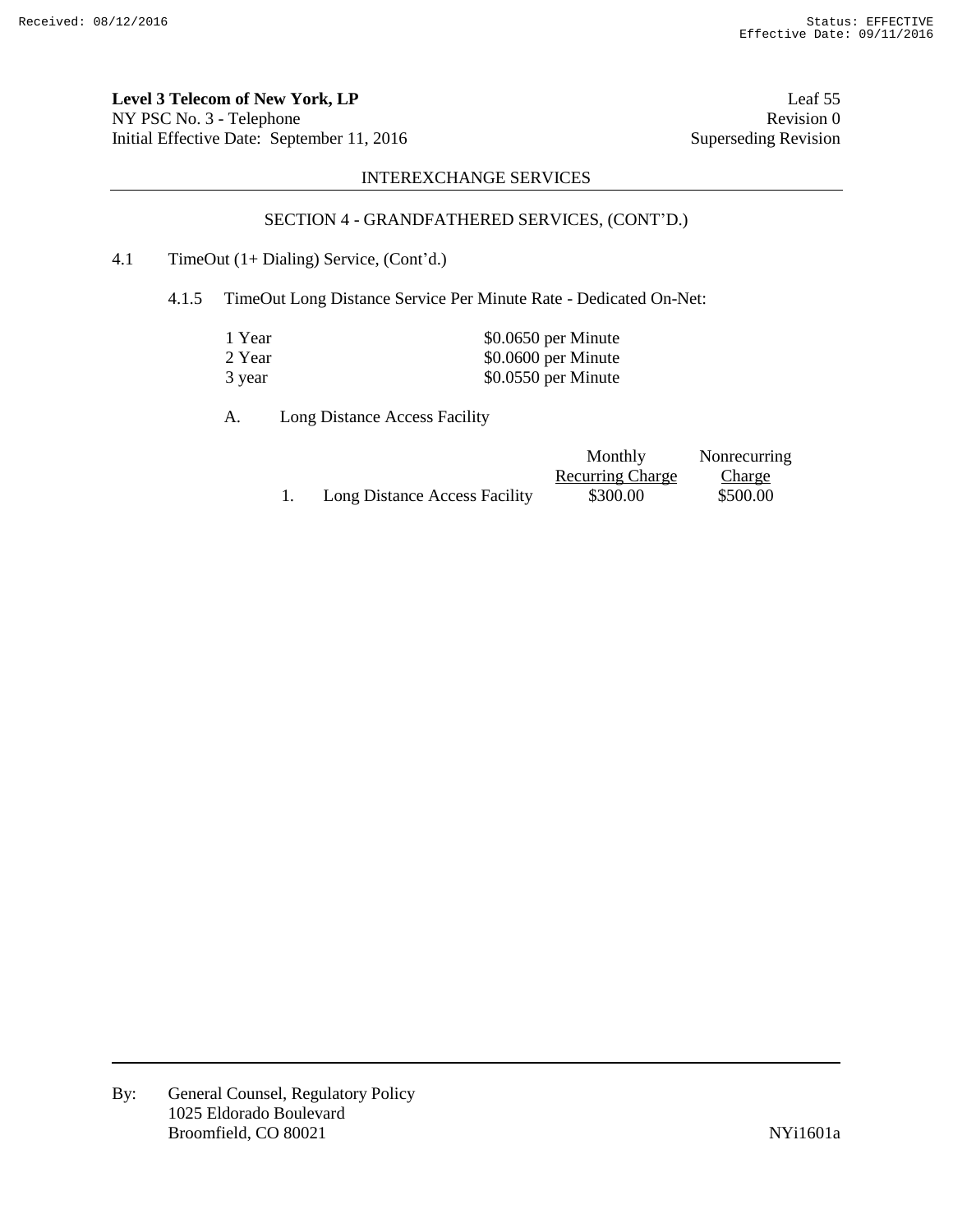**Level 3 Telecom of New York, LP** Leaf 56 NY PSC No. 3 - Telephone Revision 0 Initial Effective Date: September 11, 2016 Superseding Revision

#### INTEREXCHANGE SERVICES

#### SECTION 4 - GRANDFATHERED SERVICES, (CONT'D.)

- 4.2 TimeLine 8XX (Toll Free) Service TimeLine 8XX (Toll Free) Service is available only to Customers of record as of October 15, 2001.
	- 4.2.1 General Description

TimeLine 8XX (Toll Free) Service is usage rated and billed in six (6) second increments. Call charges are billed to the Customer and not to the party originating the call. Rates are based on contract terms.

4.2.2 Call Timing

The duration of each call will be rounded off to the nearest higher increment for billing purposes. Additional fractional cents will be rounded off to the nearest higher cent, unless specified otherwise in this tariff.

4.2.3 Terms of Service

The rates for TimeLine 8XX (Toll Free) Service are based on established one (1) year, two (2) year, or three (3) year contracts for the Company's business Customers. Upon expiration of a term contract, the service term will automatically renew at the same terms and conditions for successive one year terms unless either party notifies the other thirty (30) days prior to the expiration of the then current term that it wishes to terminate the service.

\*Note - Rates for One (1) Year, Four (4) Years, or Five (5) Years on a term contract will be determined on an individual case basis.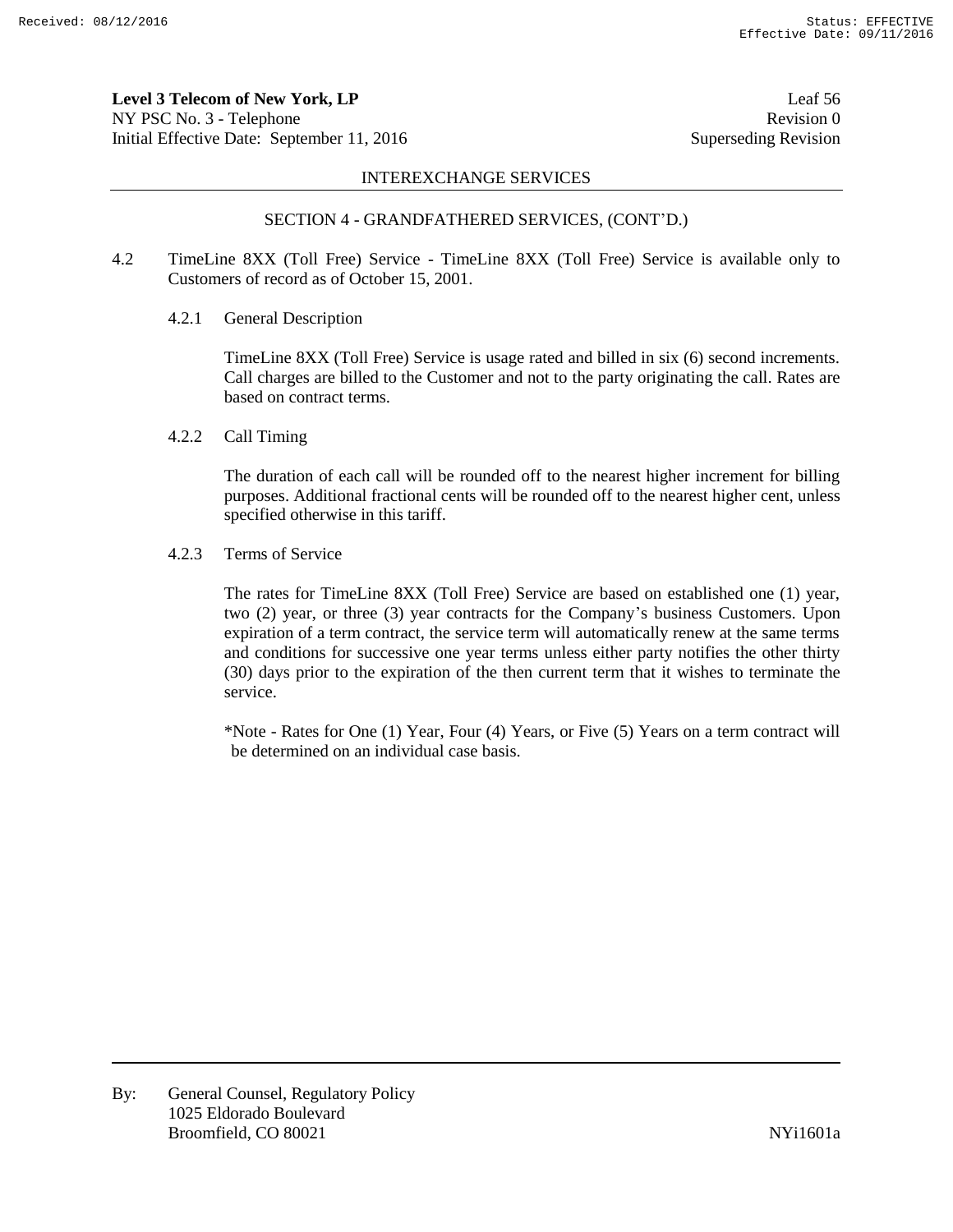**Level 3 Telecom of New York, LP** Leaf 57 NY PSC No. 3 - Telephone Revision 0 Initial Effective Date: September 11, 2016 Superseding Revision

# INTEREXCHANGE SERVICES

# SECTION 4 - GRANDFATHERED SERVICES, (CONT'D.)

# 4.2 TimeLine 8XX (Toll Free) Service, (Cont'd.)

# 4.2.4 TimeLine 8XX (Toll Free) Service Rates and Charges

A. Switched Services

|    | 1 Year<br>2 Years<br>3 years | \$0.0825 per Minute<br>\$0.0800 per Minute<br>\$0.0750 per Minute |
|----|------------------------------|-------------------------------------------------------------------|
| B  | <b>Switchless Services</b>   |                                                                   |
|    | 1 Year                       | \$0.0975 per Minute                                               |
|    | 2 Year                       | \$0.0930 per Minute                                               |
|    | 3 year                       | \$0.0900 per Minute                                               |
| C. | Nonrecurring Charge          |                                                                   |

A nonrecurring charge applies per Toll Free number

Charge per number: \$30.00

D. Monthly Recurring Charge for Toll Free Directory Listing

Monthly charge per listing: \$15.00

\*Note - Rates for One (1) Year, Four (4) Years, or Five (5) Years on a term contract will be determined on an individual case basis.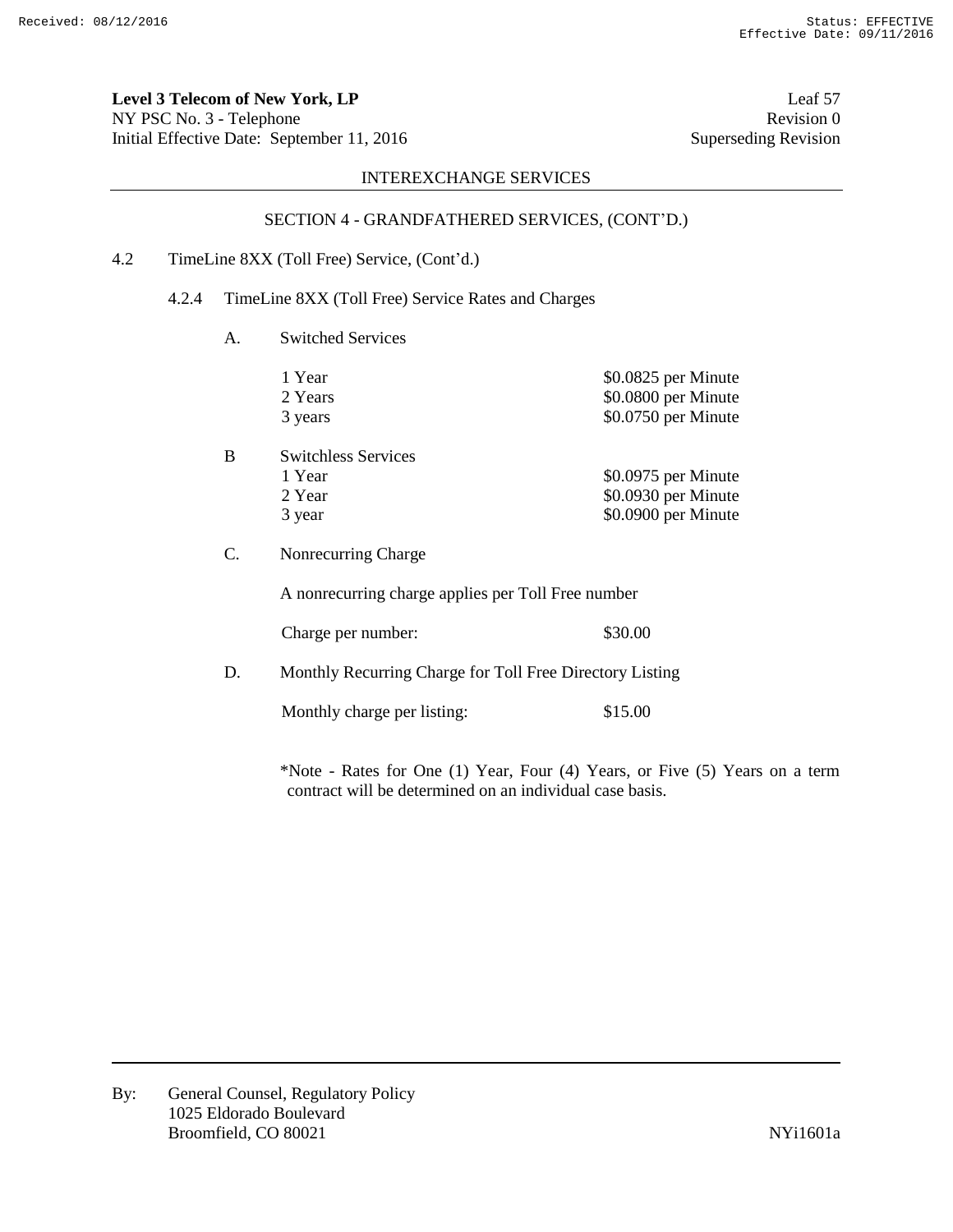**Level 3 Telecom of New York, LP** Leaf 58 NY PSC No. 3 - Telephone Revision 0 Initial Effective Date: September 11, 2016 Superseding Revision

# INTEREXCHANGE SERVICES

# SECTION 4 - GRANDFATHERED SERVICES, (CONT'D.)

- 4.3 Perfect Ten Toll Option
	- 4.3.1 General Description

Perfect Ten Toll Option offers discounted toll rates to Customers who also subscribe to the Company's internet service. Calls are billed in one minute increments. The minimum call duration for billing purposes is one minute. Fractional cents are rounded up to the next full penny.

4.3.2 Rates and Charges

Rate Per Minute  $\$0.05$ 

By: General Counsel, Regulatory Policy 1025 Eldorado Boulevard Broomfield, CO 80021 NYi1601a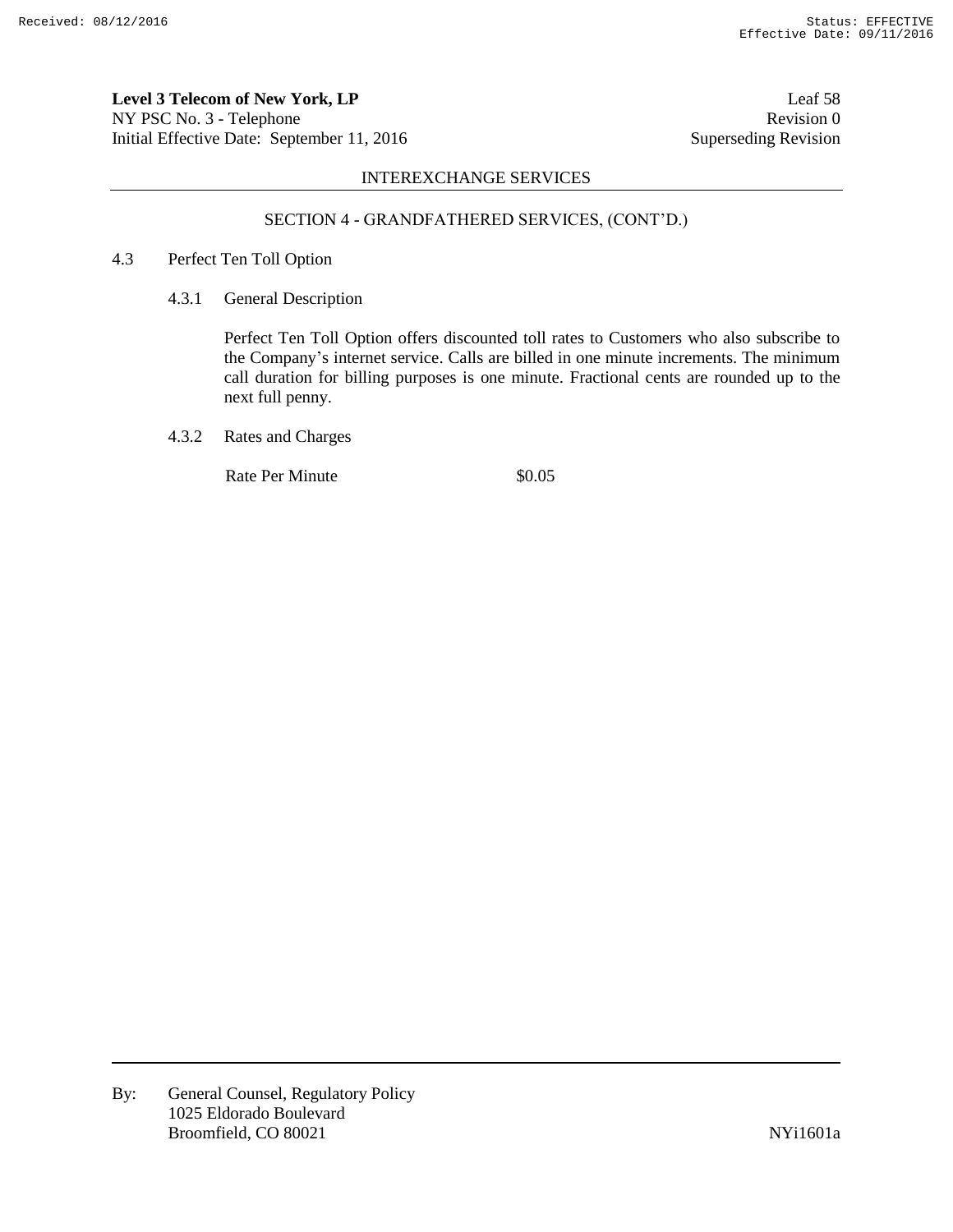**Level 3 Telecom of New York, LP** Leaf 59 NY PSC No. 3 - Telephone Revision 0<br>
Initial Effective Date: September 11, 2016 Superseding Revision 0 Initial Effective Date: September 11, 2016

# INTEREXCHANGE SERVICES

# SECTION 4 - GRANDFATHERED SERVICES, (CONT'D.)

# 4.4 TIGR InterLATA Dialing Service - Grandfathered

- 4.4.1 TIGR InterLATA 1+ Service
	- A. Dedicated Rates The following service is available only to Customers of record as of September 14, 2002.

| <b>Monthly Volume Minutes</b>        | Term Years | Per Minute Rate |
|--------------------------------------|------------|-----------------|
| $0 - 50,000$                         |            | \$0.059         |
| $0 - 50,000$                         | 2          | \$0.057         |
| $0 - 50,000$                         | 3 or more  | \$0.055         |
| $50,001 - 100,000$                   | 1          | \$0.055         |
| $50,001 - 100,000$                   | 2          | \$0.053         |
| $50,001 - 100,000$                   | 3 or more  | \$0.051         |
| $100,001 - 150,000$                  | 1          | \$0.051         |
| $100,001 - 150,000$                  | 2          | \$0.049         |
| 100,001 - 150,000                    | 3 or more  | \$0.047         |
| 150,001 or more                      | 1          | \$0.047         |
| 150,001 or more                      | 2          | \$0.045         |
| 150,001 or more                      | 3 or more  | \$0.043         |
| <b>Long Distance Access Facility</b> |            |                 |
| Nonrecurring Charge                  |            | \$500.00        |
| <b>Monthly Recurring Charge</b>      |            | \$300.00        |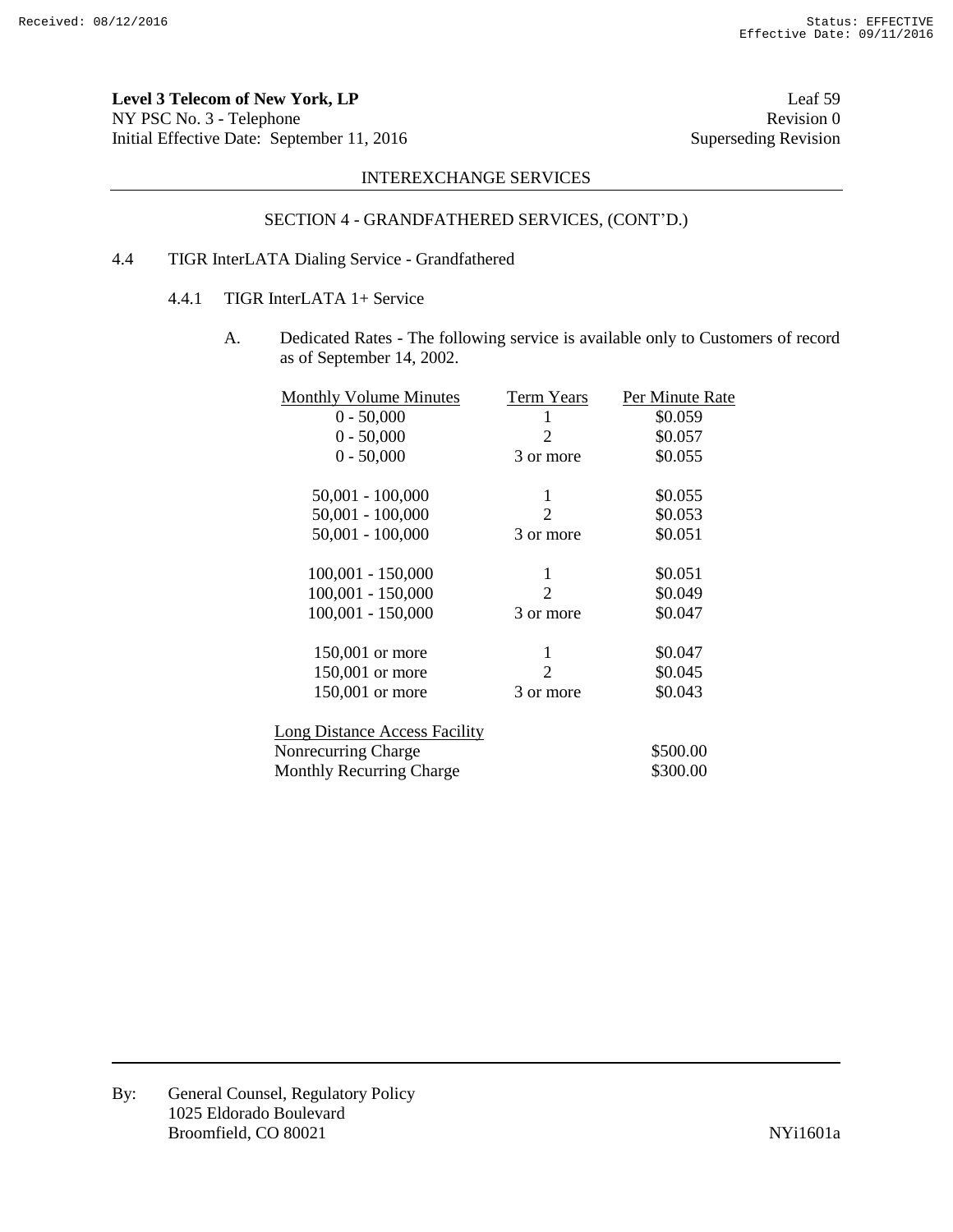**Level 3 Telecom of New York, LP** Leaf 60 NY PSC No. 3 - Telephone Revision 0<br>
Initial Effective Date: September 11, 2016 Superseding Revision Initial Effective Date: September 11, 2016

# INTEREXCHANGE SERVICES

# SECTION 4 - GRANDFATHERED SERVICES, (CONT'D.)

# 4.4 TIGR InterLATA Dialing Service - Grandfathered, (Cont'd.)

- 4.4.1 TIGR InterLATA 1+ Service, (Cont'd.)
	- B. Switched Services The following service is available only to Customers of record as of October 15, 2003.

| <b>Monthly Volume Minutes</b> | <b>Term Years</b>           | Per Minute Rate |
|-------------------------------|-----------------------------|-----------------|
| $0 - 7,500$                   |                             | \$0.067         |
| $0 - 7,500$                   | 2                           | \$0.065         |
| $0 - 7,500$                   | 3 or more                   | \$0.063         |
| $7,501 - 15,000$              | 1                           | \$0.063         |
| $7,501 - 15,000$              | 2                           | \$0.061         |
| $7,501 - 15,000$              | 3 or more                   | \$0.059         |
| $15,001 - 35,000$             | 1                           | \$0.059         |
| $15,001 - 35,000$             | 2                           | \$0.057         |
| $15,001 - 35,000$             | 3 or more                   | \$0.055         |
| 35,001 - 75,000               | 1                           | \$0.055         |
| $35,001 - 75,000$             | 2                           | \$0.053         |
| $35,001 - 75,000$             | 3 or more                   | \$0.051         |
| $75,001$ - or more            | 1                           | \$0.051         |
| 75,001 - or more              | $\mathcal{D}_{\mathcal{L}}$ | \$0.049         |
| $75,001$ - or more            | 3 or more                   | \$0.047         |
|                               |                             |                 |

C. Switchless Services - The following service is available only to Customers of record as of October 15, 2003.

| Term            | Per Minute Rate |
|-----------------|-----------------|
| 0 - 1 Year      | \$0.110         |
| 2 Years         | \$0.105         |
| 3 or More Years | \$0.100         |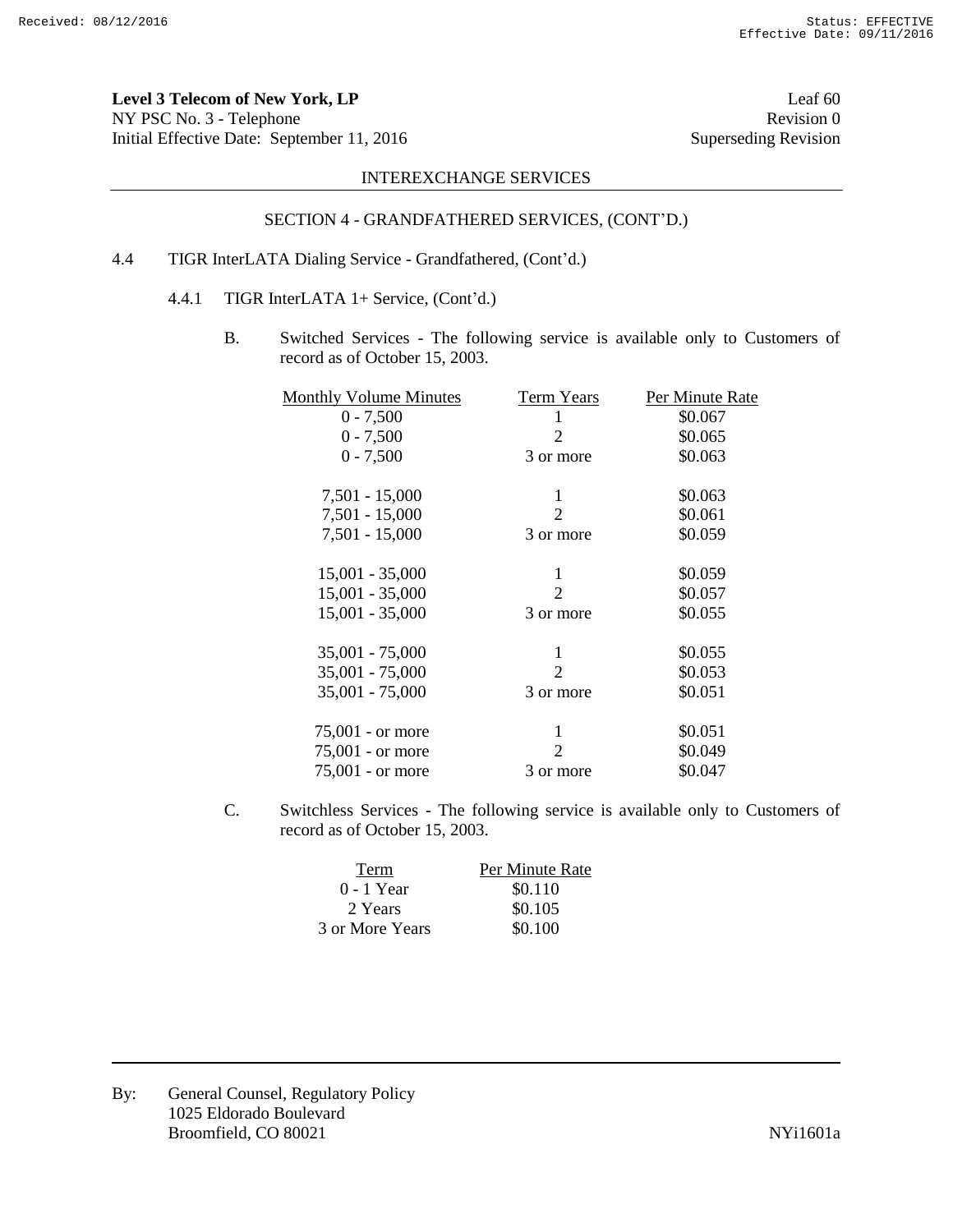**Level 3 Telecom of New York, LP** Leaf 61 NY PSC No. 3 - Telephone Revision 0<br>
Initial Effective Date: September 11, 2016 Superseding Revision 0 Initial Effective Date: September 11, 2016

# INTEREXCHANGE SERVICES

# SECTION 4 - GRANDFATHERED SERVICES, (CONT'D.)

# 4.4 TIGR InterLATA Dialing Service - Grandfathered, (Cont'd.)

- 4.4.1 TIGR InterLATA 1+ Service, (Cont'd.)
	- D. Dedicated On-Net The following service is available only to Customers of record as of October 15, 2003.

| <b>Monthly Volume (Minutes)</b>  | Term (Years)   | Rate Per Minute |
|----------------------------------|----------------|-----------------|
| $50,000 - 100,000$               | 2              | \$0.044         |
| $50,000 - 100,000$               | 3 or More      | \$0.042         |
| $100,001 - 200,000$              | $\overline{2}$ | \$0.042         |
| 100,001 - 200,000                | 3 or More      | \$0.040         |
| 200,001 or More                  | 2              | \$0.040         |
| 200,001 or More                  | 3 or More      | \$0.039         |
| <u>Digital Signal Facility</u>   |                | <u>Charges</u>  |
| <b>Monthly Recurring Charge</b>  |                | \$275.00        |
| Nonrecurring Charge              |                | \$500.00        |
| <b>PRI Signal Facility</b>       |                |                 |
| <b>Monthly Recurring Charge</b>  |                | \$425.00        |
| Nonrecurring Charge              |                | \$500.00        |
| Move Charge                      |                | \$50.00         |
| <b>Change Charge</b>             |                | \$50.00         |
| <b>Restore Charge</b>            |                | \$50.00         |
| <b>Expedite Fee</b>              |                | \$250.00        |
| <b>Order Cancellation Charge</b> |                | \$250.00        |
| Due Date Change Charge           |                | \$30.00         |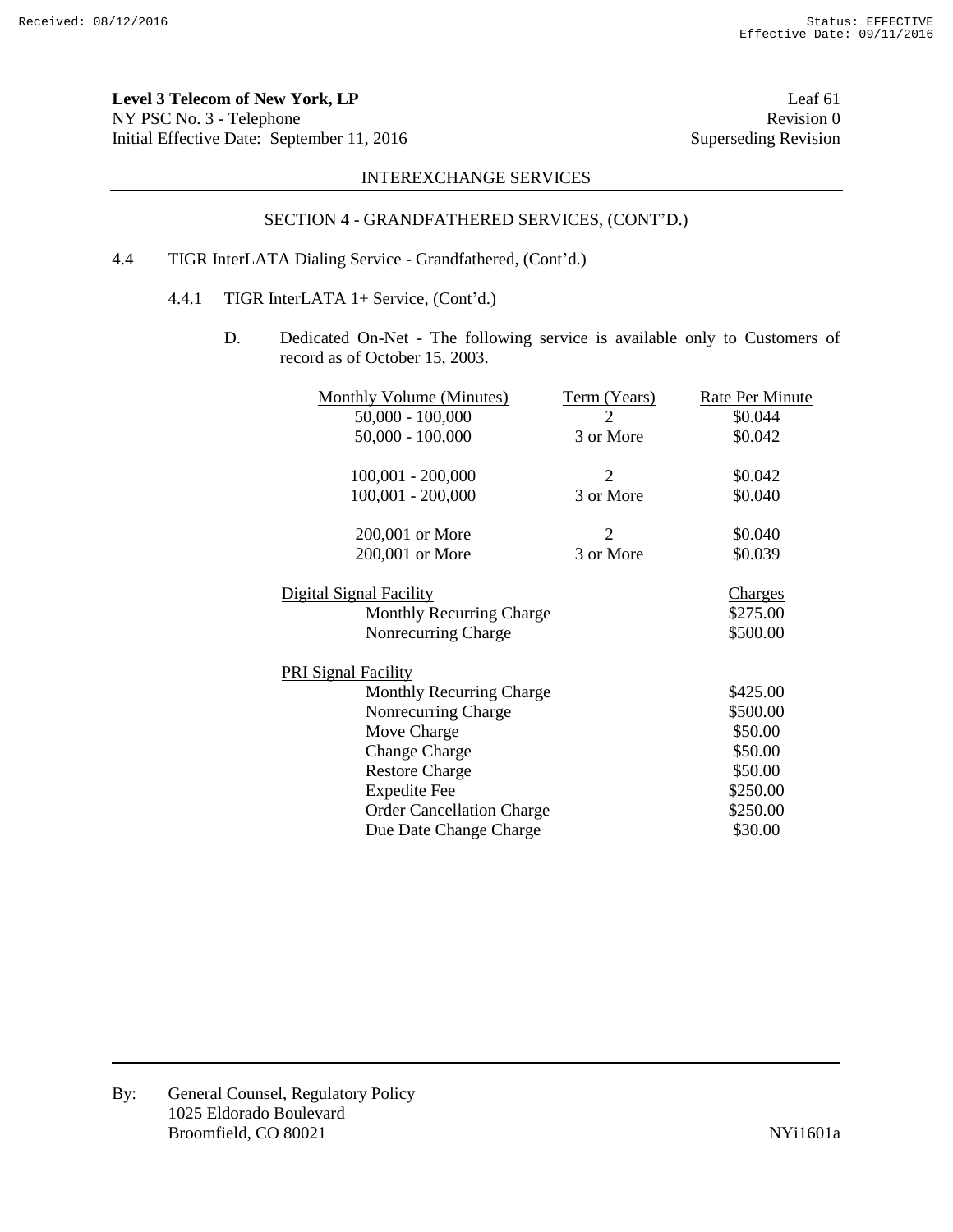**Level 3 Telecom of New York, LP** Leaf 62 NY PSC No. 3 - Telephone Revision 0<br>
Initial Effective Date: September 11, 2016 Superseding Revision Initial Effective Date: September 11, 2016

# INTEREXCHANGE SERVICES

# SECTION 4 - GRANDFATHERED SERVICES, (CONT'D.)

# 4.5 TIGR 8XX (Toll Free) Service - Grandfathered

4.5.1 Dedicated Rates - The following service is available only to Customers of record as of September 14. 2002.

| <b>Monthly Volume Minutes</b> | Term Years                  | Per Minute Rate |
|-------------------------------|-----------------------------|-----------------|
| $0 - 50,000$                  |                             | \$0.059         |
| $0 - 50,000$                  | 2                           | \$0.057         |
| $0 - 50,000$                  | 3 or more                   | \$0.055         |
| $50,001 - 100,000$            | 1                           | \$0.055         |
| $50,001 - 100,000$            | $\mathcal{D}_{\mathcal{L}}$ | \$0.053         |
| $50,001 - 100,000$            | 3 or more                   | \$0.051         |
| $100,001 - 150,000$           | 1                           | \$0.051         |
| $100,001 - 150,000$           | $\mathcal{D}_{\cdot}$       | \$0.049         |
| $100,001 - 150,000$           | 3 or more                   | \$0.047         |
| 150,001 or more               |                             | \$0.047         |
| 150,001 or more               | 2                           | \$0.045         |
| 150,001 or more               | 3 or more                   | \$0.043         |
|                               |                             |                 |

| \$15.00 |
|---------|
| \$30.00 |
|         |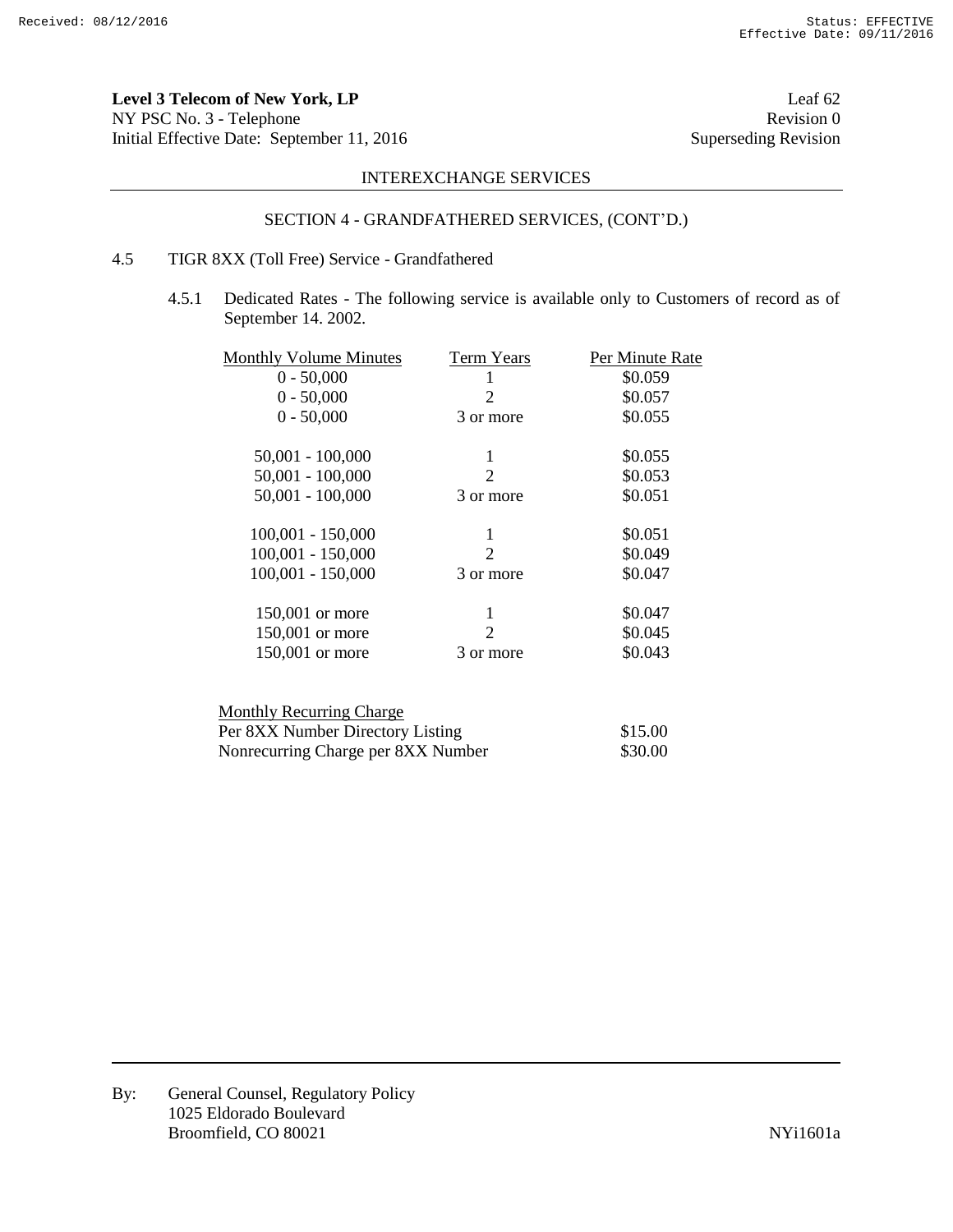Level 3 Telecom of New York, LP<br>
Leaf 63 NY PSC No. 3 - Telephone Revision 0<br>
Initial Effective Date: September 11, 2016 Superseding Revision 0 Initial Effective Date: September 11, 2016

# INTEREXCHANGE SERVICES

# SECTION 4 - GRANDFATHERED SERVICES, (CONT'D.)

# 4.5 TIGR 8XX (Toll Free) Service - Grandfathered, (Cont'd.)

4.5.2 Switched Services - The following service is available only to Customers of record as of October 15, 2003.

| <b>Monthly Volume Minutes</b> | <b>Term Years</b>     | Per Minute Rate |
|-------------------------------|-----------------------|-----------------|
| $0 - 7,500$                   | 1                     | \$0.067         |
| $0 - 7,500$                   | $\mathcal{D}_{\cdot}$ | \$0.065         |
| $0 - 7,500$                   | 3 or more             | \$0.063         |
| 7,501 - 15,000                | 1                     | \$0.063         |
| $7,501 - 15,000$              | $\overline{2}$        | \$0.061         |
| $7,501 - 15,000$              | 3 or more             | \$0.059         |
| $15,001 - 35,000$             | 1                     | \$0.059         |
| $15,001 - 35,000$             | $\overline{2}$        | \$0.057         |
| $15,001 - 35,000$             | 3 or more             | \$0.055         |
| $35,001 - 75,000$             | 1                     | \$0.055         |
| $35,001 - 75,000$             | $\overline{2}$        | \$0.053         |
| 35,001 - 75,000               | 3 or more             | \$0.051         |
| $75,001$ - or more            | 1                     | \$0.051         |
| $75,001$ - or more            | 2                     | \$0.049         |
| $75,001$ - or more            | 3 or more             | \$0.047         |
|                               |                       |                 |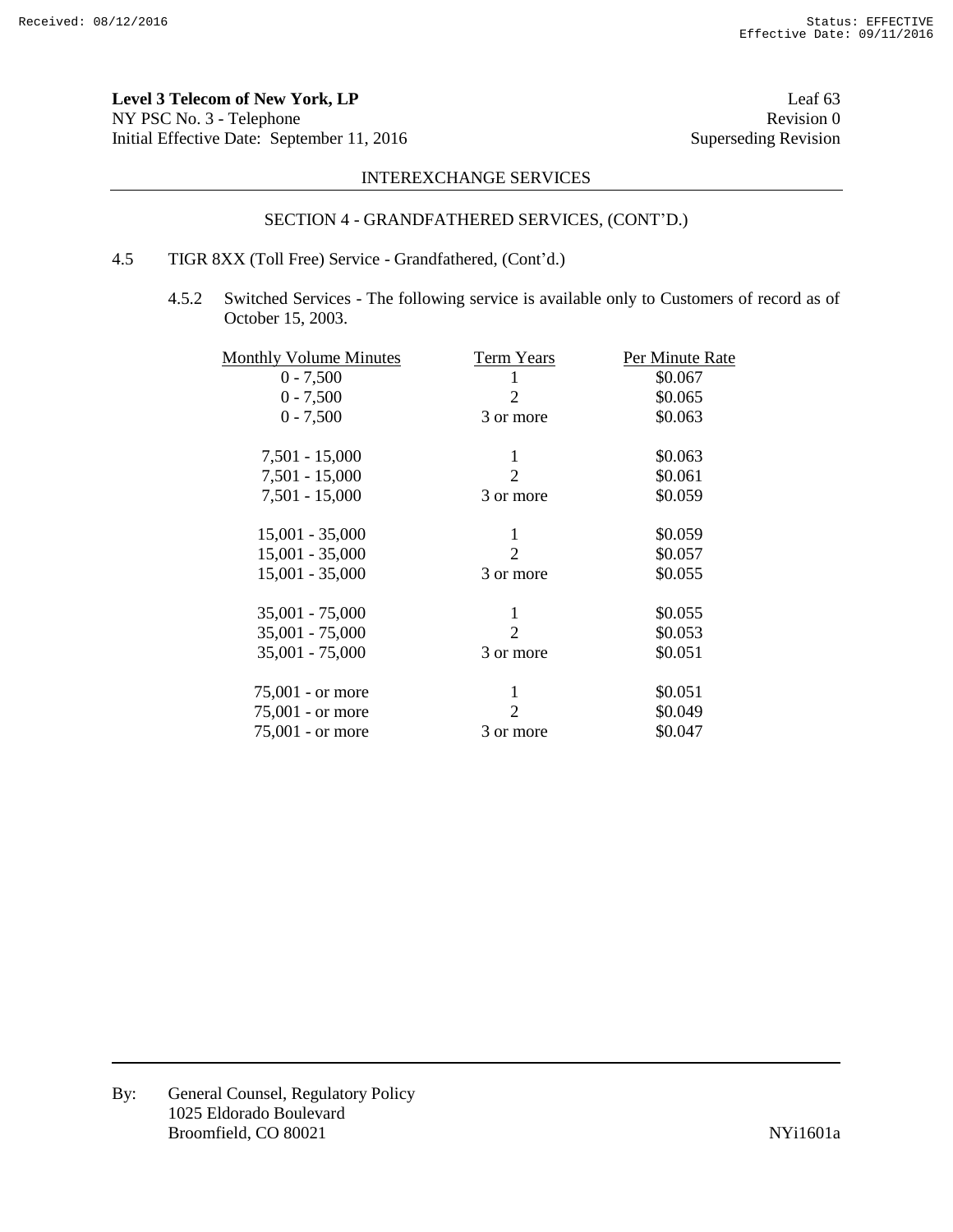**Level 3 Telecom of New York, LP** Leaf 64 NY PSC No. 3 - Telephone Revision 0 Initial Effective Date: September 11, 2016 Superseding Revision

# INTEREXCHANGE SERVICES

# SECTION 4 - GRANDFATHERED SERVICES, (CONT'D.)

# 4.5 TIGR 8XX (Toll Free) Service - Grandfathered, (Cont'd.)

4.5.3 Switchless Services - The following service is available only to Customers of record as of October 15, 2003.

| Term                               | Per Minute Rate |
|------------------------------------|-----------------|
| $0 - 1$ Year                       | \$0.110         |
| 2 Years                            | \$0.105         |
| 3 or More Years                    | \$0.100         |
| <b>Monthly Recurring Charge</b>    |                 |
| Per 8XX Number Directory Listing   | \$15.00         |
| Nonrecurring Charge per 8XX Number | \$30.00         |

4.5.4 Dedicated On-Net - The following service is available only to Customers of record as of October 15, 2003.

| <b>Monthly Volume (Minutes)</b> | Term (Years)                | <b>Rate Per Minute</b> |
|---------------------------------|-----------------------------|------------------------|
| $50,000 - 100,000$              | 2                           | \$0.044                |
| $50,000 - 100,000$              | 3 or More                   | \$0.042                |
| $100,001 - 200,000$             | $\mathcal{D}_{\mathcal{L}}$ | \$0.042                |
| $100,001 - 200,000$             | 3 or More                   | \$0.040                |
| 200,001 or More                 | $\mathcal{D}_{\mathcal{L}}$ | \$0.040                |
| 200,001 or More                 | 3 or More                   | \$0.039                |